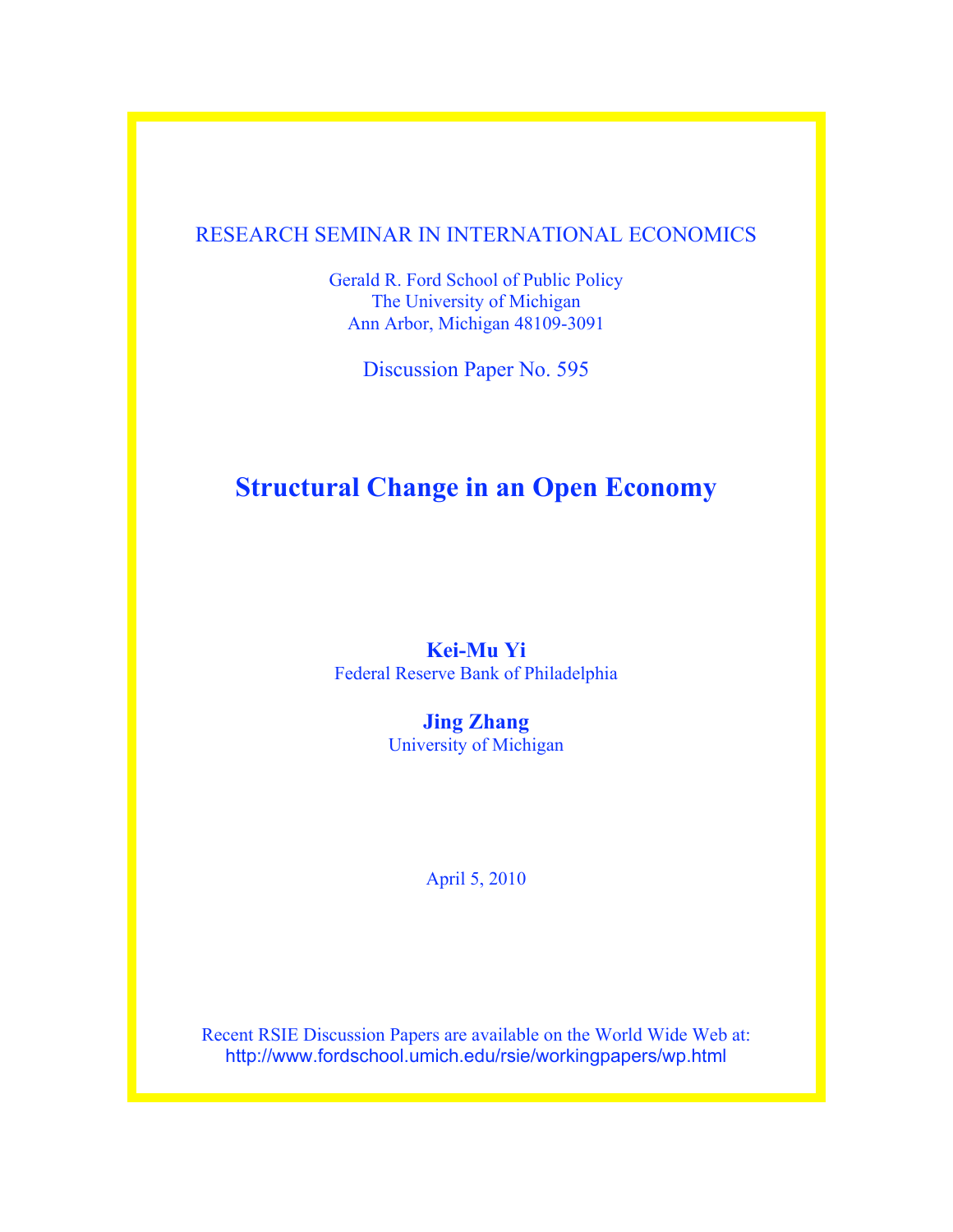# Structural Change in an Open Economy

Kei-Mu Yi<sup>∗</sup>

Jing Zhang†

Federal Reserve Bank of Philadelphia

University of Michigan ‡

April 5, 2010

#### Abstract

We develop a tractable, three-sector model to study structural change in an open economy. The model features an endogenous pattern of trade dictated by comparative advantage. We derive an intuitive expression linking sectoral employment shares to sectoral expenditure shares and to sectoral net export shares of total GDP. Changes in productivity and in trade barriers affect expenditure and net export shares, and thus, employment shares, across sectors. We show how these driving forces can generate the "hump" pattern that characterizes the manufacturing employment share as a country develops, even when manufacturing is the sector with the highest productivity growth.

JEL: F20, F40, O13, O41

Keyword: structural transformation, international trade, sectoral labor reallocation

<sup>∗</sup>Research Department, Federal Reserve Bank of Philadelphia, 10 Independence Mall, Philadelphia, PA, 19106. Email: Kei-Mu.Yi@phil.frb.org

<sup>†</sup>Department of Economics, University of Michigan, 371 Lorch Hall, 611 Tappan St., Ann Arbor, MI, 48109. Email: jzhang@umich.edu

<sup>‡</sup>First version: September, 2009. We thank George Alessandria, Roc Armenter, Satyajit Chatterjee, Daniel Green, Ayhan Kose, Andrei Levchenko, Kim Ruhl, Linda Tesar and seminar participants at Midwest Macro, SED, Philly Fed brown bag, U. of Toronto RMM conference, Michigan State, Michigan, and Columbia for helpful comments. Mohan Anand, Daniel Green, and Behzad Kianian provided excellent research assistance.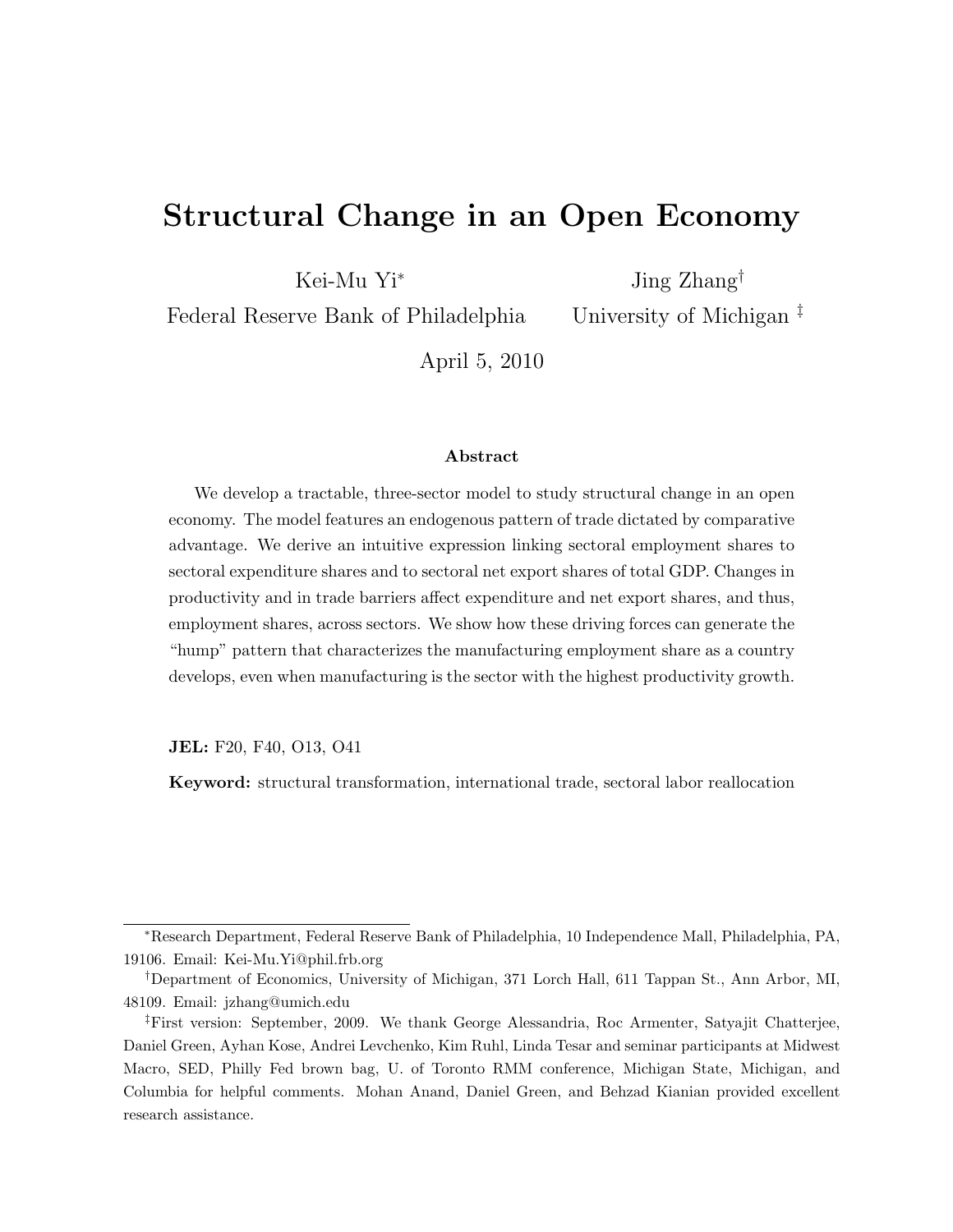# 1 Introduction

While the reach of globalization was limited primarily to the advanced economies in the first few decades after World War II, in recent decades, it has extended to include numerous emerging market economies, including the giants China and India. Most of these emerging market economies are simultaneously undergoing structural change: changes in sectoral employment and output shares over time. A key feature of the structural change has been the pattern in manufacturing. Since the 1960s, manufacturing employment has been mainly declining in developed economies and rising (but not permanently) in emerging market economies. This pattern has for some time generated consternation in many advanced economies; indeed, the decline in the rich nations' manufacturing sectors is commonly attributed to increased manufacturing imports from emerging market countries.

There is a large and rich body of empirical and theoretical research that has studied global integration, on the one hand, and structural change, on the other hand. Surprisingly, with very few exceptions, these bodies of research have not overlapped and, hence, have left many interesting questions unexplored. What is the effect of international trade on the process of structural change? What is the role of productivity growth and declining trade barriers on structural change in an open economy? How does a surge in manufacturing in one country lead to a hastened decline in manufacturing in another country? The goal of our paper is to develop a simple, tractable framework to address these questions.

Our framework has two countries and three sectors. Two sectors, agriculture and manufacturing, consist of a continuum of tradable goods. The motive for trade is Ricardian; productivity differences across sectors and countries determine comparative advantage. The third sector, services, consists of a non-traded good.<sup>[1](#page--1-0)</sup> There is one factor of production, labor, which is mobile across sectors, but immobile across countries. There are also barriers that make the cost of international trade non-zero. Preferences are homothetic across sectors and goods. The key parameters determining sectoral labor allocations are those governing productivity, trade costs, and the elasticity of substitution between sectors.[2](#page--1-0)

In our framework, under autarky, each sector's labor share equals the share of expen-

<sup>&</sup>lt;sup>1</sup>We recognize that many multi-sector, multi-country models have been developed. Nevertheless, to our knowledge, with the exceptions of the few papers we cite later, virtually none has been employed to studying structural change in an open economy setting.

<sup>&</sup>lt;sup>2</sup>A two-country framework is considerably less tractable than a small open economy framework. Nevertheless, it is important to use a multi-country framework for two reasons. First, in a small open economy setting, the economy would specialize in only one good at a time. This would hamper the analysis on several dimensions. Second, and more importantly, our goal is to investigate the effect of international trade on structural change in both emerging market countries and advanced countries; this requires a multi-country framework.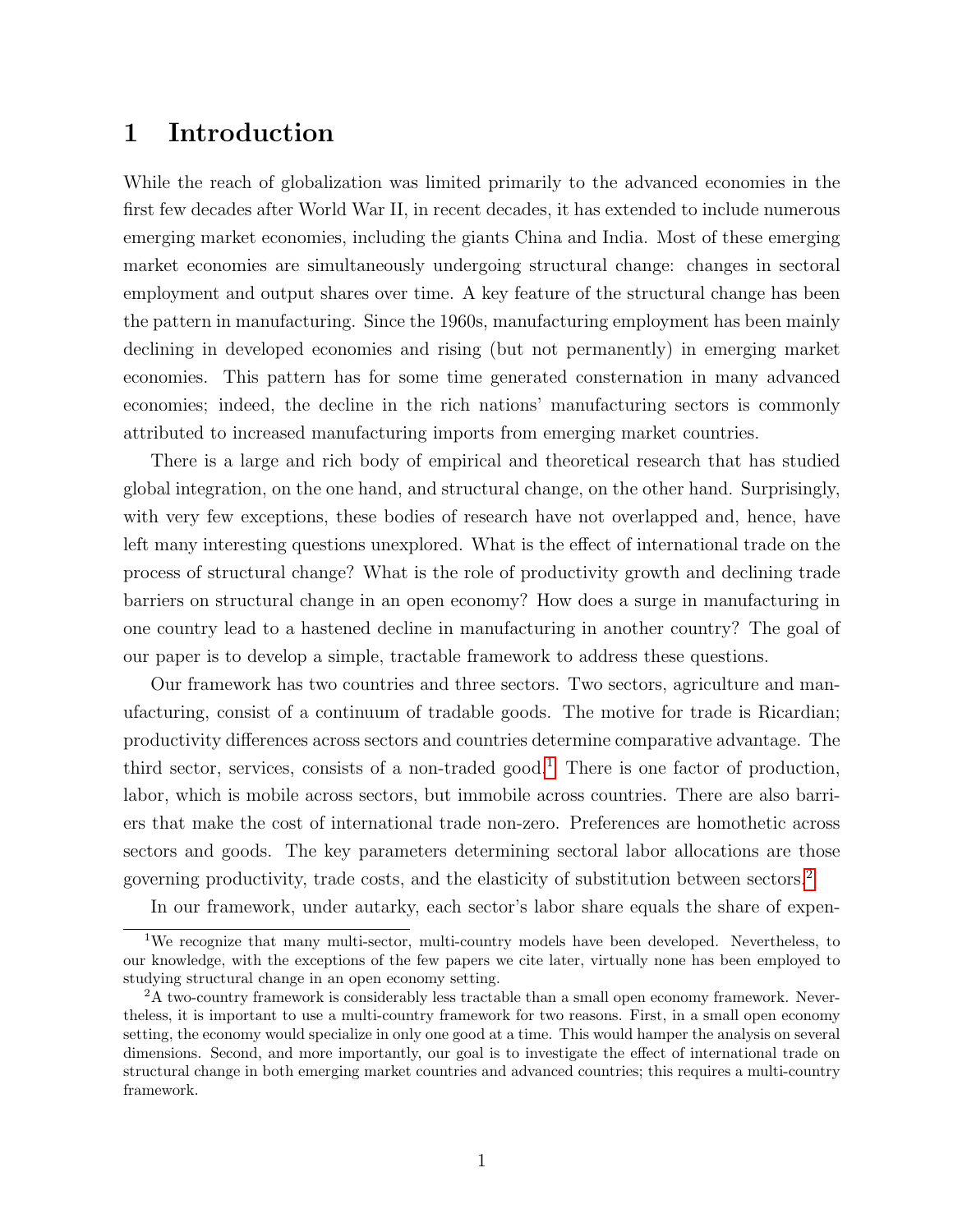ditures on that sector's goods. By contrast, in an open economy, each sector's labor share equals its expenditure share plus its net export share of total GDP. The tight link between sectoral expenditure and sectoral production in a closed economy is broken owing to the specialization according to comparative advantage in the presence of international trade. Each country runs a net export surplus in its sector of comparative advantage. All else equal, the labor share will be higher in the comparative advantage sector (and lower in the other tradable sector) in an open economy compared to autarky. This specialization channel is not the only channel, however, as there is a second channel, an expenditure channel, that operates through relative prices. Comparing the open economy to autarky, the price level for each sector will differ depending on whether the sector is tradable, and whether it is the sector of comparative advantage. For example, in the non-comparative advantage sector, access to international trade creates opportunities to import inexpensive goods, and the price level for this sector will be lower than under autarky.[3](#page--1-0) Then, if the elasticity of substitution between sectors is less than one, the sector experiencing a lower price will experience a lower expenditure share, thus leading to, all else equal, a lower sectoral labor share. The expenditure channel also affects the non-traded sector; the price level for services is higher in an open economy than under autarky, thus contributing to a higher sectoral labor share when the elasticity of substitution is less than one.

The dynamics of our model are driven by changing sectoral productivities and trade costs over time. These changes alter relative prices and specialization patterns. Thus, both the expenditure and specialization channels contribute to the dynamics. In particular, even if a sectoral expenditure share is declining, its employment share could still be rising if its net export share is rising sufficiently rapidly. This implication is key to generating the "hump" in the manufacturing employment share that is arguably the most striking fact about structural change to emerge in recent decades.

We highlight the roles of changing sectoral productivity and changing trade costs in structural change with two plausible development scenarios. In the first scenario, the elasticity of substitution is less than one, and the home country is sufficiently small and has a comparative advantage in manufacturing. Moreover, the home country's relative productivity advantage in manufacturing increases over time. The relative price of manufactured goods falls over time, which leads to declining manufacturing expenditure shares in both countries. This contributes to declining manufacturing labor shares. However, owing to its comparative advantage in manufacturing, the home country has a net export surplus in the sector. If its manufacturing productivity growth is high enough, the home country will

<sup>&</sup>lt;sup>3</sup>The difference between the open economy and autarky price levels for the comparative advantage sector cannot be signed.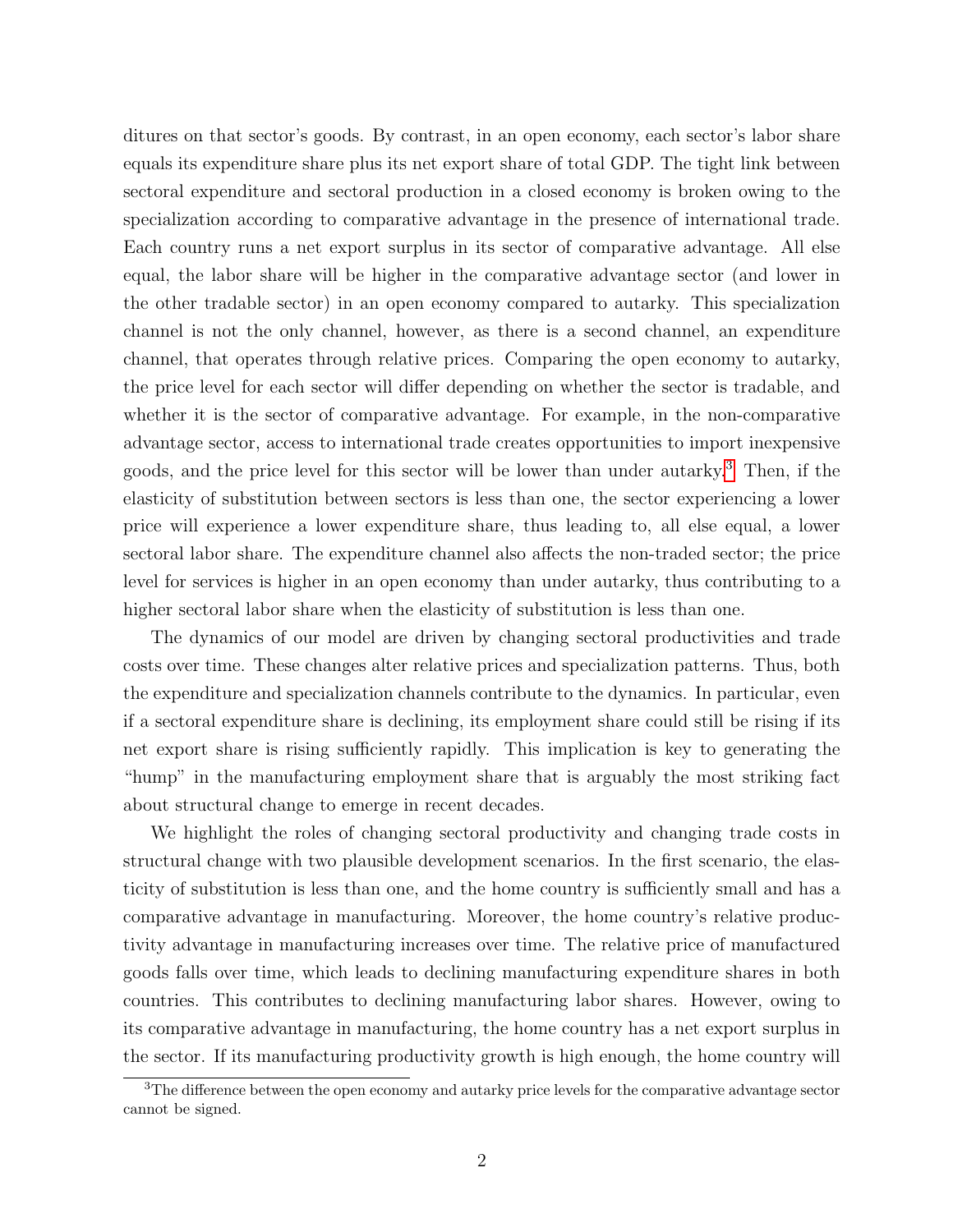export an increasing fraction of manufacturing output for some time, which contributes to increasing manufacturing labor shares. If the trade effect dominates the expenditure effect, the home country's manufacturing labor share will rise.

The rise, however, cannot continue forever. As the country approaches complete specialization in manufacturing, the increase in employment arising from the trade effect will diminish over time. Hence, the expenditure effect will become dominant, and the manufacturing labor share will necessarily decline. Hence, our model can deliver a hump in the manufacturing labor share, even if manufacturing has the highest productivity growth.

What happens to manufacturing in the larger country? Relative to the closed economy case, it will experience a faster decline of its employment share for two reasons. The first is that over time an increasing share of its demand for manufactured goods is being supplied from abroad. Second, as mentioned above, the relative price of manufactured goods in this country is falling over time, which reduces the share of total expenditure devoted to manufactured goods. In other words, there is less expenditure on manufactured goods over time, and an increasing fraction of that expenditure is on imported goods.

A closed economy version of this scenario can capture the declining manufacturing employment shares present in most advanced nations. But, it cannot explain the increasing manufacturing employment shares, let alone a hump pattern in such shares, in the emerging market nations that experience high productivity growth in manufacturing. By contrast, an open economy setting can rationalize both sets of patterns. The presence of international trade transforms the process of structural change.

In the second scenario, manufacturing trade costs decline over time. As they decline, each country's comparative advantage is increasingly revealed, and there is increased specialization. This leads to a rising manufacturing employment share in the country with the comparative advantage in that sector. If this country is small enough initially, its relative wage will increase over time, because the gains from specialization and trade are larger for smaller countries. However, the increase in relative wages reduces the relative purchasing power of the foreign country, which reduces the amount of domestic labor needed to satisfy foreign demand for manufactured goods. Eventually, this effect dominates, and the manufacturing employment share falls.

In both scenarios, country size matters. If the two countries had similar sizes, then the effect of trade on manufacturing in one country will be mirrored by the effect on agriculture in the other country. On the other hand, if a country is large enough, only the pace of its structural change dynamics is altered in an open economy; the qualitative features are not.

Most existing theoretical work on structural change can be put into one of two groups, those with roots in Engel's law and those with roots in Baumol (1967). The first group of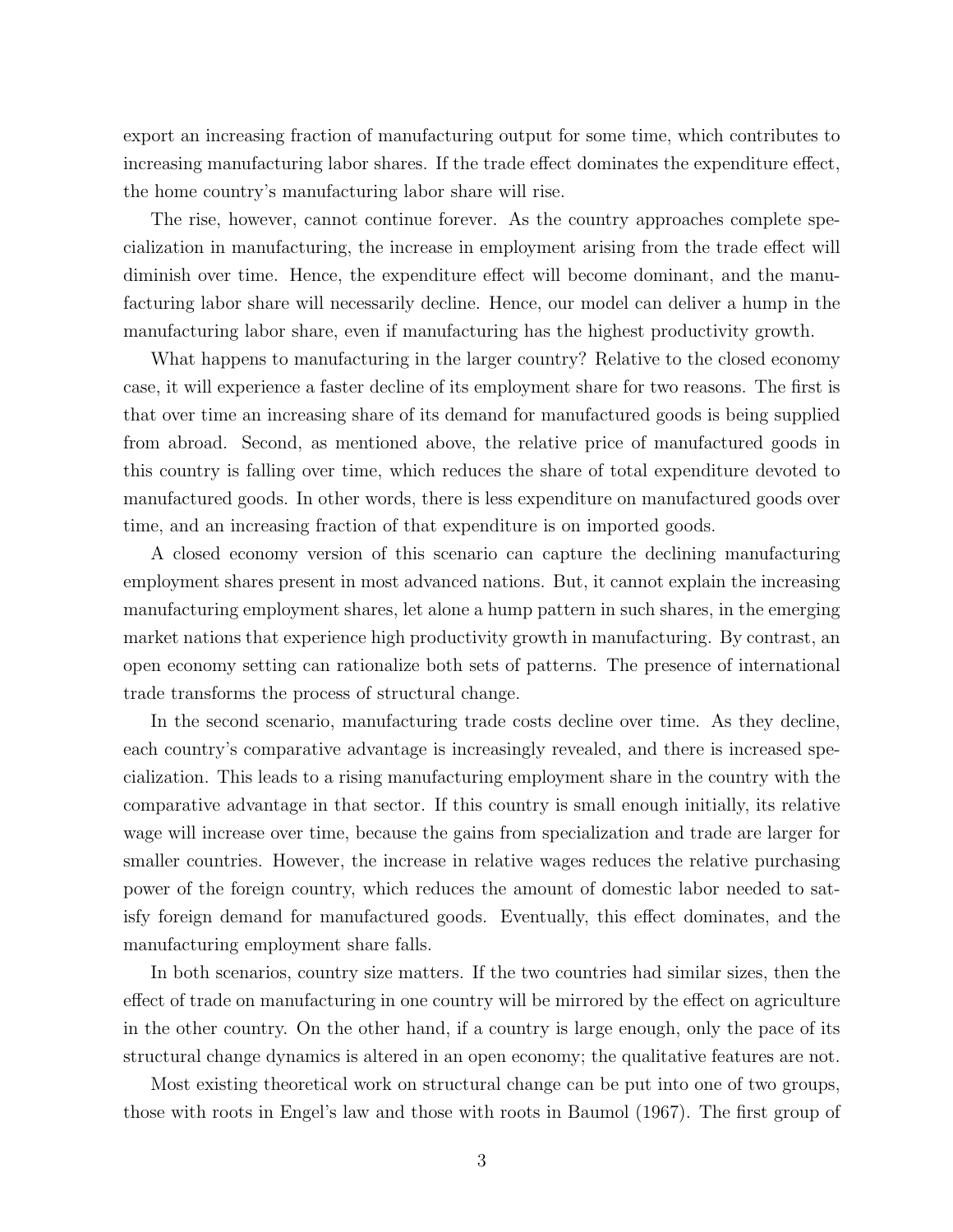models is based on an income elasticity of demand that is different across sectors. A notable recent contribution is Kongsamut, Rebelo, and Xie (2001). The second group of models is based on sector-biased productivity growth, and typically, an elasticity of substitution between sectors that is less than one. A notable recent contribution of the second group is Ngai and Pissarides (2007). Both groups of models are set in a closed economy.

Until very recently, the main contribution in open economy models of structural change were by Matsuyama (1992, 2009). The latter paper and Coleman (2007) are the most closely related to ours.[4](#page--1-0) Matsuyama (2009) employs a simple Ricardian model to demonstrate that high manufacturing productivity growth need not lead to a decline in manufacturing employment in an open economy. Coleman (2007) uses a multi-country Heckscher-Ohlin-Ricardo framework to study the effect of a large emerging market country on other countries' GDPs and welfare. Neither paper fully addresses the differences between autarky and the open economy, and the conditions under which productivity growth and declining trade barriers can generate the hump path of manufacturing employment.

The rest of the paper is organized as follows. In the next section, we present some motivating evidence. The benchmark model is presented in section 3. Section 4 briefly analyzes the autarky version of the model, and the next section presents the main derivations and discussion. We demonstrate in section 6 that the our main findings hold in the presence of non-homothetic preferences or intermediate goods. The final section concludes.

# 2 Motivating Evidence

The reallocation of labor and output across broad economic sectors is one of the most prominent features of development. The early empirical research by Clark (1957), Kuznets (1957, 1966), and Chenery and Syrquin (1975), among others, documented that the agriculture shares of output and employment decline, while the industry and services shares of output and employment rise, as a country develops. In light of this pattern, most models of structural change developed at that time were two sector models.<sup>[5](#page--1-0)</sup> In more recent years,

<sup>4</sup>Other recent open economy models of structural change include Galor and Mountford (2008), Stefanski (2009), Teignier-Bacque (2009), and Ungor (2009). In Stefanski (2009) and Ungor (2009), trade is motivated exogenously via Armington aggregators. Ungor studies the effect of China on structural change in the G7 countries. Teignier-Bacque (2009) studies the role of international trade in a two-sector framework with Engel's law preferences. Galor and Mountford (2008) study the effect of trade on fertility and population growth, and on human capital acquisition.

<sup>&</sup>lt;sup>5</sup>The sectoral divisions were often agriculture and non-agriculture, agriculture and industry (manufacturing), or capital-intensive and labor-intensive. For recent examples of these divisions, see Caselli and Coleman (2001), Laitner (2000), and Acemoglu and Guerrieri (2008). Caselli and Coleman (2001) is effectively an open economy model with labor mobility and human capital, but its focus is on agriculture vs. non-agriculture, and hence, it does not highlight manufacturing. Also, Desmet and Rossi-Hansberg (2009)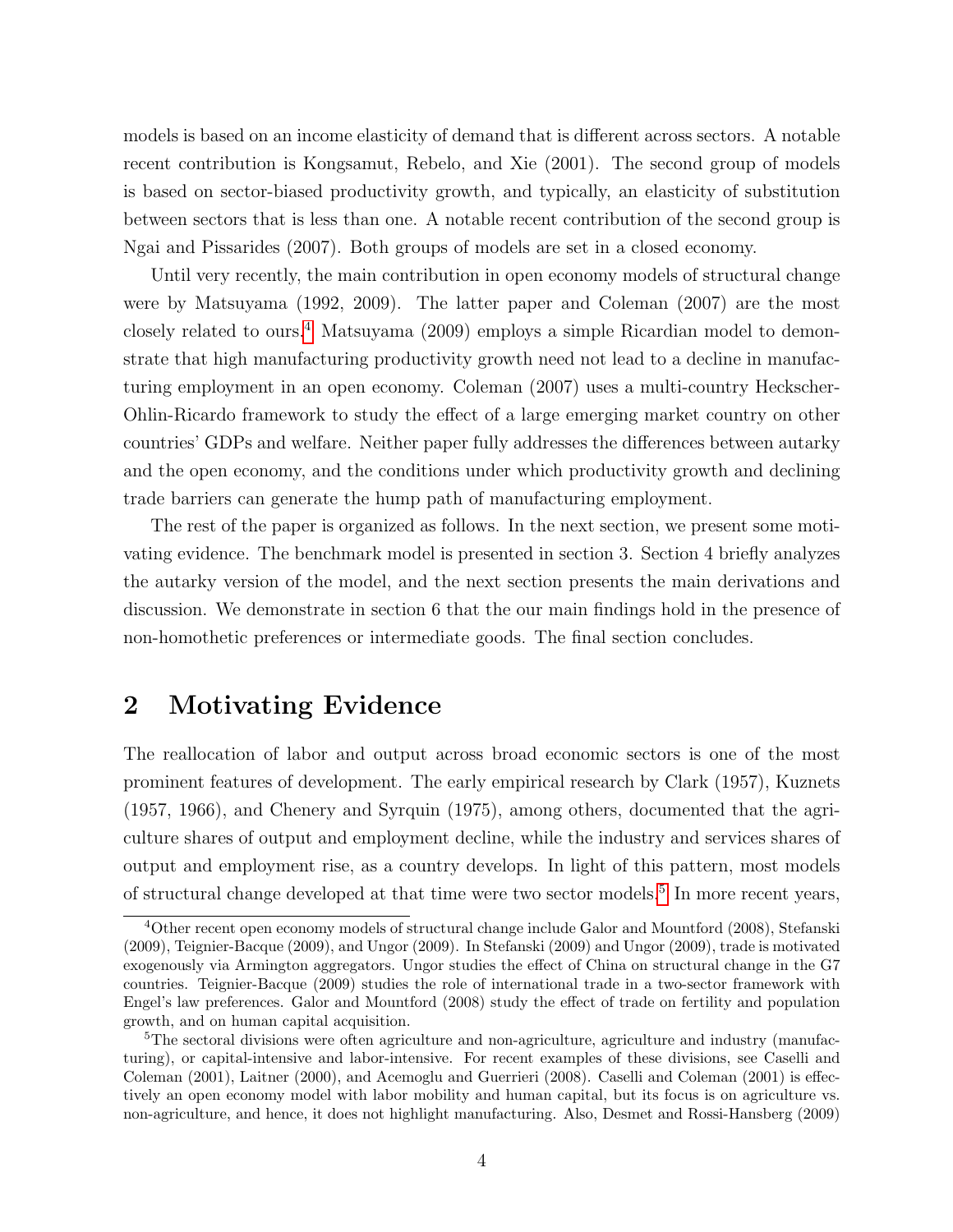Maddison (1991), Buera and Kaboski (2008), and others have shown clearly that there are three distinct sectoral allocation patterns: agriculture declines, services rises, and manufacturing follows a hump pattern, first rising, then falling, as Figure 1 shows for the United States and South Korea.<sup>[6](#page--1-0)</sup> The hump shape in manufacturing may be one of the most important new facts about structural change in the past three decades. As a consequence, three-sector models have become more prevalent in recent years, including Kongsamut, Rebelo, and Xie (2001) and Ngai and Pissarides (2007).[7](#page--1-0) These models are all set in a closed economy.





We motivate studying structural change in an open economy by providing two empirical relationships. The first is the relation between the change over time in a country's manufacturing net exports as a share of total GDP and the change in its manufacturing employment share. Our sample of countries includes the 19 countries in the Groningen Growth and Development Centre (hereafter, GGDC) 10-sector database, as well as 19 OECD countries covered by the OECD's Annual Labor Force Statistics (hereafter, ALFS), rev. 2, database. The GGDC 10-sector database includes Japan and emerging market countries in from South and Central America and East and South Asia for which a fairly

develop and calibrate a spatial model of structural change in which geography influences the shift between services and manufacturing.

<sup>6</sup>Data sources are International Historical Statistics (United States, 1870–1960), OECD Statistics (United States, 1963–2005) and GGDC cross-country database (South Korea, 1963–2005).

<sup>7</sup>Also, see Buera and Kaboski (2008, 2009), Duarte and Restuccia (2009), Foellmi and Zweimuller (2008), Rogerson (2008), Herrendorf, Rogerson and Valentinyi (2009), Restuccia, Yang, and Zhu (2008), and Verma (2008). Also, see Ju, Lin and Wang (2009) for an *n*-sector model of structural change.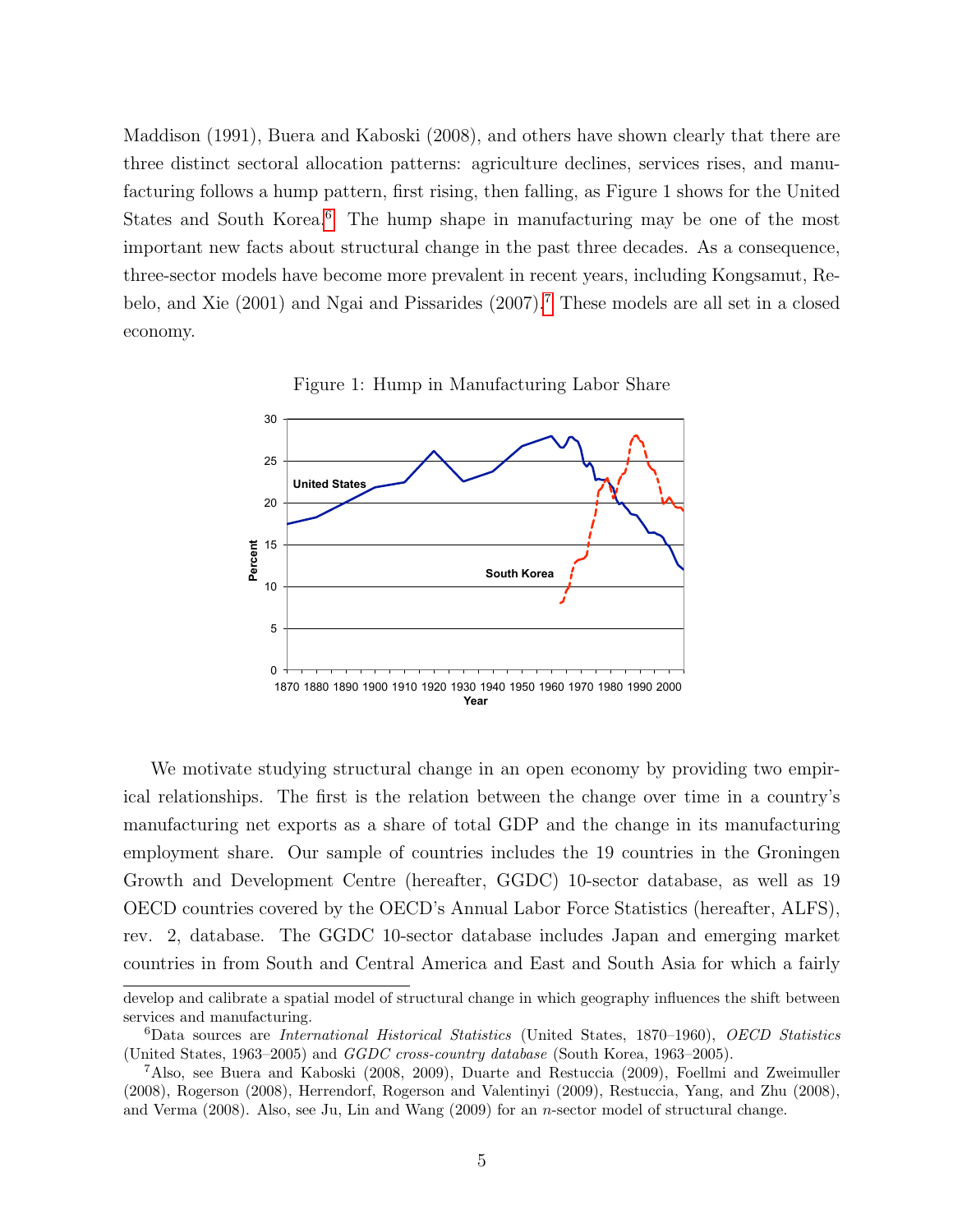long time series of sectoral data exists. Details on the construction of the variables and on the data sources are given in Appendix A1. Figure 2 shows that countries with larger increases in their manufacturing net export share of GDP tended to have larger increases in their manufacturing employment share.<sup>[8](#page--1-0)</sup> The correlation coefficient is 0.57.<sup>[9](#page--1-0)</sup>.



Figure 2: Manufacturing Net Exports and Manufacturing Employment

The second empirical relationship looks at the services sector. We run a regression of the services employment share on per capita GDP and on openness, as measured by the trade share of total GDP. Specifically, we examine  $37$  of the  $38$  countries from above<sup>[10](#page--1-0)</sup>. The time period covers 1960 to 2005. To reduce the effects of business cycles, we construct four-year non-overlapping averages for each of the three main variables. Details about construction of the variables and the data sources are given in Appendix A2. We run the following regression:

$$
l_{ist} = \beta_0 + \beta_1 trade_{it} + \beta_2 gdppc_{it} + \gamma_i + \epsilon_{it}
$$
\n<sup>(1)</sup>

<sup>8</sup>We exclude Hong Kong and Singapore from the figure as they are essentially city-states and are outliers. Nevertheless, these two cities, taken together, are consistent with the above pattern. Singapore's manufactured net export share of GDP rose 81 percentage points, while its manufacturing employment share was essentially unchanged. In Hong Kong, the manufacturing net export share of GDP share rose 16 percentage points, and its manufacturing employment share fell 37 percentage points.

<sup>9</sup>All countries but Japan, South Korea and Taiwan are, for most of the years of the sample, either on one side of the hump or are not experiencing a sharply defined hump. We re-did the plot including only those years for which Japan, South Korea and Taiwan were on the increasing part of the hump. In that case, the correlation coefficient is 0.63

<sup>10</sup>Taiwan is excluded.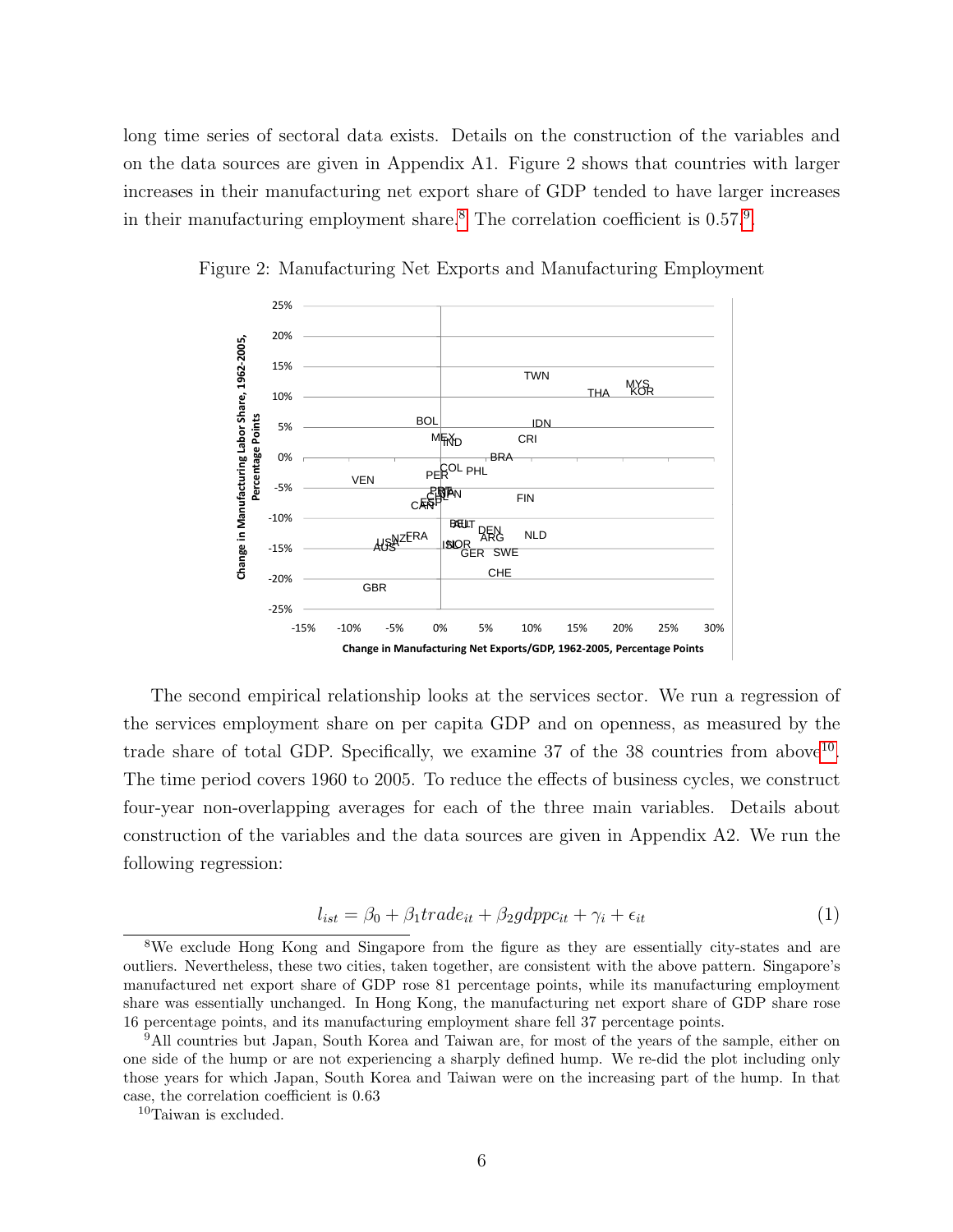where  $l_{ist}$  is the employment share in the services sector for country i in time period t,  $trade_{it}$  is exports+imports as a share of GDP, and  $gdppc_{it}$  is PPP GDP per capita in constant 2005 international dollars. Per capita income is included to allow for an income elasticity of demand for services that exceeds one. To control for country-specific factors, such as the effects of geography and institutions on the services employment share, we also include country fixed effects in the regression. The estimation results are given in Table 1.

|                 | Trade    | Income per capita | Constant | D2         | Observations |
|-----------------|----------|-------------------|----------|------------|--------------|
| Fixed $Effecta$ | 0.0801   | $1.23e-5$         | 0.369    | $\rm 0.67$ | 379          |
|                 | (0.0289) | $(1.12e-6)$       | (0.0251) |            |              |

Table 1: Trade and Services Labor Share

 $a$ : The fixed effect is at the country level. The standard errors reported in parentheses are robust to heteroskedasticity.

The estimated coefficients  $\beta_1$  and  $\beta_2$  are statistically significant at the 1 percent level. The coefficient on trade indicates that a 10 percentage point increase in the export (as well as import) share of GDP is associated with a 1.6 percentage point increase in the services employment share. This suggests the possibility of spillover from international trade to structural change even in the (relatively) non-traded sector. Both empirical relationships suggest the importance of the open economy for structural change, and are consistent, as we will show, with the implications of our model.

# 3 Model

Our model builds on Ngai and Pissarides (2007, hereafter, NP) and Eaton and Kortum (2002). As discussed in the introduction, the driving force in NP is sector-biased productivity growth. A natural extension of NP to an open economy setting is one emphasizing productivity differences as the motive for international trade, the Ricardian trade model. We adopt the Eaton and Kortum  $(2002)$  Ricardian setting.<sup>[11](#page--1-0)</sup> To highlight the role of trade in structural change as clearly as possible, our model has one factor of production, two countries, and three sectors: agriculture, manufacturing and services. The agriculture and manufacturing goods are tradable and the services good is non-tradable. Preferences are homothetic. (We relax the homotheticity assumption and also allow production to occur with intermediate goods in section 6.) Productivity and trade costs change at different rates across sectors and countries; these forces drives the dynamics of structural change.

<sup>&</sup>lt;sup>11</sup>Also, see Alvarez and Lucas  $(2007)$ .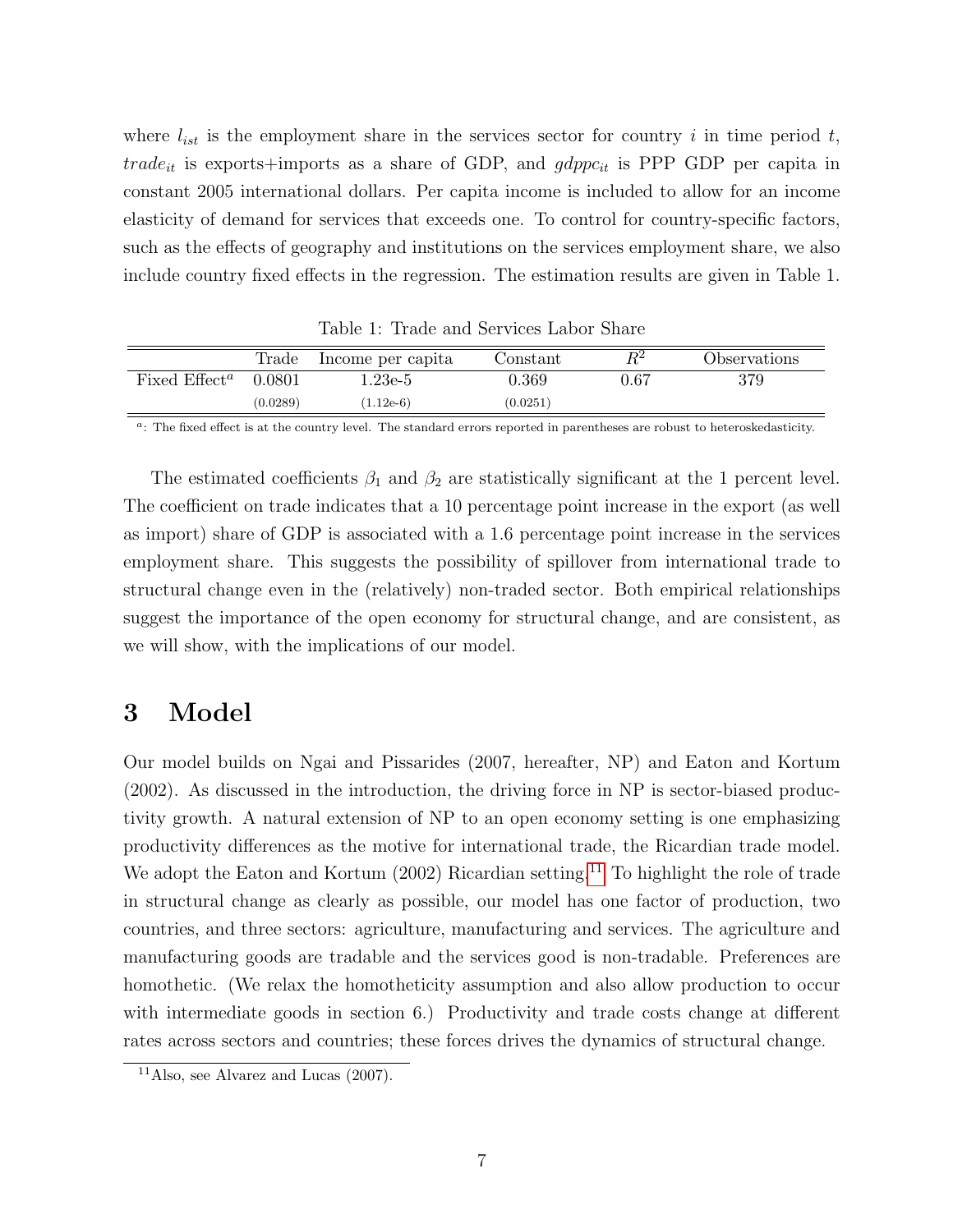### 3.1 Technologies

There is a single *non-tradable* good in the services sector  $(s)$ . The agriculture  $(a)$  and manufacturing  $(m)$  sectors each consist of a continuum of *tradable* goods along the  $[0, 1]$ interval. Each country possesses technologies for producing all the goods in all sectors. The production function for the services sector good of country i in period t is

<span id="page-9-0"></span>
$$
Y_{ist} = A_{ist} L_{ist},\tag{2}
$$

where  $Y_{ist}$  and  $L_{ist}$  denote output and labor devoted to services, and  $A_{ist}$  denotes exogenous productivity of producing the services good.

The production function for tradable good  $z \in [0,1]$  in sector  $q \in \{a,m\}$  of country i in period t is

<span id="page-9-1"></span>
$$
y_{iqt}(z) = A_{iqt}(z)l_{iqt}(z),
$$
\n(3)

where  $y_{iqt}(z)$  and  $l_{iqt}(z)$  denote output and labor devoted to this tradable good, and  $A_{iqt}(z)$ denotes exogenous productivity of producing this tradable good.

Productivity  $A_{iqt}(z)$  is the realization of a random variable  $Z_{iqt}$  drawn from the cumulative distribution function  $F_{iqt}(A) = Pr[Z_{iqt} \leq A]$ . Following Eaton and Kortum (2002), we assume that  $F_{iqt}(A)$  is a Fréchet distribution:  $F_{iqt}(A) = e^{-T_{iqt}A^{-\theta}}$ , where  $T_{iqt} > 0$ ,  $\theta > 1$ , and  $q \in \{a, m\}$ . The parameter  $T_{iqt}$  governs the mean of the distribution; a larger  $T_{iqt}$ implies that a high efficiency draw for any good z is more likely. The larger is  $\theta$ , the lower the heterogeneity or variance of  $Z_{iqt}$ .<sup>[12](#page--1-0)</sup> We assume that the productivity is drawn each period.[13](#page--1-0)

When agriculture or manufacturing goods are shipped abroad, they incur trade costs, which include tariff rates, transportation costs, and other barriers to trade. We model all of these costs as iceberg costs. Specifically, if one unit of manufacturing good  $z$  is shipped from country j in period t, then  $\frac{1}{\tau_{ijmt}}$  units arrive in country i. Similarly,  $\tau_{ijat}$  is the gross trade cost incurred from shipping one unit of the agriculture good from country j to country i in period t. We assume that trade costs within a country are zero, i.e.,  $\tau_{11at} = \tau_{22at} = 1$ and  $\tau_{11mt} = \tau_{22mt} = 1$ . In the case of free trade, trade costs across countries are also zero, i.e.,  $\tau_{12at} = \tau_{21at} = 1$  and  $\tau_{12mt} = \tau_{21mt} = 1$ .

<sup>&</sup>lt;sup>12</sup> $Z_{iqt}$  has geometric mean  $e^{\gamma/\theta}T_{iqt}^{1/\theta}$  and its log has a standard deviation  $\pi/(\theta)$ √ 6), where  $\gamma$  is Euler's constant.

<sup>&</sup>lt;sup>13</sup>Alternatively, we could assume that the productivity is drawn once in the initial period, and as the T's change over time, the productivity relative to T remains constant.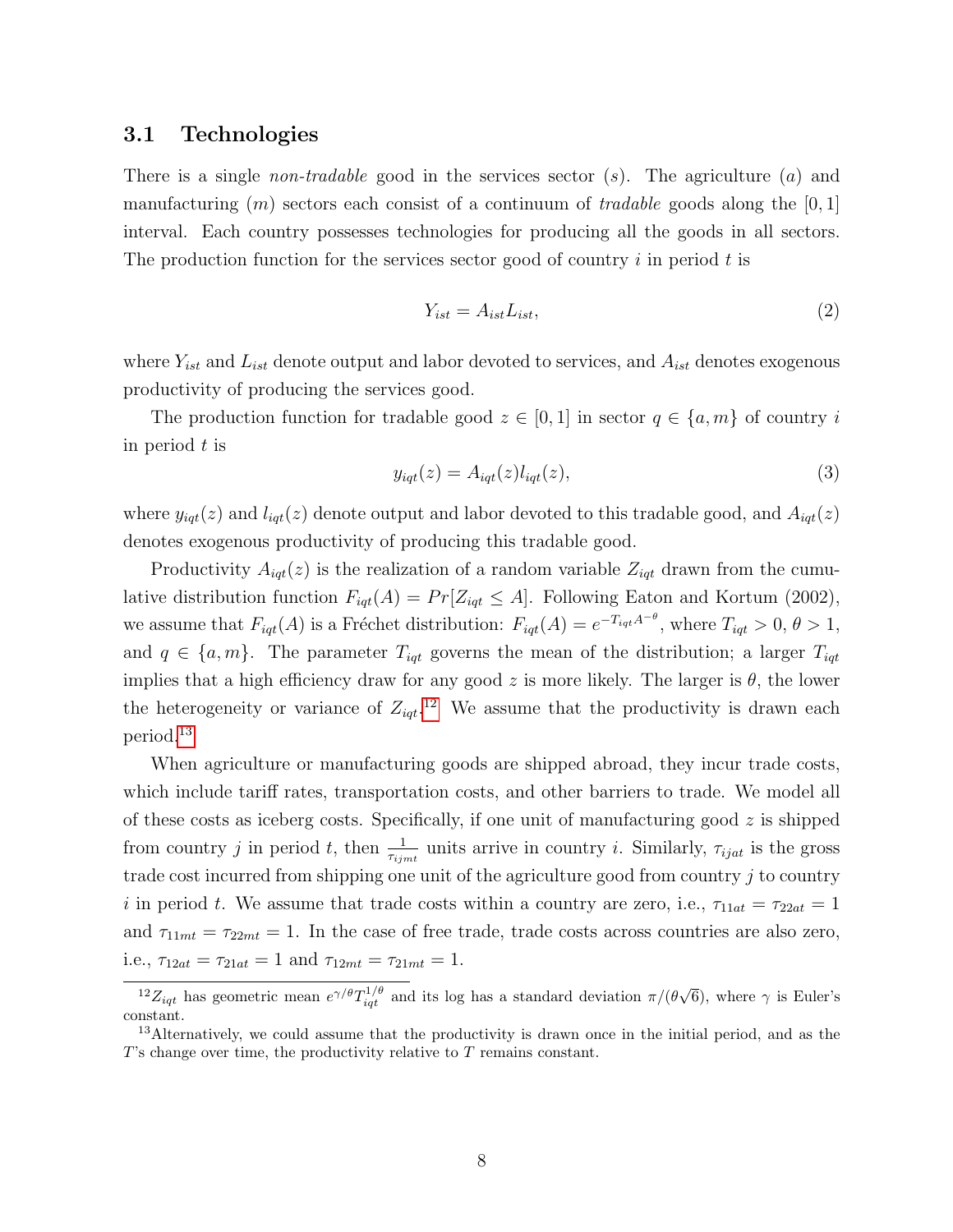### 3.2 Preferences

The composite good in agriculture or manufacturing is an aggregate of the individual goods as follows:

<span id="page-10-2"></span>
$$
C_{iqt} = \left(\int_0^1 c_{iqt}(z)^\eta dz\right)^{\frac{1}{\eta}},\tag{4}
$$

where  $c_{iqt}(z)$  is the use of good z by country i to make the composite sectoral good  $q \in$  $\{a, m\}$  in period t, and  $\eta < 1$ . The elasticity of substitution across individual sectoral goods is  $\frac{1}{1-\eta}$ .

Utility in period  $t$  is given by:

<span id="page-10-1"></span>
$$
C_{it} = U(C_{iat}, C_{imt}, C_{ist}) = \left(\omega_a C_{iat}^{\epsilon} + \omega_m C_{imt}^{\epsilon} + \omega_s C_{ist}^{\epsilon}\right)^{\frac{1}{\epsilon}},\tag{5}
$$

where  $C_{it}$  is an aggregate of the composite agriculture good  $C_{iat}$ , the composite manufacturing good  $C_{imt}$ , and the services good  $C_{ist}$ ,  $\epsilon < 1$ ,  $\omega_a$ ,  $\omega_m$ ,  $\omega_s > 0$  and  $\omega_a + \omega_m + \omega_s = 1$ . The elasticity of substitution across sectoral goods is  $\frac{1}{1-\epsilon}$ . If  $\epsilon \in [0,1)$ , the elasticity of substitution exceeds or equals one; that is, the sectoral goods are substitutes. If  $\epsilon < 0$ , the elasticity of substitution is less than one; that is, the sectoral goods are complements.

The representative household in country  $i$  maximizes his/her intertemporal utility, which is given by

<span id="page-10-0"></span>
$$
\sum_{t=0}^{\infty} \beta^t \frac{C_{it}^{1-\sigma} - 1}{1 - \sigma}.
$$
\n(6)

The elasticity of intertemporal substitution is  $\frac{1}{\sigma} > 0$ .

The household supplies  $L_{it}$  inelastically and spends all labor income on consumption. The household maximizes [\(6\)](#page-10-0), [\(5\)](#page-10-1) and [\(4\)](#page-10-2) subject to the following budget constraints in each period t:

<span id="page-10-3"></span>
$$
P_{it}C_{it} = P_{iat}C_{iat} + P_{imt}C_{imt} + P_{ist}C_{ist} = w_{it}L_{it},\tag{7}
$$

<span id="page-10-4"></span>
$$
P_{iqt}C_{iqt} = \int_0^1 p_{iqt}(z)c_{iqt}(z)dz, \text{ for } q \in \{a, m\},
$$
 (8)

where  $w_{it}$ ,  $P_{it}$ ,  $P_{iat}$ ,  $P_{imt}$  and  $P_{ist}$  denote the wage rate, and the prices of the aggregate consumption good, the agriculture composite good, the manufacturing composite good, and the services good, respectively, and  $p_{iqt}(z)$  denotes the price of good z in tradable good sector  $q \in \{a, m\}$ . The budget constraints [\(7\)](#page-10-3) and [\(8\)](#page-10-4) ensure that balanced trade holds period-by-period.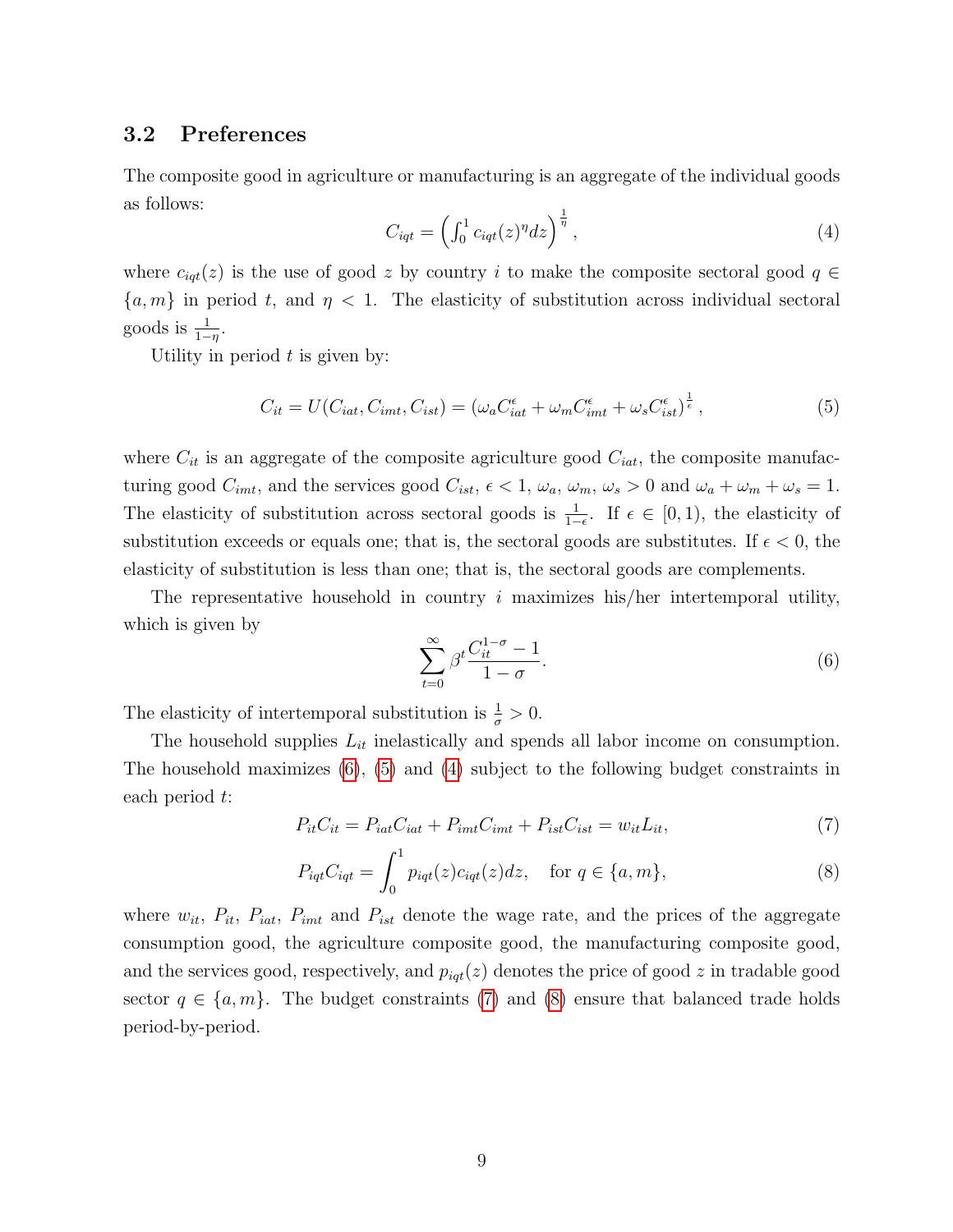### 3.3 Equilibrium

In a Ricardian model, trade is determined by comparative advantage, based on relative productivity differences and relative trade costs across countries. All factor and goods markets are characterized by perfect competition. Labor is perfectly mobile across sectors within a country, but immobile across countries. The following factor market clearing conditions hold in each period  $t$  in each country  $i$ 

<span id="page-11-0"></span>
$$
L_{it} = L_{ist} + L_{imt} + L_{iat},\tag{9}
$$

where  $L_{imt} = \int_0^1 l_{imt}(z) dz$  and  $L_{iat} = \int_0^1 l_{iat}(z) dz$ .

We denote the actual trade costs that the household in country  $i$  pays for sector  $q \in \{a, m\}$  good z in period t by  $d_{iqt}(z)$ . Specifically,  $d_{iqt}(z)$  is 1 if good z is produced domestically and is  $\tau_{ijqt}$ ,  $j \neq i$ , if good z is produced abroad. The following goods markets clearing conditions hold in each period  $t$  in each country  $i$ :

$$
Y_{ist} = C_{ist},\tag{10}
$$

$$
y_{1at}(z) + y_{2at}(z) = d_{1at}(z)c_{1at}(z) + d_{2at}(z)c_{2at}(z), \qquad \forall z \in [0,1],
$$
 (11)

<span id="page-11-1"></span>
$$
y_{1mt}(z) + y_{2mt}(z) = d_{1mt}(z)c_{1mt}(z) + d_{2mt}(z)c_{2mt}(z), \qquad \forall z \in [0, 1]. \tag{12}
$$

We define a competitive equilibrium of our model economy with country-specific and exogenous labor endowment processes  $\{L_{it}\}_{t=0}^{\infty}$ , trade cost processes  $\{\tau_{ijat}, \tau_{ijmt}\}_{t=0}^{\infty}$ , and productivity processes  $\{T_{iat}, T_{imt}, A_{ist}\}_{t=0}^{\infty}$  and structural parameters  $\{\sigma, \epsilon, \eta, \beta, \theta\}$  as follows.

**Definition 1.** A competitive equilibrium is a sequence of goods and factor prices  $\{p_{iat}(z),\}$  $p_{imt}(z)$ ,  $P_{iat}$ ,  $P_{imt}$ ,  $P_{ist}$ ,  $P_{it}$ ,  $w_{it}$ <sub> $i \in \{0, 0\}$ </sub> and allocations  $\{l_{iat}(z), l_{imt}(z), L_{iat}, L_{imt}, L_{ist}, y_{iat}(z), L_{int}, L_{int}$  $y_{imt}(z)$ ,  $Y_{ist}$ ,  $c_{iat}(z)$ ,  $c_{imt}(z)$ ,  $C_{iat}$ ,  $C_{imt}$ ,  $C_{ist}$ ,  $C_{it}$ ,  $C_{it}$  for  $z \in [0,1]$  and  $i = 1,2$ , such that given prices, the allocations solve the firms' maximization problems associated with technologies  $(2)-(3)$  $(2)-(3)$  and the household's maximization problem characterized by  $(6)-(8)$  $(6)-(8)$ , and satisfy the market clearing conditions [\(9\)](#page-11-0)-[\(12\)](#page-11-1).

Our model economy has a unique competitive equilibrium. We start the characterization of this equilibrium with the prices. Goods prices equal marginal costs. Specifically, the services good price in country  $i$  in period  $t$  is given by

$$
P_{ist} = \frac{w_{it}}{A_{ist}}.\tag{13}
$$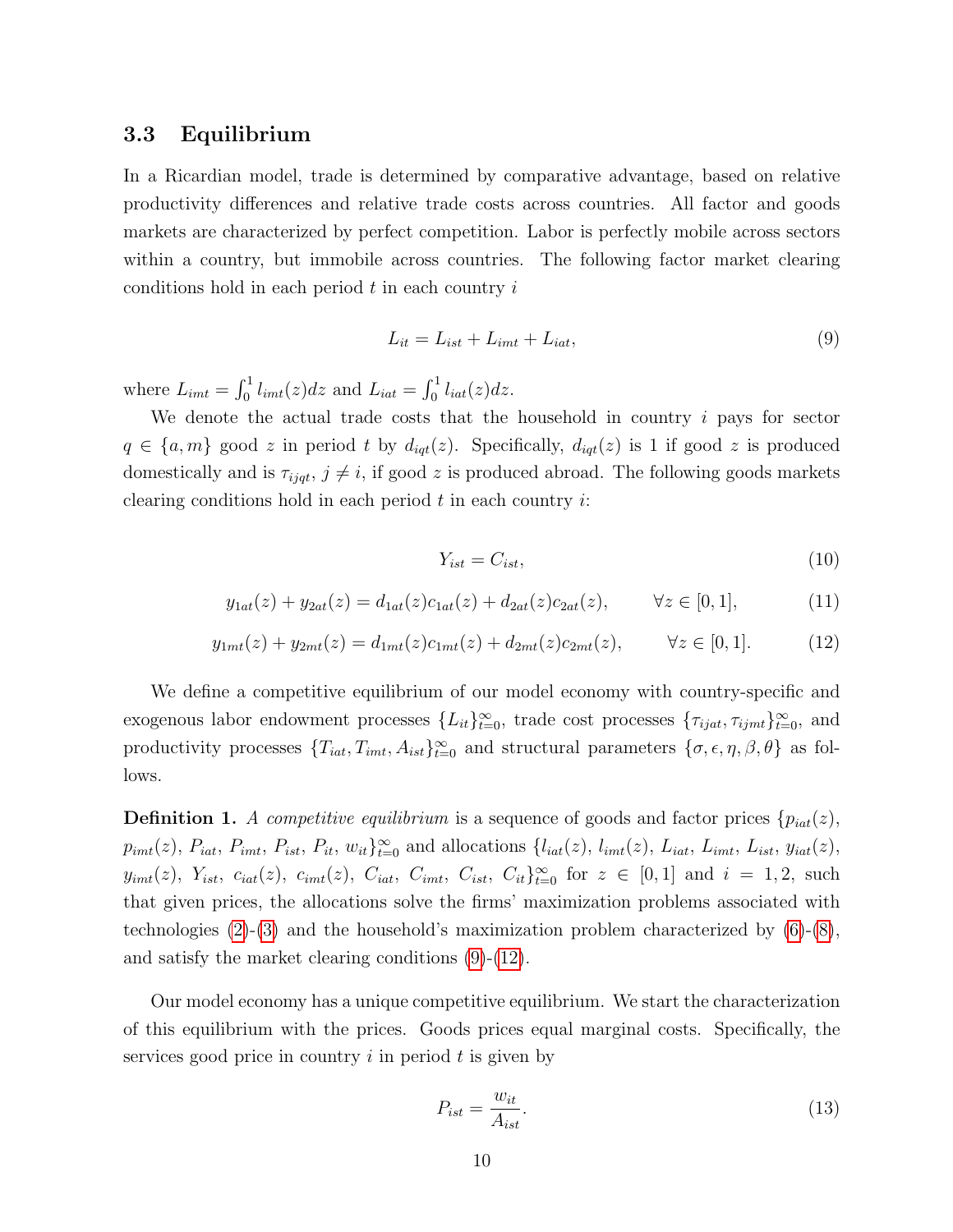For tradable goods, the marginal costs include the trade costs. The price that a consumer in country i pays to purchase one unit of good  $z$  produced in country j and sector  $q \in \{a, m\}$  is given by

$$
p_{ijqt}(z) = \frac{\tau_{ijqt}w_{jt}}{A_{jqt}(z)}.
$$

The actual price that the consumer in country i pays for one unit of good  $z$  in tradable sector  $q$  is

$$
p_{iqt}(z) = \min \{p_{i1qt}(z), p_{i2qt}(z)\}.
$$

The price of the composite sector good  $q \in \{a, m\}$  is given by

$$
P_{iqt} = \left(\int_0^1 p_{iqt}(z)^{\frac{\eta}{\eta-1}} dz\right)^{\frac{\eta-1}{\eta}},\tag{14}
$$

and the aggregate price index  $P_{it}$  is given by

<span id="page-12-1"></span>
$$
P_{it} = \left(\omega_a^{\frac{1}{1-\epsilon}} P_{iat}^{\frac{\epsilon}{\epsilon-1}} + \omega_m^{\frac{1}{1-\epsilon}} P_{imt}^{\frac{\epsilon}{\epsilon-1}} + \omega_s^{\frac{1}{1-\epsilon}} P_{ist}^{\frac{\epsilon}{\epsilon-1}}\right)^{\frac{\epsilon-1}{\epsilon}}.\tag{15}
$$

We next characterize the household's optimal consumption allocation. According to the first order optimality conditions, the consumption expenditure share,  $X_{iqt} = \frac{P_{iqt}C_{iqt}}{P_{i,t}C_{i,t}}$  $\frac{\tilde{u}_q_t C_{iqt}}{P_{it} C_{it}}, \text{ in}$ sector  $q \in \{a, m, s\}$  of country i in period t is given by

<span id="page-12-0"></span>
$$
X_{iqt} = \omega_q^{\frac{1}{1-\epsilon}} \left(\frac{P_{iqt}}{P_{it}}\right)^{\frac{\epsilon}{\epsilon-1}},\tag{16}
$$

and the consumption expenditure share,  $X_{iqt}(z)$ , for good z in tradable sector q is given by

$$
X_{iqt}(z) = \left(\frac{p_{iqt}(z)}{P_{iqt}}\right)^{\frac{\eta}{\eta-1}} X_{iqt}.
$$
\n(17)

The sectoral expenditure shares are determined by relative prices and the preference parameter  $\epsilon$ . When the elasticity of substitution across sectors is one, i.e.,  $\epsilon = 0$ , the sectoral expenditure shares are independent of the relative prices. When this elasticity of substitution is less than one, i.e.,  $\epsilon < 0$ , the higher is the sector-q relative price, the higher is the expenditure share of sector q.

The model generates both inter-sector and intra-sector trade based on comparative advantage. The overall productivity of each sector,  $T_{iqt}$  plays a key role in the intersectoral allocation, as we show in section 5. Each country will be a net exporter in either the manufacturing sector or the agriculture sector. The relative wage endogenously adjusts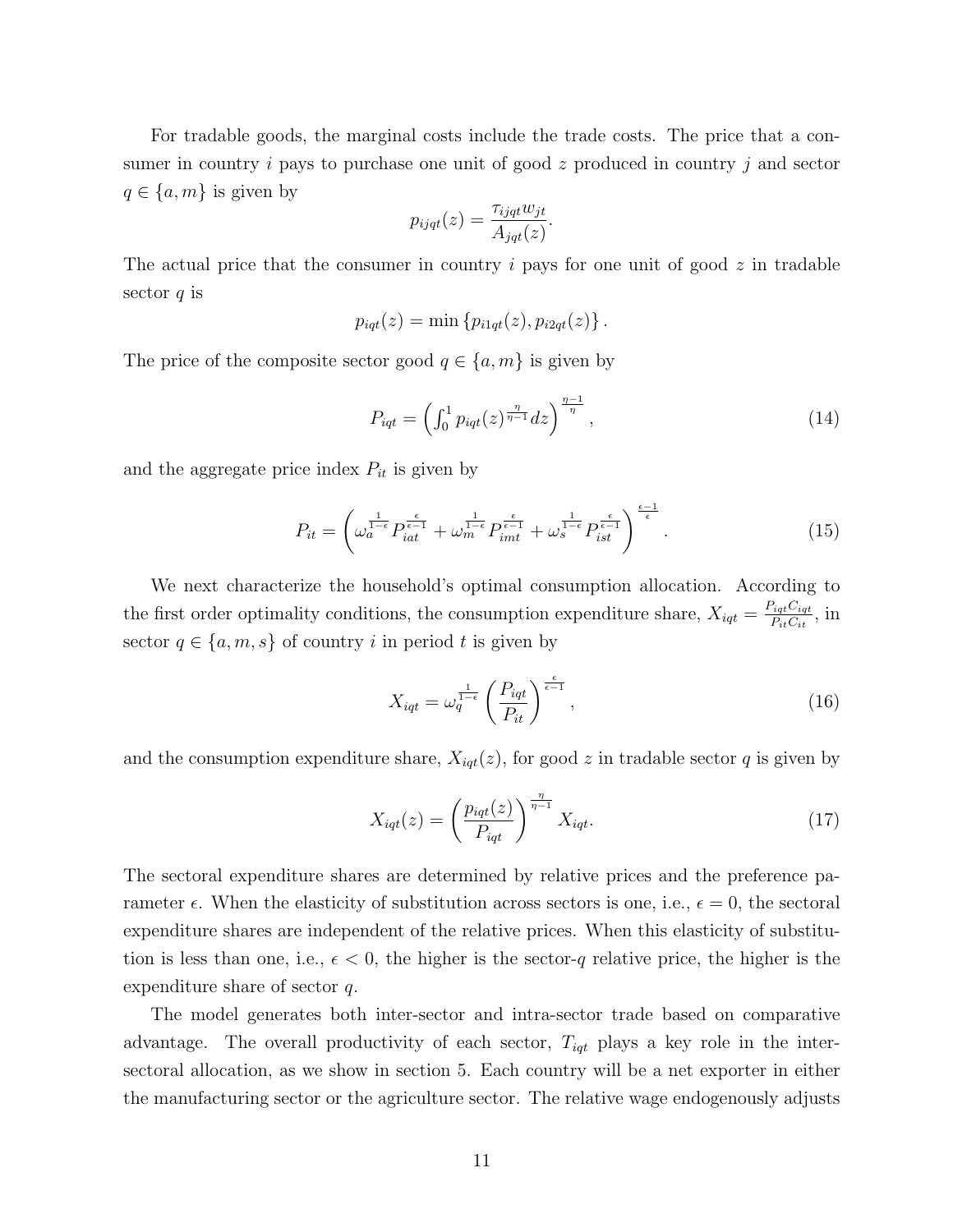to ensure that the balanced-trade condition is satisfied. Labor is allocated across sectors to meet local demand for the non-traded services good and a portion of world demand for the traded goods. Which goods are exported or imported within a sector is determined by the idiosyncratic productivity draws in conjunction with the trade costs. Given our productivity distribution assumption, as long as trade costs are not prohibitively high, there will be some goods within a sector that a country will be able to produce more cheaply than the other country; hence, both countries will import some goods from abroad. We fully characterize the trade pattern and the labor allocation in the next two sections.

# 4 Structural Change under Autarky

We begin our analysis of the model by developing the pattern of structural change in a closed economy or under autarky.[14](#page--1-0) Under autarky, all goods are produced domestically. We focus on the sectoral allocation of employment. The results developed here will allow us to highlight the contribution of international trade on structural change, which we study in the following section.

We start with sectoral prices; it is straightforward to show for country i and period  $t$ ,

<span id="page-13-0"></span>
$$
\frac{P_{iat}}{w_{it}} = \frac{1}{A_{iat}}, \quad \frac{P_{imt}}{w_{it}} = \frac{1}{A_{imt}}, \quad \frac{P_{ist}}{w_{it}} = \frac{1}{A_{ist}},\tag{18}
$$

where  $A_{iat} = \gamma^{-1} T_{iat}^{\frac{1}{\theta}}, A_{imt} = \gamma^{-1} T_{imt}^{\frac{1}{\theta}}, \ \gamma = (\Gamma(1 - \frac{\eta}{1 - \eta})$  $1-\eta$ 1  $\frac{1}{\theta}$ ))<sup> $\frac{\eta-1}{\eta}$ </sup>, and  $\Gamma$  is the Gamma function.[15](#page--1-0) Thus, a continuum of goods in the agriculture or manufacturing sector can be essentially reduced to one composite good with productivity  $A_{iat}$  or  $A_{imt}$ .

The feasibility conditions imply that the sectoral labor share equals the sectoral expenditure share:

$$
l_{iqt} = \frac{L_{iqt}}{L_{it}} = \frac{w_{it}L_{iqt}}{w_{it}L_{it}} = \frac{P_{iqt}C_{iqt}}{w_{it}L_{it}} = X_{iqt},\tag{19}
$$

for each sector  $q \in \{a, m, s\}$ .<sup>[16](#page--1-0)</sup> The sectoral labor shares depend on the relative prices in the same way as the sectoral expenditures shares in [\(16\)](#page-12-0). When the elasticity of substitution

<sup>14</sup>We use "autarky" and "closed" interchangeably. Autarky is a special case of our model in which the trade costs are infinitely high. The implications in this section are similar to those in Ngai and Pissarides (2007).

<sup>&</sup>lt;sup>15</sup>We need to assume  $\frac{1}{1-\eta} < 1+\theta$  to have a well-defined price index. Under this assumption, the parameter  $\eta$ , which governs the elasticity of substitution across goods within a sector, can be ignored because it appears only in the constant term  $\gamma$ .

<sup>&</sup>lt;sup>16</sup>The sectoral labor share will equal the sectoral expenditure share even in a framework with capital and with intermediate goods, as long as the labor shares are identical across sectors, and similarly for the capital shares.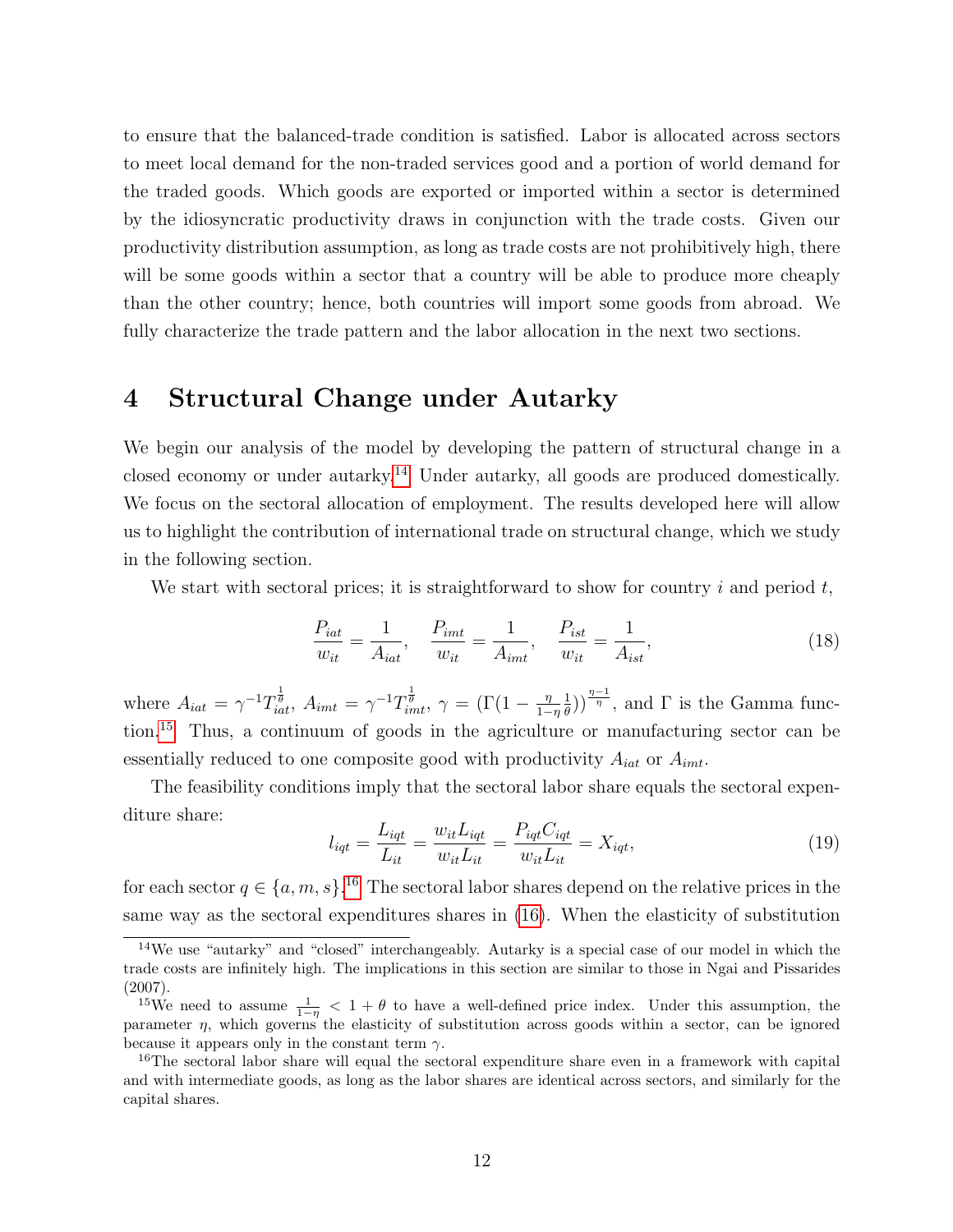across sectors is one, the sectoral labor shares are independent of the relative prices. When the elasticity is less than one, the higher the sectoral relative price — owing to lower sectoral relative productivity — the higher the sectoral expenditure and labor shares.<sup>[17](#page--1-0)</sup>

Turning to dynamics, let  $\hat{Z}_{iqt}$  denote the log growth rate of variable  $Z_{iqt}$ . Then, we have, for any  $q \in \{a, m, s\},\$ 

<span id="page-14-0"></span>
$$
\hat{l}_{\mathit{igt}} = \hat{X}_{\mathit{igt}} = \frac{\epsilon}{\epsilon - 1} (\hat{P}_{\mathit{igt}} - \hat{P}_{\mathit{it}}),\tag{20}
$$

where  $\hat{P}_{it} = \sum_{q \in \{a,m,s\}} X_{iqt} \hat{P}_{iqt}$ . Thus, the elasticity of substitution links changes in sectoral labor shares  $\hat{l}_{iqt}$  to changes in sectoral relative prices  $\hat{P}_{iqt} - \hat{P}_{it}$ . When the elasticity of substitution across sectors is less than one, i.e.,  $\epsilon$  < 0, a sector with declining relative prices experiences declining expenditure and labor shares over time. In the Cobb-Douglas case, i.e.,  $\epsilon = 0$ , there is no structural change: sectoral expenditure and labor shares are constant over time.

The growth rate of sectoral labor shares can be expressed in terms of the growth rates of sectoral productivities using [\(18\)](#page-13-0):

$$
\hat{l}_{\mathit{igt}} = \hat{X}_{\mathit{igt}} = \frac{\epsilon}{1 - \epsilon} (\hat{A}_{\mathit{igt}} - \hat{A}_{\mathit{it}}),\tag{21}
$$

where the weighted average productivity growth  $\hat{A}_{it}$  equals  $\sum_{q \in \{a,m,s\}} X_{iqt} \hat{A}_{iqt}$ . When the elasticity is less than one, sectors with relatively high productivity growth experience declines in employment shares. Labor moves from high productivity growth sectors to low productivity growth sectors. In a world with constant productivity growth rates, a necessary condition for a hump pattern in the manufacturing labor share, then, is that manu-facturing can have neither the highest nor the lowest productivity growth.<sup>[18](#page--1-0)</sup>

We conclude by summarizing three key implications of the autarky model. First, the sectoral labor share equals sectoral expenditure shares. Second, structural change does not occur when the elasticity of substitution equals one. Third, with the elasticity of substitution less than one, the sector with the highest (least) productivity growth has the fastest (slowest) rate of decline in prices and expenditure shares. Thus, labor moves from the most productive sector to the least productive sector.

<sup>&</sup>lt;sup>17</sup>When the elasticity is greater than one, higher sectoral relative prices imply lower sectoral expenditure and labor shares.

<sup>&</sup>lt;sup>18</sup>NP show that manufacturing productivity growth must be below average initially, and above average later on, for the hump to occur.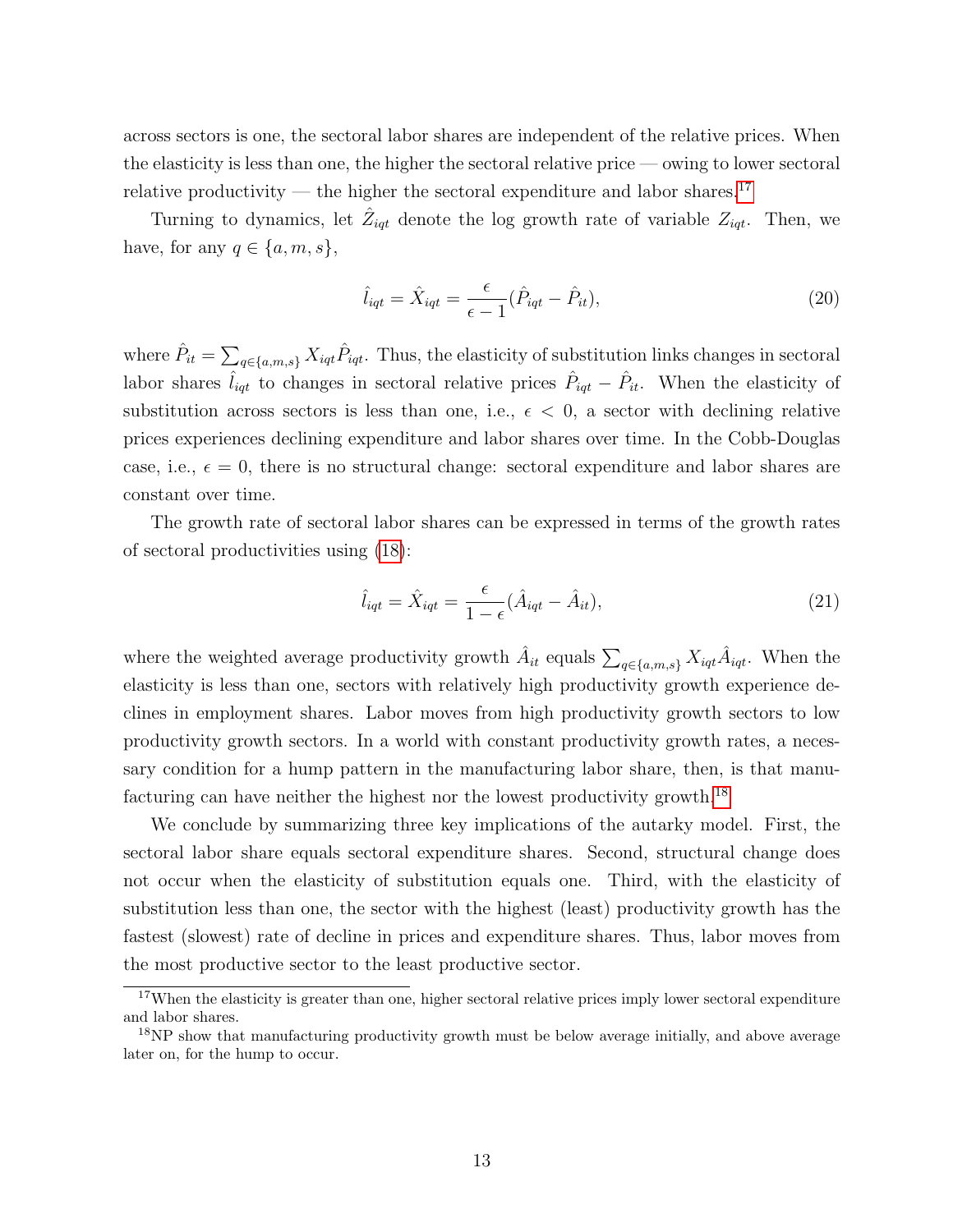# 5 Structural Change in Open Economy

We now analyze the patterns of structural change in an open economy. We first examine the impact effect of an open economy, that is, how sectoral relative prices, expenditure shares, and labor shares change in the period in which a closed economy becomes open. We then study the ensuing dynamics in the open economy relative to those in the closed economy. We highlight two plausible development scenarios that can generate a hump in the manufacturing employment share. One scenario involves a country with a comparative advantage in manufacturing, and with relative manufacturing productivity growth rising over time. The second focuses on declining trade costs in the manufacturing sector. Owing to our two-country framework, relative wages, the terms of trade, and relative country sizes are endogenous; these variables play a key role in the model dynamics, as we show below.

### 5.1 Impact of International Trade

We begin by defining sectoral comparative advantage. Country i has a *comparative advan*tage in manufacturing if and only if

$$
\frac{A_{imt}/\tau_{jimt}}{A_{jmt}} > \frac{A_{iat}/\tau_{jiat}}{A_{jat}}.
$$

Our definition is thus the traditional definition augmented by trade costs.<sup>[19](#page--1-0)</sup> If country i has a comparative advantage in manufacturing, we will say it has a comparative disadvantage in agriculture, and vice versa. In the presence of trade costs, however, if country 1 has a comparative advantage in manufacturing, it is not necessarily true that country 2 has comparative advantage in agriculture. We restrict our attention to cases in which one country has a comparative advantage in manufacturing and the other country has a comparative advantage in agriculture, which is a restriction that trade costs cannot be too different across sectors and countries.

#### 5.1.1 Relative Prices and Expenditure Shares

In order to facilitate comparisons with the autarky case, we normalize prices by the wage rate. For the services good in country i, its price relative to the wage rate in period  $t$  is

<sup>&</sup>lt;sup>19</sup>Hence, it is possible for a country to have a relative disadvantage in manufacturing from the productivities alone, but, owing to sufficiently small manufacturing trade costs, an overall comparative advantage in manufacturing. See Deardorff (2004) for more discussion on the topic of comparative advantage in the presence of trade costs.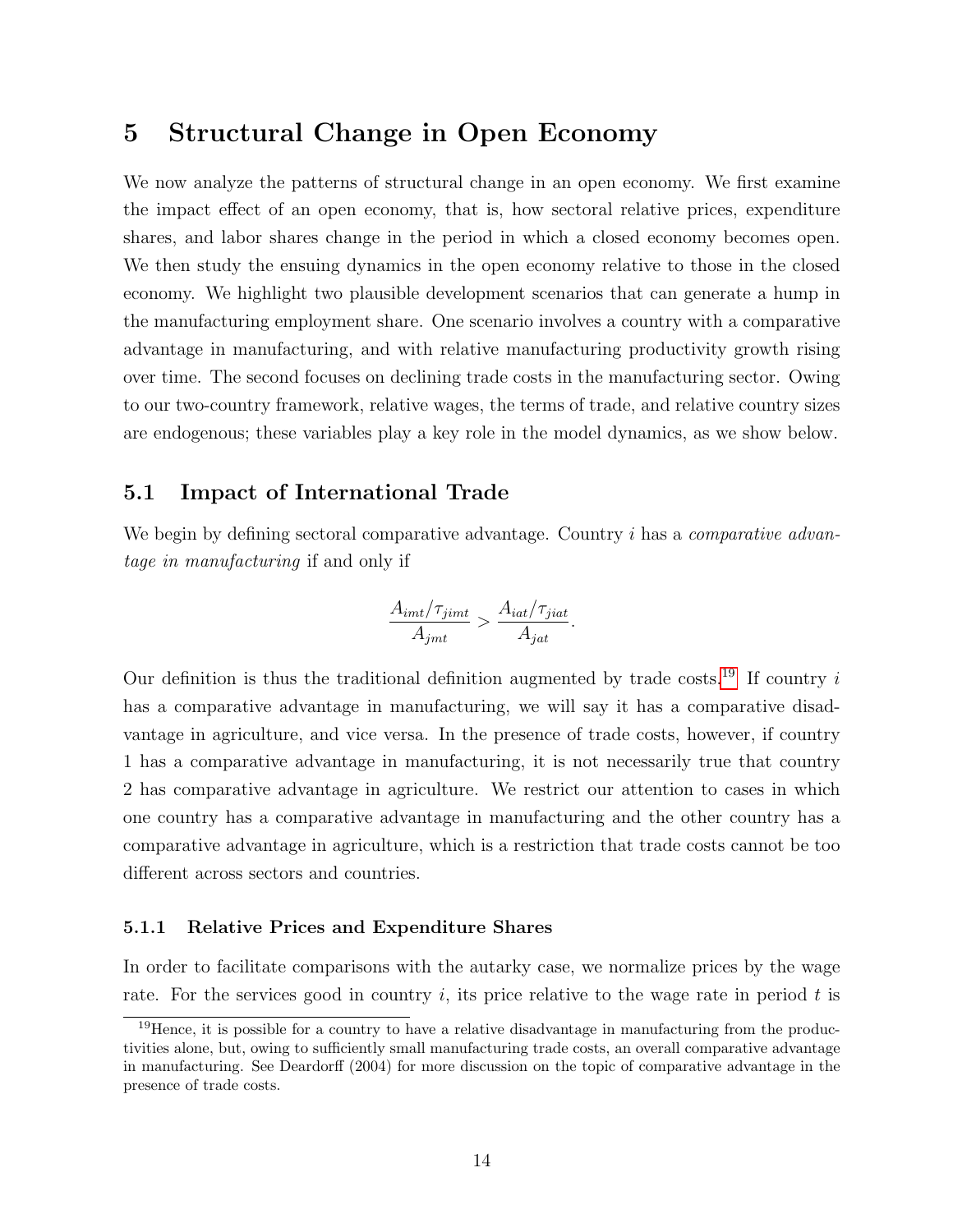$P_{ist}$  $\frac{P_{ist}}{w_{it}} = \frac{1}{A_i}$  $\frac{1}{A_{ist}}$ , which is the same as under autarky. For the tradable composite good q, we have:

<span id="page-16-0"></span>
$$
\frac{P_{iqt}}{w_{it}} = \frac{1}{A_{iqt}} \left[ 1 + \left( \frac{\tau_{ijqt} w_{jt} / A_{jqt}}{w_{it} / A_{iqt}} \right)^{-\theta} \right]^{-\frac{1}{\theta}}.
$$
\n(22)

Comparing equation [\(22\)](#page-16-0) to [\(18\)](#page-13-0), one can see that the price relative to the wage is lower with trade than under autarky. The lower the trade cost or foreign wage or the higher the foreign technology the lower the price under trade. Relative to autarky the price decline is larger in the sector of comparative disadvantage. Trade essentially allows each country to enlarge its effective state of technology in the tradable sectors, thus leading to lower prices; moreover, the gain in effective technology is larger in the sector of comparative disadvantage.

The impact of trade on prices relative to the wage rate has direct implications for welfare. The aggregate price level relative to the wage rate  $\frac{P_{it}}{w_{it}}$  is lower in the open economy compared to autarky.  $\frac{w_{it}}{P_{it}}$  measures the real purchasing power of each country's income; hence, we have the well-known result from classical trade theory that opening up to trade leads to a rise in welfare in both countries.

We next examine sectoral prices relative to the aggregate price level in the open economy compared to autarky. From the above, it is clear that  $\frac{P_{ist}}{P_{it}}$  is higher in the open economy in both countries; also, for the sector in which country  $i$  has a comparative disadvantage, its price relative to the aggregate price is lower in an open economy. On the other hand, in the comparative advantage sector, the sectoral price relative to the aggregate price may or may not be lower in the open economy than under autarky.

The impact of trade on sectoral prices relative to the aggregate price determines the impact of trade on expenditure shares. Consider, for example, the case of an elasticity of substitution across sectors that is less than one. Because the relative services price  $\frac{P_{ist}}{P_{it}}$ is higher in the open economy in both countries, the services expenditure share is also higher in the open economy in both countries. If country  $i$  has a comparative disadvantage in sector q, the expenditure share  $X_{iqt}$  is lower in the open economy than in the closed economy. We cannot sign the expenditure share of the sector in which country  $i$  has a comparative advantage.

#### 5.1.2 Trade Patterns

Expenditures on tradable goods are divided between domestic goods and imported goods. Under the Fréchet distribution of productivities, the share of country  $i$ 's expenditure on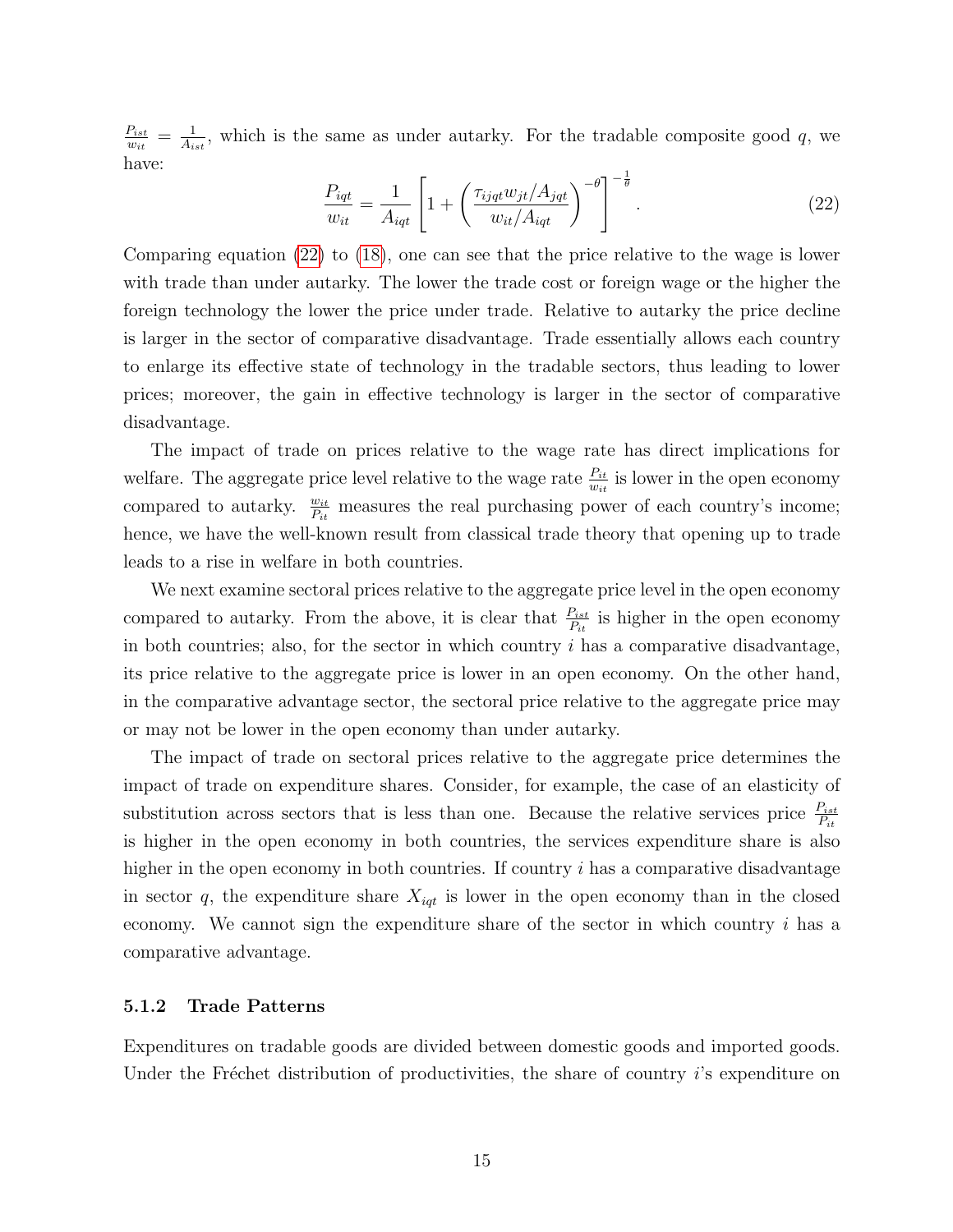sector q goods from country j,  $\pi_{i\dot{q}t}$ , captures intra-sector trade and is given by

<span id="page-17-0"></span>
$$
\pi_{ijqt} = \frac{(\tau_{ijqt} w_{jt} / A_{jqt})^{-\theta}}{(\tau_{ijqt} w_{jt} / A_{jqt})^{-\theta} + (w_{it} / A_{iqt})^{-\theta}} = \frac{1}{1 + (\frac{w_{it} / A_{iqt}}{\tau_{ijqt} w_{jt} / A_{jqt}})^{-\theta}}.
$$
\n(23)

Equation [\(23\)](#page-17-0) shows how a lower average cost of production, inclusive of trade costs, in country j translates into a greater sectoral import share by country  $i$ . The import share also depends on the parameter  $\theta$ ; a higher  $\theta$  implies a smaller dispersion of productivity draws, which strengthens the effect of comparative advantage on intra-sector trade. Sectoral spending that is not on imports is on domestic goods:  $\pi_{iiqt} = 1 - \pi_{ijqt}$ .

If country  $i$  has a comparative advantage in manufacturing and country  $j$  has a com-parative advantage in agriculture, equation [\(23\)](#page-17-0) implies that  $\pi_{ijmt} < \pi_{ijat}$  and  $\pi_{iimt} > \pi_{iiat}$ . The share of country i's manufacturing spending that is on imports is less than the share of country i's agriculture spending that is on imports. Intuitively, a greater share of spending is on domestic goods in the comparative advantage sector relative to the comparative disadvantage sector.

We now characterize the patterns of international trade. Country i's exports of sector q goods is given by  $EX_{iqt} = \pi_{jiqt}X_{jqt}w_{jt}L_{jt}$ . It is the product of country j's expenditure devoted to sector q goods,  $X_{jqt}w_{jt}L_{jt}$ , and the fraction of that expenditure that is on imports,  $\pi_{jiqt}$ . Similarly, country is imports of sector q goods is given by  $IM_{iqt} = \pi_{ijqt} X_{iqt} w_{it} L_{it}$ . Thus, country i's net exports of sector q goods is given by  $NX_{iqt} = EX_{iqt} - IM_{iqt}$ . The balanced trade condition implies that inter-sectoral trade sums to zero, i.e.,  $NX_{imt} + NX_{iat} = 0$ . We denote the sectoral net export share of total GDP,  $\frac{NX_{igt}}{w_{it}Li_{it}}$ , by  $N_{igt}$ . We demonstrate next that the sectoral net export share is a key determinant of sectoral labor allocations.

#### 5.1.3 Labor Allocations

Because the services good is non-tradable, the market clearing condition requires that  $C_{ist} = A_{ist}L_{ist} = X_{ist}w_{it}L_{it}/P_{ist}.^{20}$  $C_{ist} = A_{ist}L_{ist} = X_{ist}w_{it}L_{it}/P_{ist}.^{20}$  $C_{ist} = A_{ist}L_{ist} = X_{ist}w_{it}L_{it}/P_{ist}.^{20}$  Thus, we have

$$
l_{ist} = \frac{L_{ist}}{L_{it}} = X_{ist}.
$$

In the open economy, the non-tradable sector's labor share equals its expenditure share just as in the closed economy. This does not mean that trade has no impact on the services

 $^{20}$ We have not yet discussed value-added output shares. As should be clear by now, our simple framework implies that each sector's value-added output share equals its employment share.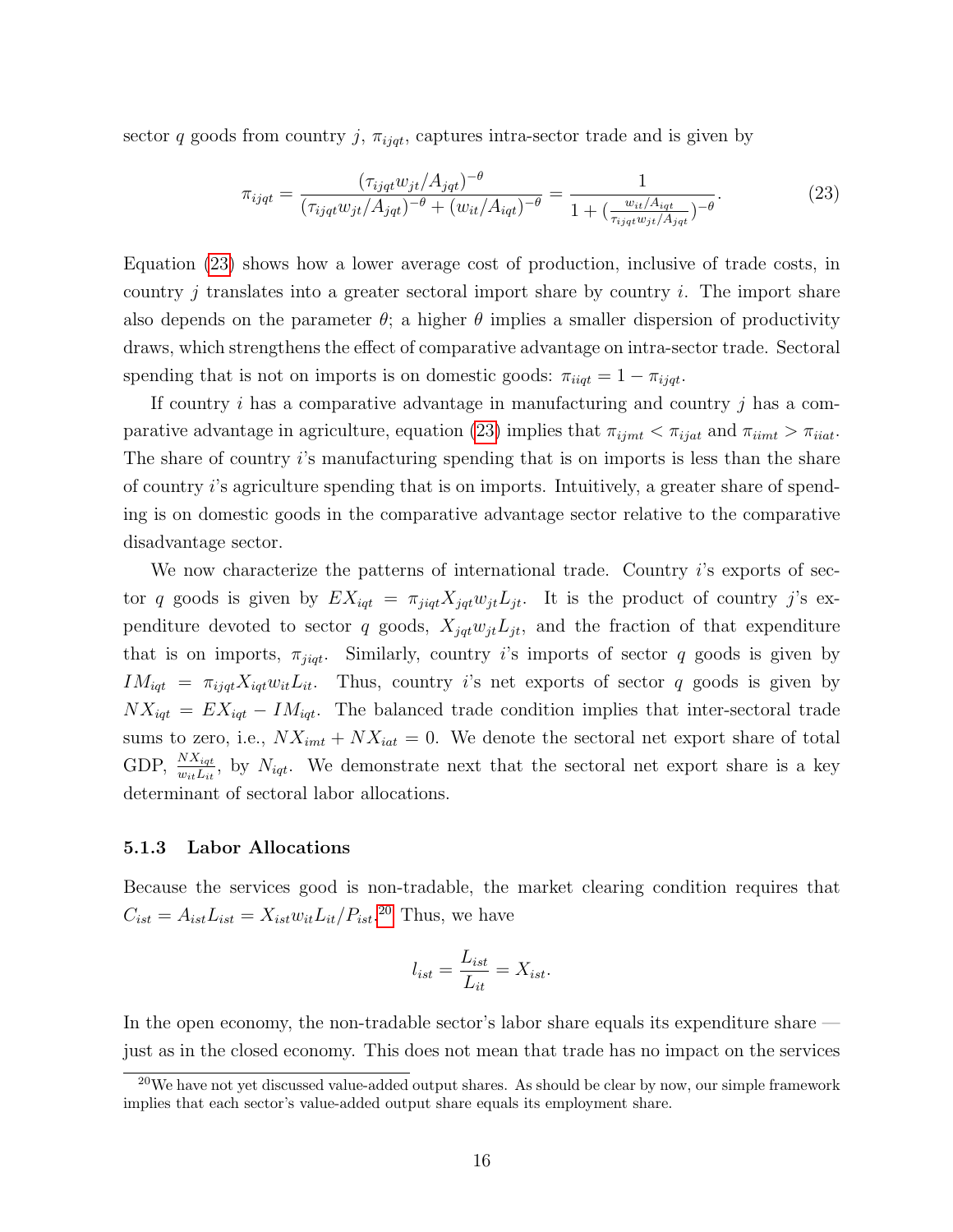labor share, however, because trade affects prices, which affects expenditure shares. For example, when the elasticity of substitution is less than one, which we call the "Baumol" case, the services labor share is higher in the open economy than under autarky.

We next examine the tradable sector labor shares. Country 1's income from sector q equals expenditures of both countries on its sector-q goods:  $w_{1t}L_{1qt} = \pi_{11qt}P_{1qt}C_{1qt} +$  $\pi_{21qt}P_{2qt}C_{2qt}$ . This implies

<span id="page-18-0"></span>
$$
l_{1qt} = \frac{L_{1qt}}{L_{1t}} = \pi_{11qt} X_{1qt} + \pi_{21qt} X_{2qt} \frac{w_{2t} L_{2t}}{w_{1t} L_{1t}}.
$$
\n(24)

Three forces determine country 1's labor share in sector q. It depends on expenditures shares by each country on sector q goods,  $X_{1qt}$  and  $X_{2qt}$ . In addition, it depends on the share of each country's spending on sector  $q$  goods that is on goods produced by country 1,  $\pi_{11qt}$  and  $\pi_{21qt}$ . Finally, it depends on the relative size of the two economies. The smaller is country 1, the more its labor share is determined by country 2's demand.

Substituting  $1 - \pi_{12qt}$  for  $\pi_{11qt}$ , we can rewrite [\(24\)](#page-18-0) as follows:

<span id="page-18-1"></span>
$$
l_{1qt} = X_{1qt} + \frac{\pi_{21qt} X_{2qt} w_{2t} L_{2t} - \pi_{12qt} X_{1qt} w_{1t} L_{1t}}{w_{1t} L_{1t}} = X_{1qt} + N_{1qt}.
$$
\n(25)

Country 1's labor share in sector q equals its sectoral expenditure share plus its sectoral net export share of total GDP. Thus, the tight link that binds sectoral demand and production in the closed economy does not hold in the open economy.  $N_{iqt}$  captures the direct contribution of international trade to structural change. There is also an indirect contribution of trade on structural change through its effect on prices and the expenditure shares  $X_{iqt}$ , as we described above for the services sector. For example, when the elasticity of substitution across sectors is less than one, the expenditure share on the comparative disadvantage sector is lower in the open economy.

To see clearly the direct contribution of trade to the sectoral labor shares, consider the Cobb-Douglas case. In this case, the services labor share is  $\omega_s$  under both autarky and the open economy. The labor share of tradable sector  $q \in \{a, m\}$  is  $\omega_q$  under autarky and is  $\omega_q+N_{iqt}$  in the open economy. Moreover, a tradable sector with a positive net exports share  $N_{iqt}$  has a higher labor share in the open economy. Thus, the magnitude of the sectoral net export share tells us the impact of international trade on structural change.

Continuing with the Cobb-Douglas case, we now derive a natural, but important, implication of the model: a country will experience a net export surplus in its comparative advantage sector.<sup>[21](#page--1-0)</sup> Assume that country 1 has a comparative advantage in manufacturing,

 $21$ When the elasticity of substitution differs from one, this result is difficult to prove because the expen-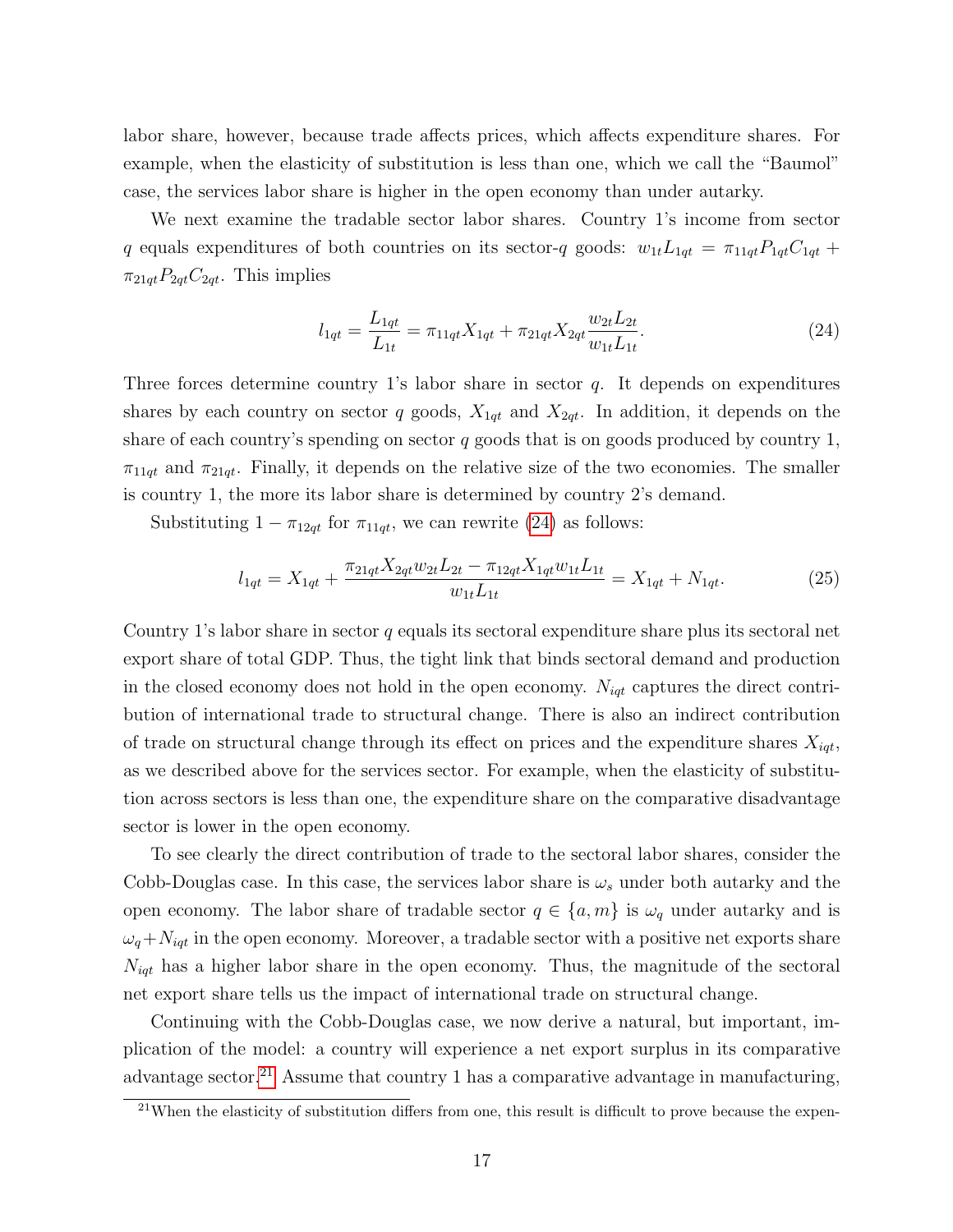and country 2 has a comparative advantage in agriculture. The trade balance of sector  $q$ in country 1 is given by

$$
NX_{1qt} = \pi_{21qt}\omega_q w_{2t}L_{2t} - \pi_{12qt}\omega_q w_{1t}L_{1t},
$$

where the expenditure share is  $\omega_q$  in both countries. The pattern of comparative advantages implies  $\pi_{21mt} > \pi_{21at}$  and  $\pi_{12mt} < \pi_{12at}$ . Thus, if country 1 ran a trade deficit in the manufacturing sector, it would also have to run a trade deficit in the agriculture sector. This would violate the balanced trade condition. Hence, it must be the case that  $NX_{1mt} > 0$ and  $NX_{1at} < 0.^{22}$  $NX_{1at} < 0.^{22}$  $NX_{1at} < 0.^{22}$  Equivalently, we have  $N_{1mt} > 0$  and  $N_{1at} < 0$ . Hence, when a country opens up to trade, labor moves from its comparative disadvantage sector to its comparative advantage sector.

It is often noted that the effect of opening up to international trade is similar to the effect of a productivity shock in a closed economy. By facilitating a reallocation of resources, openness to trade leads to an increase in overall output, even though overall inputs have not changed. For the effect of an open economy on the expenditure shares, this logic is useful, as the productivity shock interpretation for the tradable sectors helps us understand why agriculture's expenditure share falls and services' expenditure share rises (when the elasticity of substitution is less than one). This logic, however, does not offer a complete picture for thinking about structural change, because in an open economy, sectoral employment is also determined by foreign demand for domestic goods. In addition, comparative advantage ensures that one sector will experience an increase in employment owing to trade, while the other sector will experience a decrease, even though both experience a boost in effective productivity.

### 5.2 Dynamics of Structural Change

We now study the dynamics of structural change in an open economy. The growth rate of the services labor share in country  $i$  equals the growth rate of the services expenditure share:

$$
\hat{l}_{ist} = \hat{X}_{ist}.\tag{26}
$$

As discussed above, while this is the same expression as in the closed economy, trade does affect the growth rate of the services labor share through its effect on the growth rates of

diture share terms are complicated. Under reasonable parameter values, however, we can show numerically that this result still holds.

 $22$ For the proof, see Appendix B1.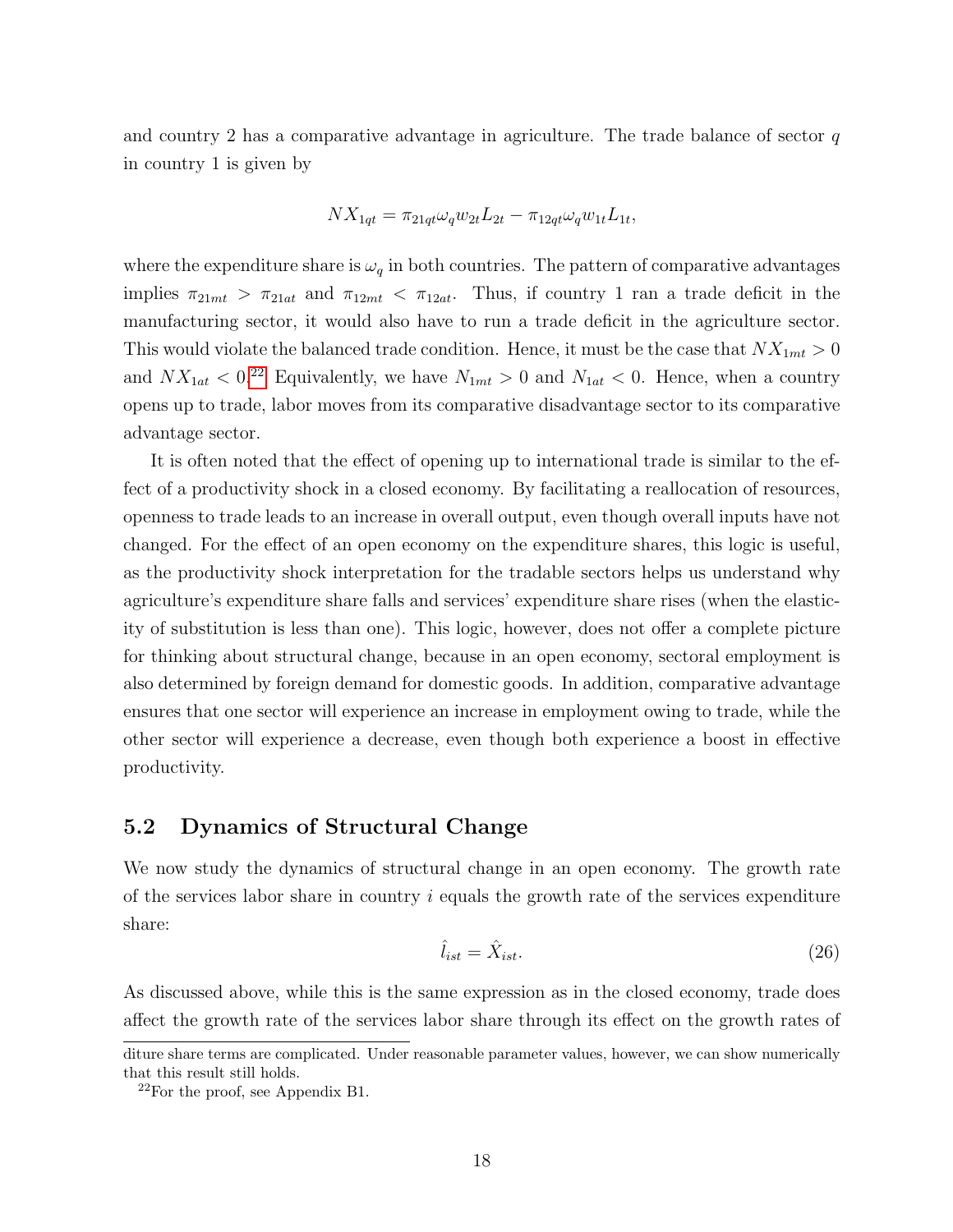the services relative price and the services expenditure share.

The growth rate of the labor share of tradable sector  $q$  in country i is given by

$$
\hat{l}_{iqt} = \frac{X_{iqt}}{l_{iqt}} \hat{X}_{iqt} + \frac{N_{iqt}}{l_{iqt}} \hat{N}_{iqt}.
$$
\n(27)

This is clearly different from [\(20\)](#page-14-0). We call the first term on the right-hand side the "expenditure" effect and the second term the "trade" effect. Trade affects the labor share dynamics directly through changes in the sectoral net export ratio. In addition, trade affects the dynamics of the expenditure shares indirectly through its impact on prices.

To illustrate transparently these effects, we turn to a special case of our model, the Cobb-Douglas sectoral elasticity and free trade. (We will relax the Cobb-Douglas assumption later.) In this case, the sectoral expenditure share is constant over time, and the expenditure effect is zero. Thus, in a closed economy, there would be no structural change. In an open economy, however, the labor share of the tradable sectors will change over time as long as the trade effect is non-zero. We now consider how the trade effect and the pattern of structural change link to the dynamics of comparative advantage across countries.

Assume that country 1 has a comparative advantage in manufacturing, i.e.,  $N_{1mt} > 0$ . Comparative advantage is an ordinal concept. However, to economize on language we will refer to an increase in the ratio of country 1's relative productivity in manufacturing to country 1's relative productivity in agriculture as growth in country 1's comparative advantage. Our model predicts that if country 1's comparative advantage grows sufficiently fast, it will experience a rise in the manufacturing net export share and labor share. A necessary condition for  $\hat{N}_{1mt} > 0$  is  $\hat{A}_{mt} > \hat{A}_{at}$ , and the sufficient condition is

<span id="page-20-0"></span>
$$
\hat{A}_{mt} > \hat{A}_{at} \frac{L_{2t}\pi_{12at} + \theta(w_t L_{1t} + L_{2t})\pi_{12at}\pi_{12mt}}{L_{2t}\pi_{12mt} + \theta(w_t L_{1t} + L_{2t})\pi_{12at}\pi_{12mt}},
$$
\n(28)

where  $w_t = \frac{w_{1t}}{w_{2t}}$  $\frac{w_{1t}}{w_{2t}}$  and  $A_{qt} = \frac{A_{1qt}}{A_{2qt}}$  $\frac{A_{1qt}}{A_{2qt}}$  for  $q \in \{a,m\}.^{23}$  $q \in \{a,m\}.^{23}$  $q \in \{a,m\}.^{23}$  As long as country 1's growth in its comparative advantage is sufficiently high,  $\hat{N}_{1mt}$  will be positive and its manufacturing labor share will grow.

We now show how trade can generate a hump pattern for the manufacturing employment share even when the manufacturing sector has the fastest productivity growth. To see this, suppose that all sectoral productivity growth rates are constant over time, with manufacturing having the fastest growth in both countries. Country 1's manufacturing

 $^{23}$ For details, see Appendix B2. The fraction on the right hand side of equation [\(28\)](#page-20-0) is larger than one because country 1's comparative advantage in manufacturing implies that  $\pi_{12at} > \pi_{12mt}$ .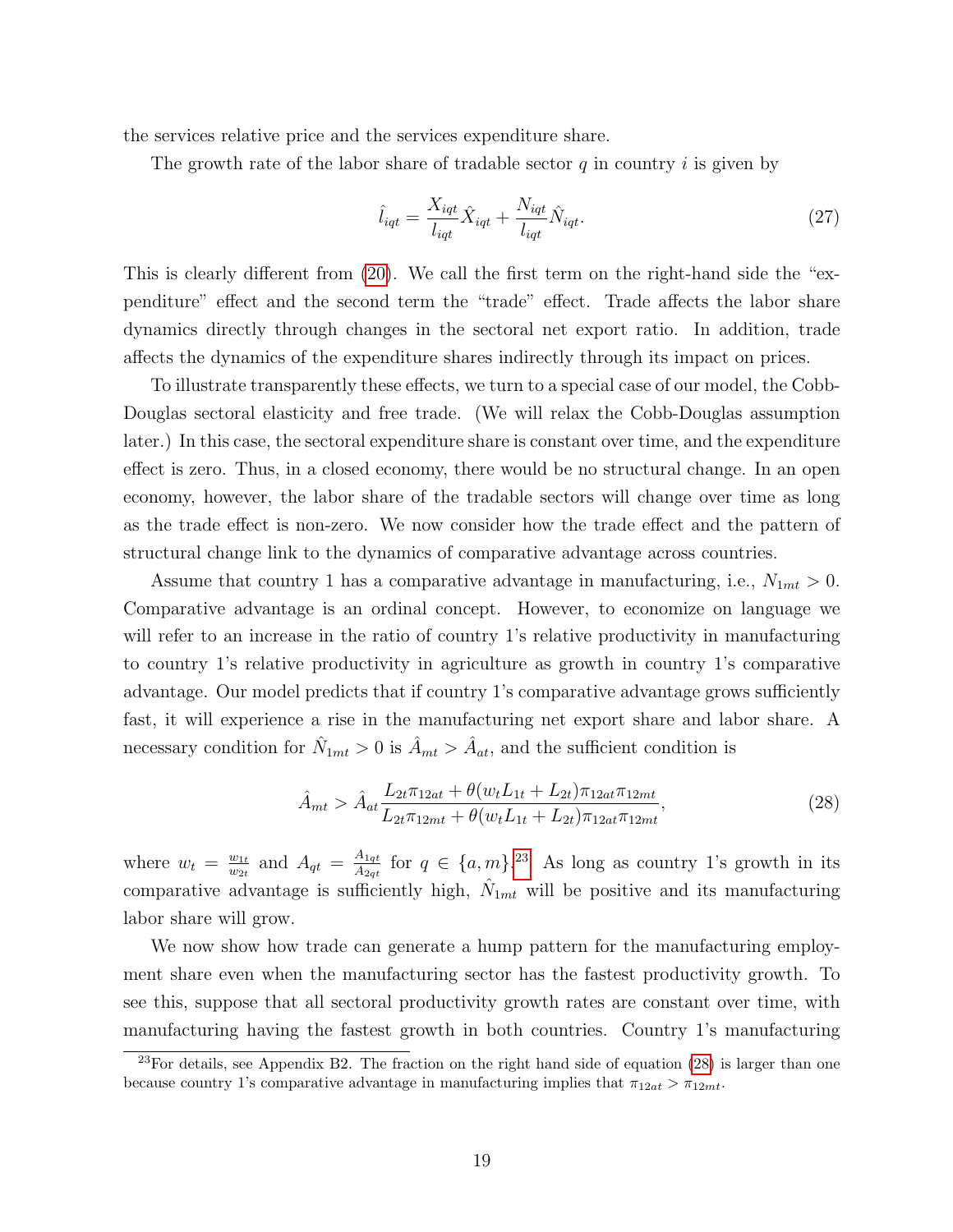employment share is given by

$$
l_{1mt} = \omega_m \pi_{11mt} \left( \frac{w_t L_{1t} + L_{2t}}{w_t L_{1t}} \right),
$$
\n(29)

which is a simplified version of equation [\(24\)](#page-18-0). Assume that  $\hat{A}_m$  and  $\hat{A}_a$  satisfy equation [\(28\)](#page-20-0) initially. Thus,  $l_{1mt}$  rises initially. Over time,  $\pi_{11mt}$  grows as each country purchases a greater fraction of its manufactured goods from country 1;  $\frac{w_t L_{1t} + L_{2t}}{w_t L_{1t}}$  declines as country 1 becomes larger relative to country 2. As long as the first, "specialization", force dominates the second, "country-size", force, the manufacturing labor share continues to increase. The specialization force diminishes as manufacturing becomes increasingly specialized because there are few further gains to employment from productivity growth. If  $\pi_{11mt}$  reaches 1, then, there are no further increases in employment from this force. The adverse employment effect of the country-size force, however, continues over time. Thus, the country-size force will eventually dominate the specialization force, and country 1's manufacturing labor share will begin to decrease.

We briefly discuss the Baumol case in which the elasticity of substitution is less than one. Now, the expenditure effect plays a role in the dynamics of the labor share of the tradable sectors. Trade can still generate a hump in the manufacturing labor share even when manufacturing has the highest productivity growth. The story is similar to that described above. Initially, with high productivity growth and a comparative advantage in manufacturing, the trade effect is positive and increasing. Labor shifts towards the manufacturing sector to produce goods to satisfy increased global demand. This inflow of labor into manufacturing more than offsets the outflow of labor owing to a declining expenditure share. Over time, the trade effect, while remaining positive, diminishes. This happens because of the diminishing importance of the specialization force described above. At some point in time — likely before complete specialization occurs — the expenditure effect will dominate the trade effect and the manufacturing labor share will begin to decline. Owing to the expenditure effect, the peak of the hump will occur earlier in time compared to the Cobb-Douglas case.

To provide further intuition, we illustrate the workings of the model with an example. One country is small, and one country is large: country 1's labor endowment is one-tenth of country 2's. The initial sectoral productivity levels are identical in per-capita terms across countries.[24](#page--1-0) Manufacturing total factor productivity (TFP) grows 2 percent per year in

<sup>&</sup>lt;sup>24</sup>In a one-sector Eaton-Kortum model, the relative wage rate will be one if the two countries have the same per-capita productivity. In our multi-sector environment, the relative wage rate depends on the expenditure shares across sectors and across countries, in addition to the relative per-capita productivity.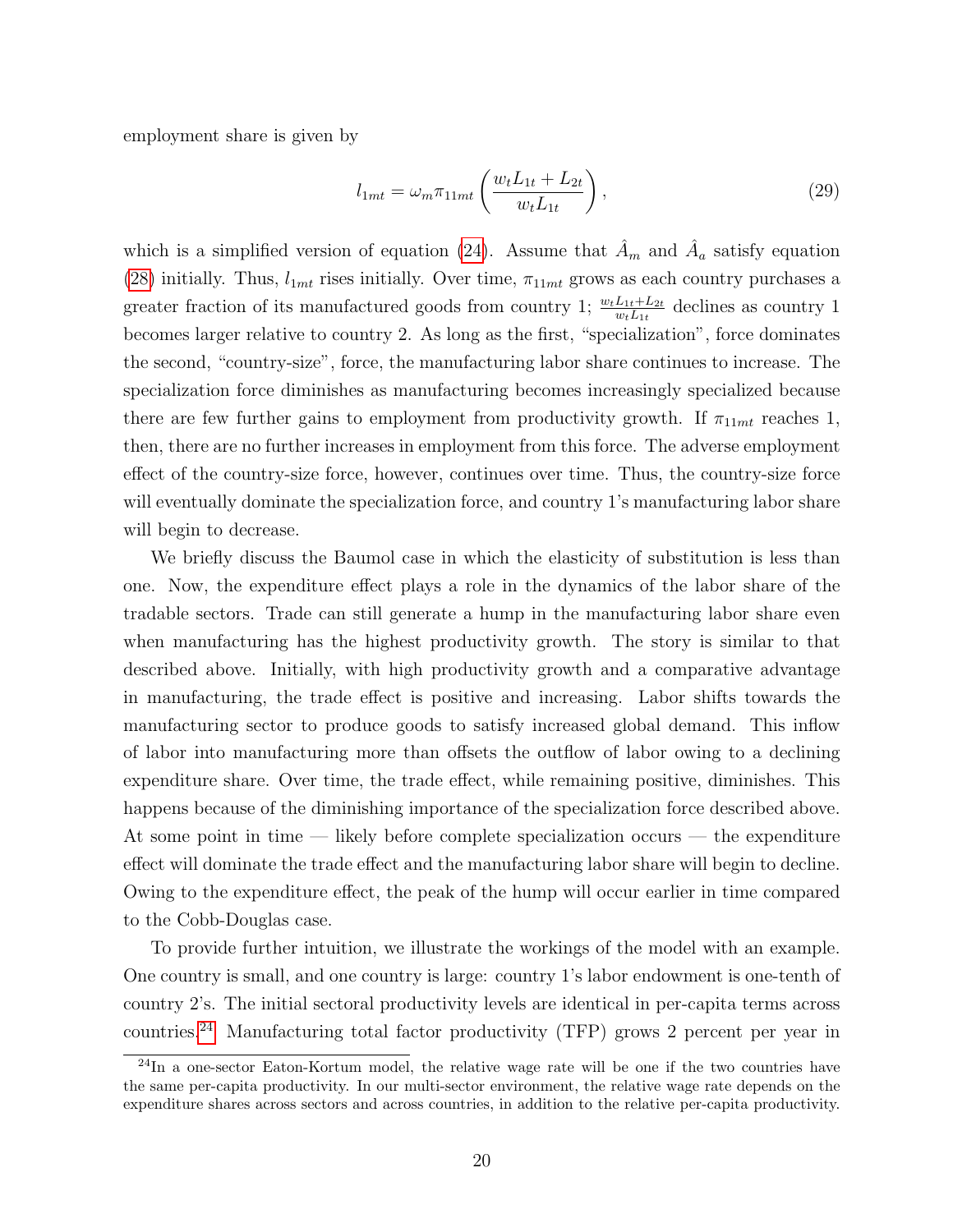country 1, and 1 percent per year in country 2. Agriculture TFP grows 1 percent per year in country 1, and 2 percent per year in country 2. Thus, over time, country 1 develops an increasingly large comparative advantage in manufacturing, and similarly for country 2 in agriculture. In both countries, services TFP is constant over time. The elasticity of substitution across sectors is set at 0.5, i.e., we implement the Baumol case. In addition,  $\omega_q$ is set at  $1/3$  for each sector, and  $\theta$  is set at  $4.^{25}$  $4.^{25}$  $4.^{25}$  Table [2](#page-22-0) summarizes the relevant parameters.

<span id="page-22-0"></span>

| Table 2: Parameter Values              |                                        |                                                                            |  |  |
|----------------------------------------|----------------------------------------|----------------------------------------------------------------------------|--|--|
| Preferences                            |                                        |                                                                            |  |  |
| $\epsilon = -1.0$                      | $\omega_a = \omega_m = \omega_s = 1/3$ |                                                                            |  |  |
| Labor Endowment                        |                                        |                                                                            |  |  |
| $L_{10} = 1$                           | $L_{20} = 10$                          | $\hat{L}_{1t} = \hat{L}_{1t} = 0.0$                                        |  |  |
| Sectoral Productivities                |                                        |                                                                            |  |  |
| $\theta = 4.0$                         | $A_{1a0} = A_{1m0} = A_{1s0} = 1.0$    | $A_{2a0} = A_{2m0} = A_{2s0} = (\frac{L_{20}}{L_{10}})^{\frac{1}{\theta}}$ |  |  |
| $\hat{A}_{1at} = \hat{A}_{2mt} = 0.01$ | $\hat{A}_{1mt} = \hat{A}_{2at} = 0.02$ | $\hat{A}_{1st} = \hat{A}_{2st} = 0.0$                                      |  |  |

Figure [3](#page-22-1) illustrates structural change in country 1 for both the closed and open economy cases. The closed economy is shown in dotted red lines: the agriculture and manufacturing labor shares decline, while the services labor share increases, over time. This is because the relative price of the composite agriculture and manufactured goods both decline over time, which, with an elasticity of substitution less than one, implies declining expenditure and labor shares in these two sectors.

<span id="page-22-1"></span>Figure 3: Structural Change in Country 1



For the open economy case, the expenditure shares are shown in dashed blue lines and the labor shares are shown in solid black lines. Panel (a) shows the expenditure and labor

In this example, the initial relative wage rate turns out to be close to, though not exactly, one.

<sup>&</sup>lt;sup>25</sup>The parameters  $\sigma$ ,  $\eta$ , and  $\beta$  are irrelevant for this example.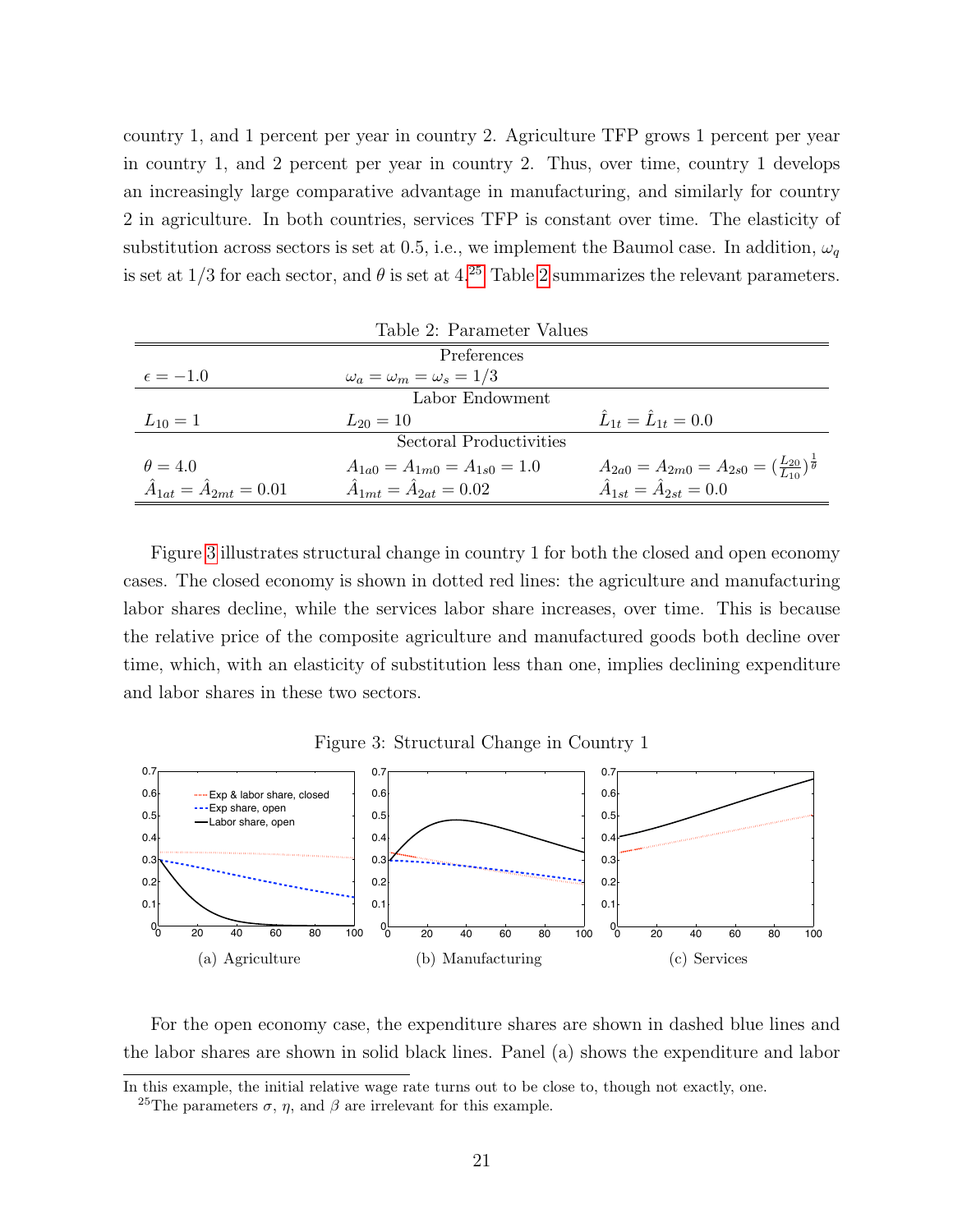patterns in agriculture. Country 1 has a comparative disadvantage in agriculture that grows over time; hence, a greater fraction of spending on agricultural goods is on relatively inexpensive imports. This drives down the relative price of the composite agricultural goods, and hence, agriculture's expenditure share. After 100 periods, the expenditure share is less than half of the closed economy expenditure share. The increased reliance on imports shows up on the production side as a sharp drop in agriculture's employment share. The gap between the expenditure share and the employment share is the net imports of agriculture goods as a share of total GDP.

Panel (b) of Figure [3](#page-22-1) shows the expenditure and labor shares for manufacturing. The time path of the manufacturing expenditure share is quite similar to that of the closed economy, reflecting the fact that few manufactured goods are imported from abroad. The manufacturing labor share follows a hump pattern. The increasing comparative advantage in manufacturing over time generates initially a positive trade effect, and an increasing fraction of labor is devoted to production for manufacturing exports. The trade effect, in turn, is stronger initially than the expenditure effect, and the manufacturing labor share increases. However, the strength of the trade effect diminishes over time, and is eventually dominated by the expenditure effect. The interplay of these two effects is the source of the peak and then subsequent decline in the manufacturing labor share. Further understanding of this interplay comes from panel (a). Country 1 essentially stops producing agricultural goods at some point; at that time, labor in country 1 is allocated to only two sectors, services and manufacturing. As the services sector is growing in terms of both expenditure and labor shares, owing to its increasing relative price, the manufacturing sector must be shrinking.

Figure [4](#page-24-0) presents the structural change patterns for country 2. Because country 2 is large, the open economy patterns are similar to the closed economy patterns. However, the manufacturing sector shows a steeper decline, and the agriculture sector shows a slower decline in the open economy than in the closed economy. The manufacturing pattern is consistent with the data in Figure 2. Even relatively small economies can impact the pace of structural change of large economies.

Figure [5](#page-24-1) illustrates the trade patterns. The import shares of the smaller country 1 are high initially. Over time, owing to the increasing comparative advantage in manufacturing and disadvantage in agriculture, country 1 imports fewer manufactured goods and more agriculture goods. In the latter sector, as mentioned above, eventually, almost all agriculture goods are imported. Figure [5](#page-24-1) shows that country 2 imports an increasing share of its manufactured goods expenditure over time. However, its expenditure share on manufactured goods is declining over time; hence, at some point, total manufactured imports from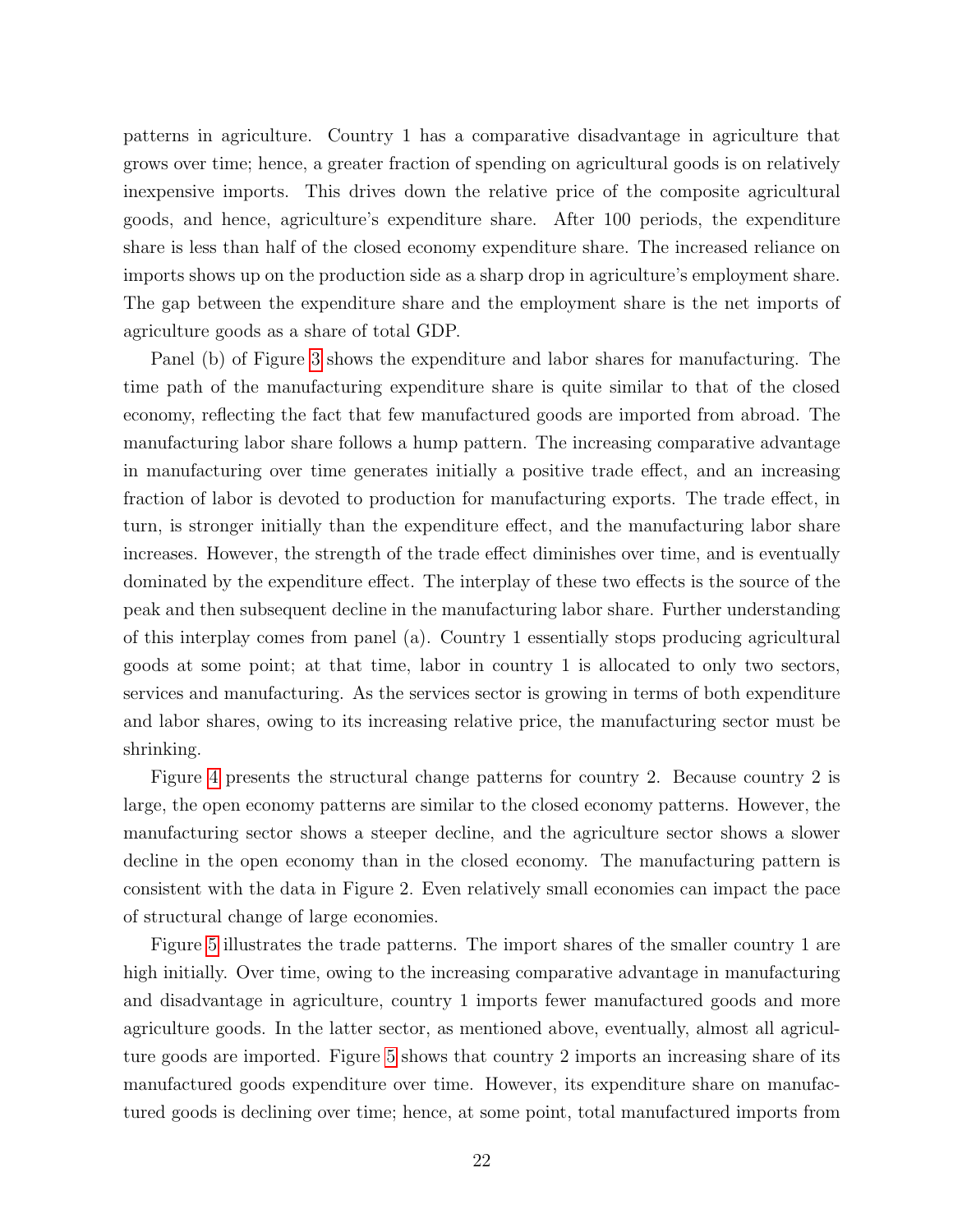<span id="page-24-0"></span>

country 1 diminish, which contributes to the declining manufacturing labor in country 1.



<span id="page-24-1"></span>Figure 5: Import Shares

Finally, Figure [6](#page-25-0) addresses welfare implications. Panel (a) plots wages, where country 1's wage is the numeraire. Country 1's wage relative to country 2's rises over time. To understand this, it is useful to note that, owing to symmetry in the parameters, if the two countries were the same size, the relative wage would be constant. When each country's comparative advantage sector experiences increasing comparative advantage over time, they produce more of the same good (intensive margin) and more goods (extensive margin). The rise in the intensive margin tends to lower the wage more than the rise in the extensive margin. Because country 2 initially produces almost all the goods owing to its size, its intensive margin increases faster than the extensive margin. By contrast, the extensive margin rises faster than the intensive margin in country 1. This explains why country 1's relative wage rises over time.

Panel (b) illustrates the welfare effects over time. Welfare is measured as the wage rate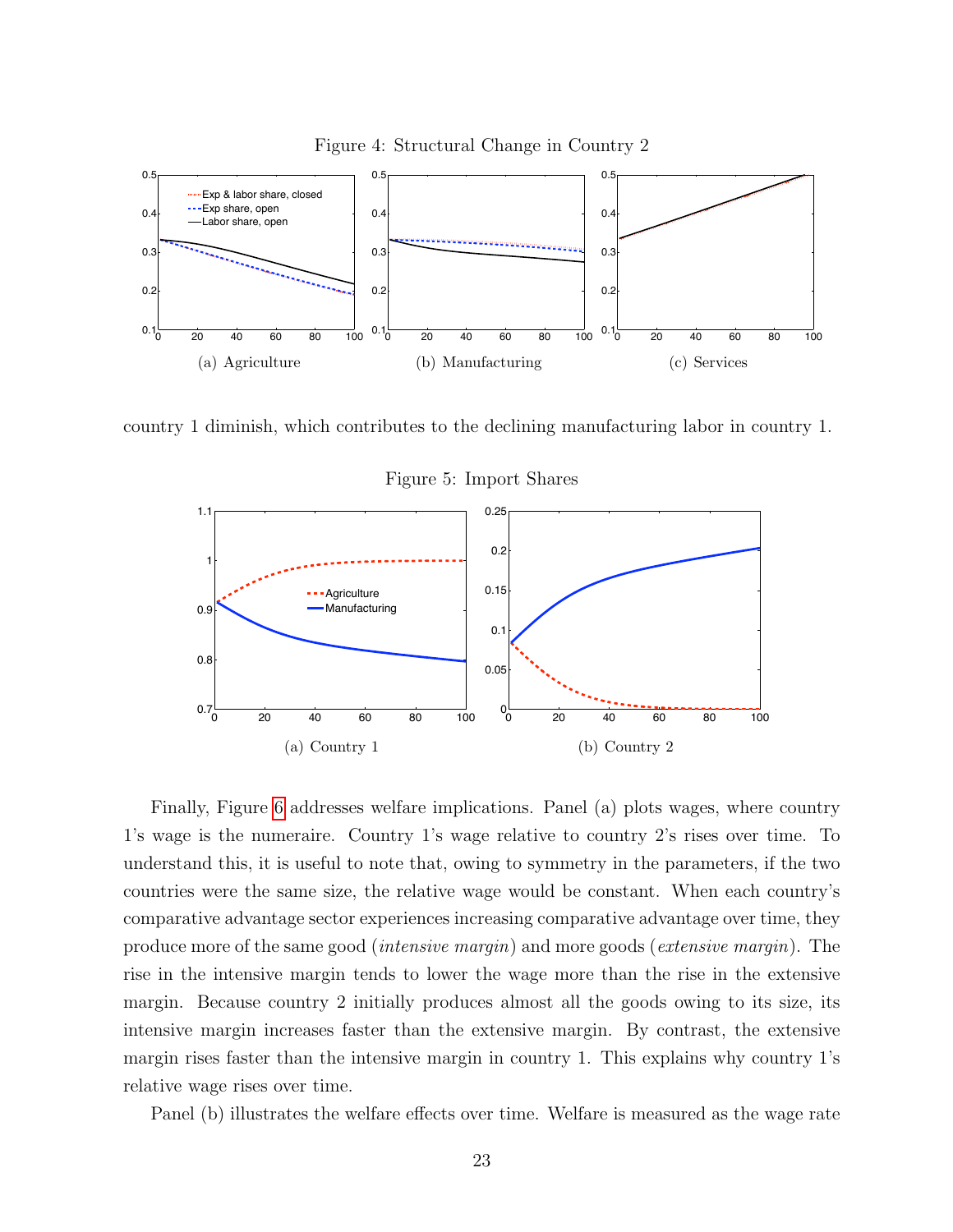<span id="page-25-0"></span>



divided by the overall price level. The two dashed lines illustrate the closed economy case. They grow at the same rate. This is a result of the symmetry between the two countries between agriculture and manufacturing. The two solid lines illustrate the open economy case. Note that opening up to trade provides a large boost to country 1, because it now has access to country 2's goods. By contrast, country 2 does not receive as much of a boost, owing to country 1's small size, and hence, fewer opportunities for importing inexpensive goods. Over time, country 1 narrows the welfare "gap" with country 2 by about 0.2 percent per year.

### 5.3 Dynamics with Declining Trade Costs

We now present an alternative way of generating structural change: declining trade barriers. To highlight the effect of changing trade costs on structural change, we eliminate sectorbiased TFP growth. Specifically, we assume that both countries have identical and constant productivities growth across sectors and over time, i.e.,  $\hat{A}_{iqt} = g_a$  for all  $i \in \{1,2\}$ ,  $q \in$  ${a, m, s}$  and t. Initially,  $A_{1m0} = A_{2a0} > A_{2m0} = A_{1a0}$ , which implies that country 1 would have a comparative advantage in manufacturing in the absence of trade costs. To focus on the trade effect, we study the Cobb-Douglas case, i.e., the elasticity of substitution across sectors is one, which eliminates the expenditure effect. We also assume  $\omega_a = \omega_m$ , and both countries have identical and constant labor over time:  $L_{it} = L$ . Trade costs in each sector are identical across the countries. Moreover, the net trade cost of both sectors,  $\tau_{qt} - 1$ , declines at a constant rate of  $\hat{\tau}$ , which implies that  $\hat{\tau}_{qt} = \frac{\tau_{qt}-1}{\tau_{ct}}$  $\frac{t^{t-1}}{\tau_{qt}}\hat{\tau}$ . Thus, as the net trade cost approaches zero over time,  $\hat{\tau}_{qt}$  also approaches zero.

Because the trade effect is the only source of structural change dynamics, we need only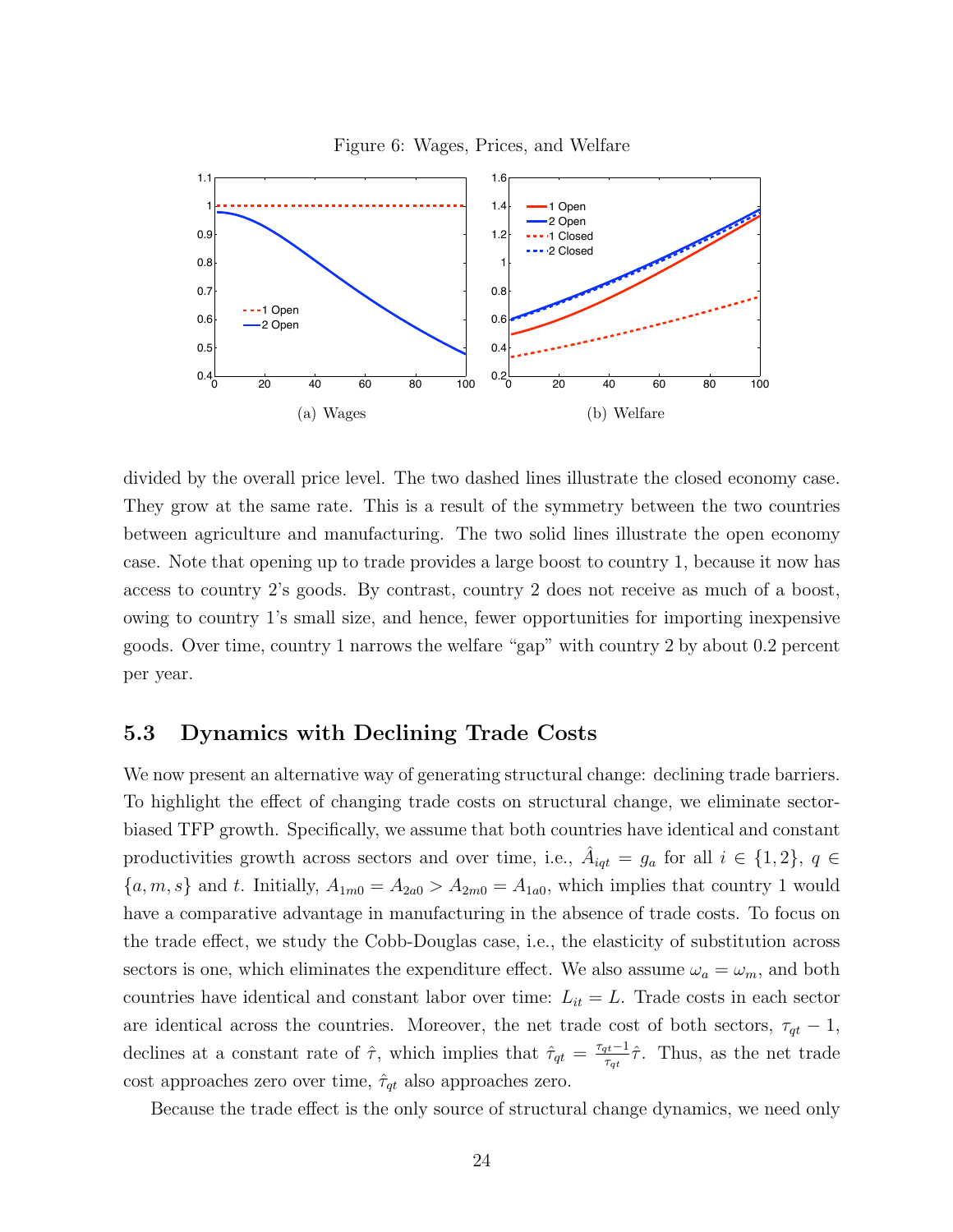derive country 1's manufacturing net export share over time. Given the symmetry across the two countries, the equilibrium relative wage rate  $w_t = \frac{w_{1t}}{w_{2t}}$  $\frac{w_{1t}}{w_{2t}}$  is one in every period t. Thus, country 1's manufacturing net export share is  $N_{1mt} = \omega_m (\pi_{21mt} - \pi_{12mt})$ , where  $\pi_{21mt} = [1 + (\frac{A_{1mt}}{A_{2mt}\tau_{mt}})^{-\theta}]^{-1}$  and  $\pi_{12mt} = [1 + (\frac{A_{2mt}}{A_{1mt}\tau_{mt}})^{-\theta}]^{-1}$ . Since  $A_{1mt} > A_{2mt}$ , it must be the case that  $\pi_{21mt} > \pi_{12mt}$  and  $N_{1mt} > 0$ . The dynamics of  $N_{1mt}$  is given by

$$
\hat{N}_{1mt} = \frac{\theta[\pi_{12mt}(1 - \pi_{12mt}) - \pi_{21mt}(1 - \pi_{21mt})]\hat{\tau}_{mt}}{\pi_{21mt} - \pi_{12mt}}.
$$

The necessary and sufficient condition for  $\hat{N}_{1mt} > 0$  given  $\hat{\tau}_{mt} < 0$  is  $A_{1mt} > A_{2mt}$ . Thus, country 1's manufacturing labor share and net export share rise as trade costs decline. When  $\hat{\tau}_{mt}$  approaches zero over time, both  $\hat{N}_{1mt}$  and  $\hat{l}_{1mt}$  approach zero.

To further illustrate the impact of changing trade costs on dynamics of structural change, we present a numerical example with more general assumptions on the preferences and labor supply. The parameter values, except the productivities, are the same as the ones in Table [2.](#page-22-0) In particular, we continue to employ the Baumol elasticity. Initially  $A_{1a0} = 1.5, A_{1m0} = 2.0, A_{2a0} = 2.0(\frac{L_{20}}{L_{10}})^{\frac{1}{\theta}}, A_{2m0} = 1.5(\frac{L_{20}}{L_{10}})^{\frac{1}{\theta}}$  and  $A_{1s0} = A_{2s0} = 1.0$ . The productivities remain constant over time in all sectors and all countries. The trade cost declines from 2.5 at a rate of 3% per period in both sectors and countries.

We present the dynamics of structural change of country 1 in Figure [7.](#page-27-0) The closed economy sectoral labor shares are shown in dotted red lines. Clearly, there is no structural change in the closed economy. The open economy sectoral expenditure shares and labor shares are shown in dashed blue lines and solid black lines, respectively. Panel (a) shows that the agriculture expenditure share declines rapidly in the open economy. Declining trade costs allow this sector, which is country 1's comparative disadvantage sector, to import more inexpensive goods from abroad. The relative price of the agriculture composite good falls rapidly, leading to the rapid decline in the expenditure share. The increased reliance on inexpensive imports also shows up as an agriculture labor share that declines even faster than the agriculture expenditure share. Again, the gap between the labor share and the expenditure share represents agriculture net exports as a share of total GDP.

Panel (b) shows that country 1's manufacturing labor share first rises and then declines in the open economy. Because the manufacturing expenditure share changes little over time, most of the labor share dynamics is from the trade effect. As trade costs decline, both countries increase their import and export shares in each sector. This contributes to increased manufacturing labor in country 1. If the labor endowments were the same across countries, the relative wage would be constant at one over time. But, because country 1 is smaller, under a constant relative wage, the increase in its total exports would exceed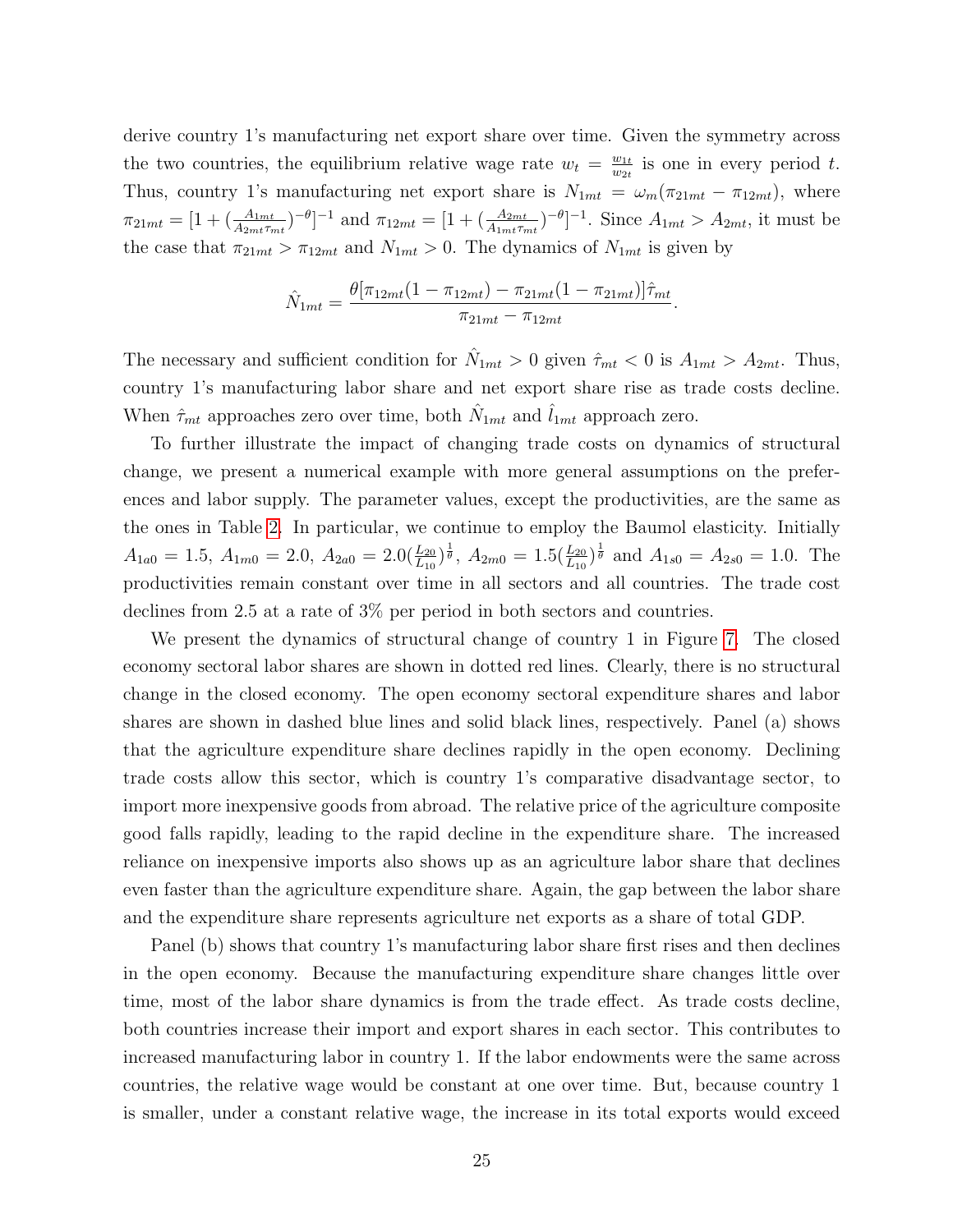

(b) Manufacturing

(c) Services

<span id="page-27-0"></span>Figure 7: Impact of Changing Trade Costs in Country 1

the increase in its total imports. Thus, the balanced trade condition implies that the relative wage rate  $w_t = \frac{w_{1t}}{w_{2t}}$  $\frac{w_{1t}}{w_{2t}}$  must rise over time. In other words, the purchasing power of country 2, in terms of country 1 labor, falls over time. All else equal, this would imply less country 1 labor needed to satisfy manufacturing demand from country 2. Initially, the rise in the net manufacturing exports dominates the country-size effect, and the manufacturing net export share of GDP and the manufacturing labor share rises. As the trade effect diminishes, the country-size effect becomes more important, and eventually dominates the rise in net manufacturing exports. Hence, the manufacturing net export share of GDP and the manufacturing labor share begin to decline.

Country 2's structural change in the tradable sectors is the opposite of those in country 1, qualitatively. The quantitative impact of declining trade costs on country 2 is much smaller owing to its large size. In both countries, the services labor share rises over time and converges to the level attained when trade is frictionless.

## 6 Extensions

(a) Agriculture

We now relax each of two key assumptions in our model: homothetic preferences and no intermediate goods. We show that our main results continue to hold.

### 6.1 Non-homothetic Preferences

The most common way that structural change has been modeled in the past is by using preferences that capture Engel's law, the fact that the food share of consumption diminishes as a country develops. In other words, the income elasticity of demand for food is less than one, and for at least one other sector, it is greater than one. The following non-homothetic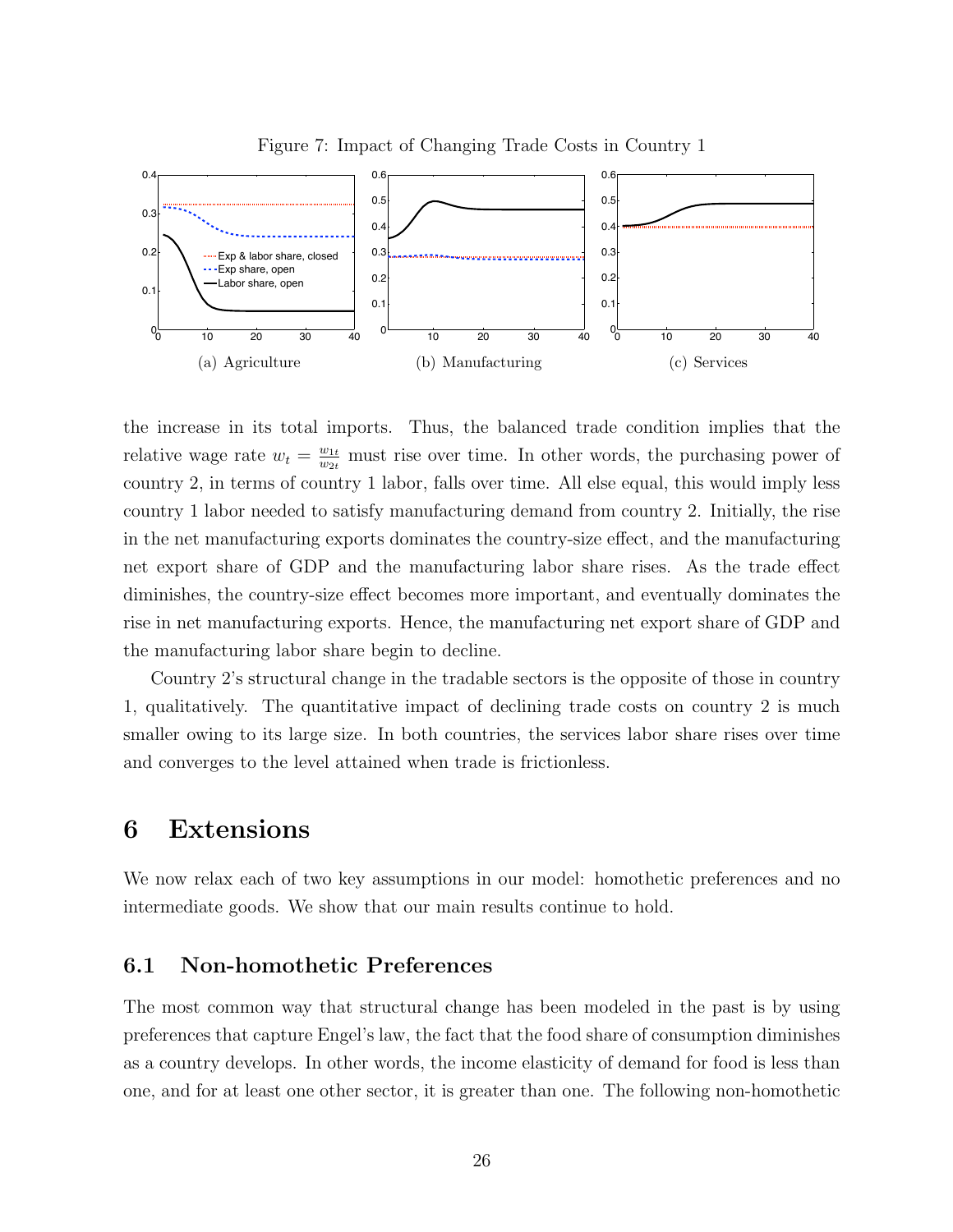preference specification encompasses Engel's law:

$$
U(C_{iat}, C_{imt}, C_{ist}) = \omega_a \log(C_{iat} - L_{it}\bar{c}_a) + \omega_m \log(C_{imt} - L_{it}\bar{c}_m) + \omega_s \log(C_{ist} - L_{it}\bar{c}_s). (30)
$$

If  $\bar{c}_q > 0$ , we interpret  $\bar{c}_q$  as a per-capita subsistence requirement for sector q goods. This will generate an income elasticity of demand less than one. If, on the other hand,  $\bar{c}_q < 0$ , then the income elasticity of demand for the sector  $q$  good is larger than one.

We maintain the CES functional form for aggregating individual goods into the composite sectoral goods; the expressions for the prices of these composite goods are the same as before.<sup>[26](#page--1-0)</sup> The consumption expenditure share for sector  $q = \{a, m, s\}$  is given by

<span id="page-28-0"></span>
$$
X_{iqt} = \omega_q + \frac{P_{iqt}\bar{c}_q}{w_{it}} - \omega_q \frac{\bar{c}_a P_{iat} + \bar{c}_m P_{imt} + \bar{c}_s P_{ist}}{w_{it}}.
$$
\n(31)

In the closed economy, the labor shares equal the expenditure shares. Given the relationship between prices and productivities, we have

$$
l_{iqt} = X_{iqt} = \omega_q + \frac{\bar{c}_q}{A_{iqt}} - \omega_q \left(\frac{\bar{c}_a}{A_{iat}} + \frac{\bar{c}_m}{A_{imt}} + \frac{\bar{c}_s}{A_{ist}}\right).
$$
 (32)

For much of the analysis below, we will take  $\bar{c}_a > 0$ ,  $\bar{c}_m = 0$ , and  $\bar{c}_s < 0$ . This formulation is similar to that in Kongsamut, Rebelo, and Xie (2001). Thus, because  $\bar{c}_a > 0$ and  $\bar{c}_s < 0$ , the agriculture labor share is greater than  $\omega_a$ , but decreases as productivities rise and countries get richer. The services labor share is always lower than  $\omega_s$ , and increases as productivities rise and countries get richer. The manufacturing labor share is ambiguous and depends on the relative magnitude of  $\frac{\bar{c}_a}{A_{iat}}$  and  $\frac{\bar{c}_s}{A_{ist}}$ . When countries become sufficiently rich, all labor shares converge to the appropriate  $\omega_q$ . Thus, non-homothetic preferences produce structural change in the closed economy, even when the elasticity of substitution across sectors is one.

We now turn to the open economy. As mentioned above, the expressions for prices of the composite sectoral goods are the same as before. Moreover, the effect of the open economy on these prices is the same, e.g., the agriculture and manufacturing prices relative to the wage rate are lower compared to autarky. Then, from [\(31\)](#page-28-0), we can see that expenditures on agriculture are lower, and the manufacturing and services expenditure shares are higher, in the open economy than in the closed economy. Finally, the expression for labor shares is still given by equation [\(25\)](#page-18-1). Thus, trade still affects labor allocations through an expenditure channel and a net export channel.

 $^{26}$ However, the price index for the aggregate consumption good will be different from [\(15\)](#page-12-1).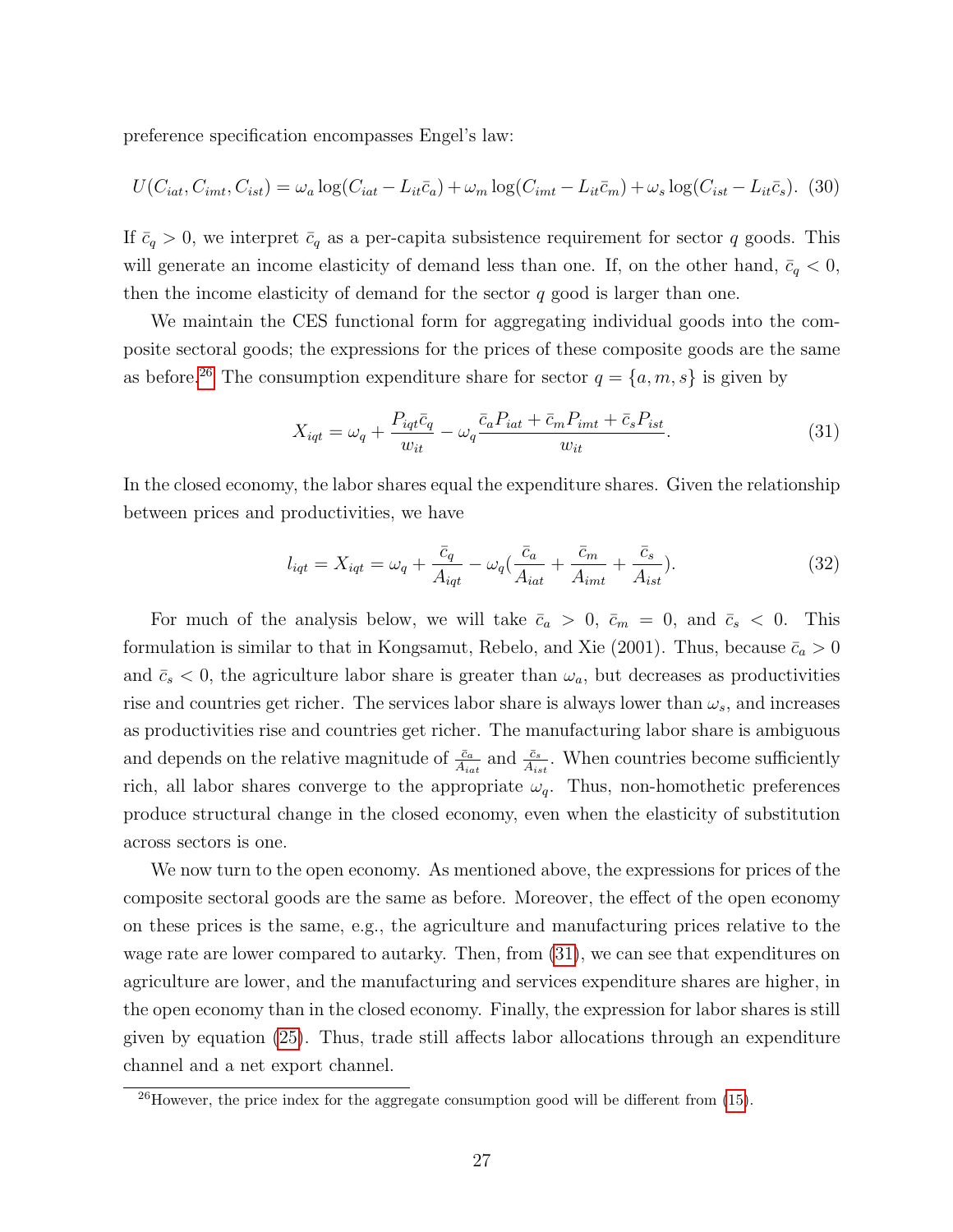Now consider the dynamics of labor allocations in the open economy under free trade. Assume that country 1 has a comparative advantage in manufacturing. An increase in the extent of its comparative advantage in period t will lead to a higher  $\pi_{21mt}$ , and a lower  $\pi_{21at}$ , as before. These changes tend to increase manufacturing net exports and agricultural net imports, which then tends to increase the manufacturing labor share and decrease the agriculture labor share.

Specifically, consider a case in which the only variable that changes between periods  $t-1$  and t is  $A_{1mt} > A_{1mt-1}$ . We show in Appendix B3 that the relative wage  $w_{1t}/w_{2t}$  must rise to preserve trade balance. As a result, in period  $t$ , the expenditure share of agriculture declines, while that of manufacturing rises in country 1, and the opposite happens in country 2. Thus, the expenditure effect on the manufacturing labor share is positive in country 1. Turning to the trade effect, we can show that an increase in country 1's comparative advantage still leads to an increase in  $N_{imt}$  if the underlying productivities, parameters and labor supplies are such that  $\pi_{12at-1} < \theta \pi_{21at-1}$  holds in period  $t - 1$ .<sup>[27](#page--1-0)</sup> Thus, while nonhomothetic preferences are an additional channel for structural change, a hump pattern in the manufacturing labor share is still possible.

### 6.2 Intermediate goods

To introduce intermediate goods in a tractable way, we assume that each sector's output is produced from labor and intermediates, and the sector's output is either consumed or used as an intermediate to produce that sector's goods. The production function for services is given by:

$$
Y_{ist} = \psi A_{ist} L_{ist}^{\alpha} M_{ist}^{1-\alpha},\tag{33}
$$

where  $\psi = \alpha^{-\alpha} (1 - \alpha)^{\alpha - 1}$ . Output  $Y_{ist}$  is used for consumption or as an intermediate to produce services. The services market equilibrium condition is:

$$
Y_{ist} = C_{ist} + M_{ist},\tag{34}
$$

In each tradable sector, there is a composite intermediate good that has the same functional form as the composite final good:

$$
M_{iqt} = \left(\int_0^1 m_{iqt}(z)^\eta dz\right)^{1/\eta},\tag{35}
$$

<sup>27</sup>For details see Appendix B3.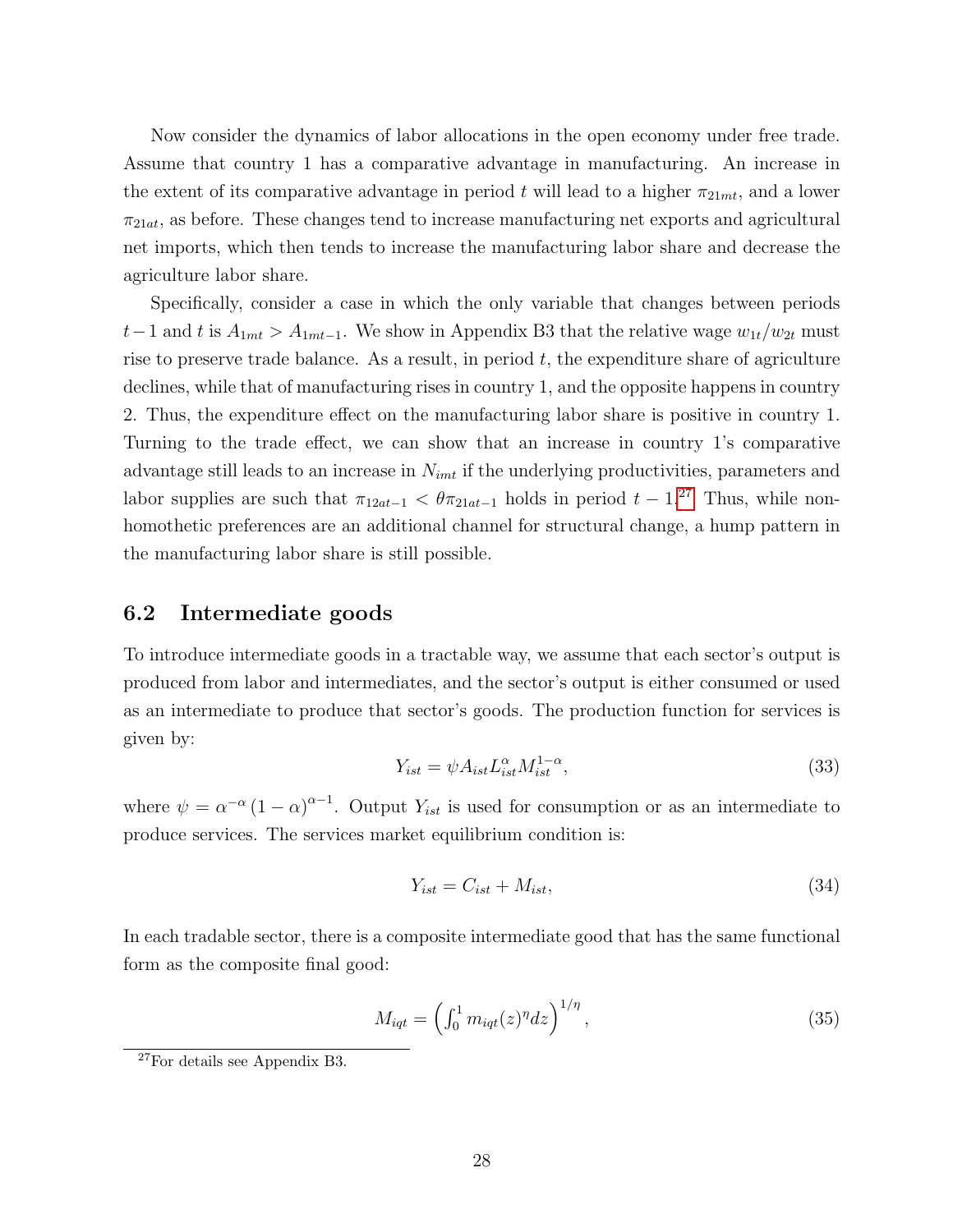The production function for good  $z$  in sector  $q$  is:

$$
y_{iqt}(z) = \psi A_{iqt}(z) l_{iqt}(z)^{\alpha} M_{iqt}(z)^{1-\alpha}, \qquad (36)
$$

where  $M_{iqt}(z)$  is the use of the composite intermediate good  $M_{iqt}$  to make good z. The goods market equilibrium conditions for any  $z \in [0, 1]$  is given by:

$$
y_{1qt}(z) + y_{2qt}(z) = d_{1qt}(z) (c_{1qt}(z) + m_{1qt}(z)) + d_{2qt}(z) (c_{2qt}(z) + m_{2qt}(z)).
$$
 (37)

The prices of the sectoral goods in country *i* are given by:  $P_{ist} = w_{it}/A_{ist}^{\frac{1}{\alpha}}$  and

$$
P_{iqt} = \left[ \left( \frac{w_{it}^{\alpha}}{A_{iqt}} \right)^{-\theta} + \left( \frac{\tau_{ijqt} w_{jt}^{\alpha}}{A_{jqt}} \right)^{-\theta} \right]^{-\frac{1}{\alpha\theta}}.
$$
 (38)

The share of country i's expenditure on sector q goods from country j,  $\pi_{ijqt}$ , is given by

$$
\pi_{ijqt} = \frac{(\tau_{ijqt} w_{jt}^{\alpha}/A_{jqt})^{-\theta}}{(\tau_{ijqt} w_{jt}^{\alpha}/A_{jqt})^{-\theta} + (w_{it}^{\alpha}/A_{iqt})^{-\theta}}.
$$
\n(39)

We now turn to the labor allocations. It is easy to show that the labor share in services is the same as in the benchmark model:  $l_{ist} = X_{ist}$ . The equilibrium condition for the manufacturing sector in country 1 implies that  $w_{1t}L_{1mt} = \alpha(\pi_{11mt}P_{1mt}(C_{1mt} + M_{1mt}) +$  $\pi_{21mt}P_{2mt}(C_{2mt} + M_{2mt})$ ). Simplifying yields the same expression for the labor share as in the benchmark model:

$$
l_{1mt} = L_{1mt}/L_{1t} = \pi_{11mt}X_{1mt} + \pi_{21mt}X_{2mt}w_{2t}L_{2t}/(w_{1t}L_{1t}).
$$
\n(40)

With identical expressions for labor shares, introducing intermediate goods does not change our results from before. This is because, while intermediate goods leads to a distinction between gross output and value-added, the share of consumption spending in total output equals the share of value-added in gross output.

# 7 Conclusion

International trade provides a channel by which sectoral output can exceed sectoral expenditure or vice versa. In a neoclassical trading environment, comparative advantage interacts with global sectoral demand to determine patterns of expenditure, trade, production, and employment. We develop a model highlighting these themes to study the effects of an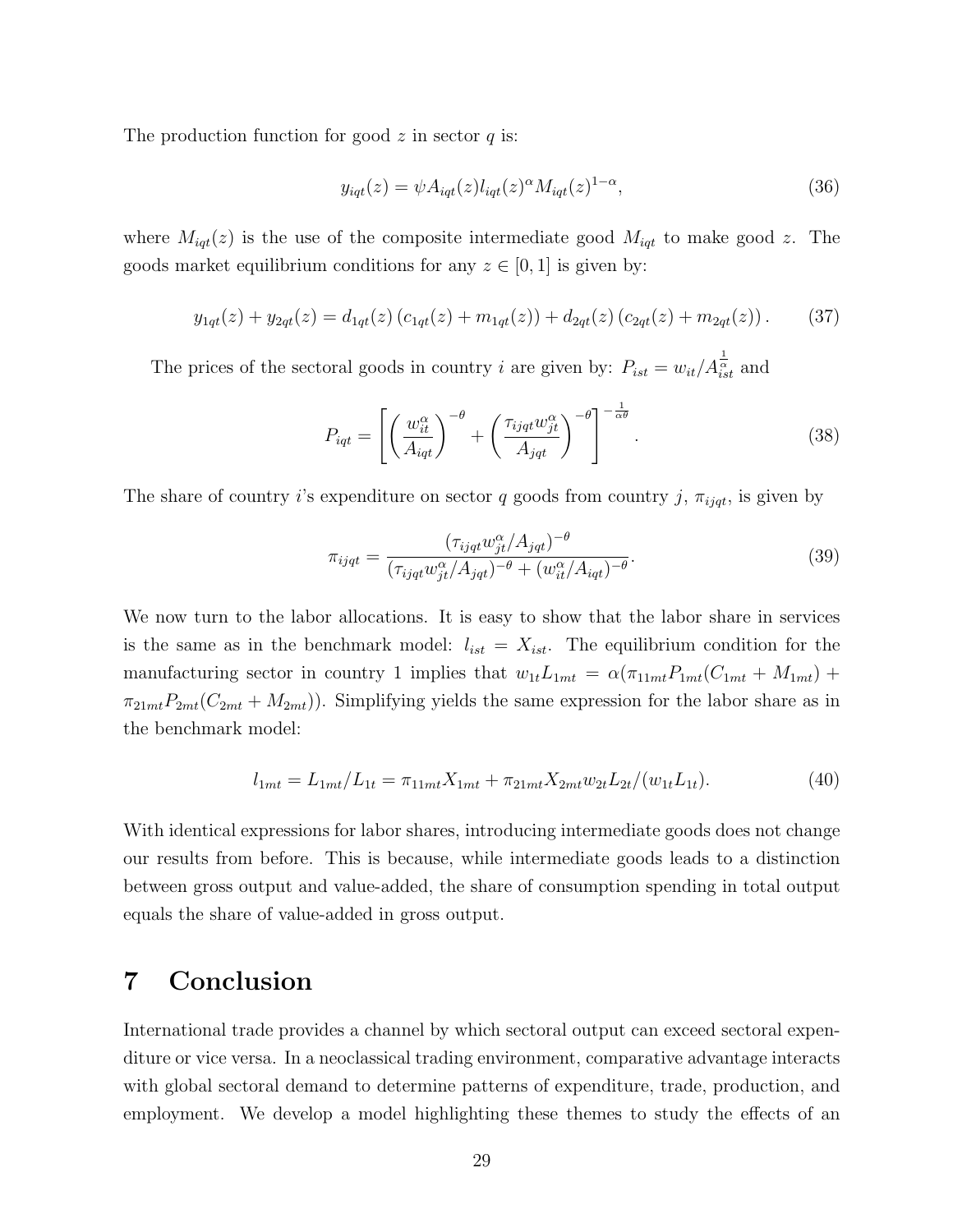open economy on structural change. Our model draws from the closed economy structural change models based on biased sectoral productivity growth; these models naturally extend to a dynamic Ricardian trade model in an open economy.

Under an elasticity of substitution equal to or less than one, we show that there are two forces through which a country with a comparative advantage in manufacturing can experience a "hump" in manufacturing employment. First, if manufacturing's productivity growth is sufficiently high, then the gains to employment from running an increasingly large net export surplus in manufacturing can temporarily be larger than the losses to employment owing to declining expenditure shares. These gains to employment will diminish over time, however, owing to country-size effects or increasingly complete specialization. Eventually, the "expenditure" effect will dominate the "trade" effect, and employment in manufacturing will decline. Second, if trade barriers in manufacturing decline sufficiently rapidly, then, again, manufacturing employment will rise. However, once free trade is reached or when trade costs stop declining, the expenditure effect will dominate the now non-existent trade effect. Finally, we show that the main results of our model hold up in the presence of non-homothetic preferences and intermediate goods.

Matsuyama (2008) states that "the central question [on structural change in an interdependent world] is whether structural change in one country will slow down or speed up structural change in other countries." Our framework addresses this question. We focused on a scenario in which a small emerging market economy with a comparative advantage in manufacturing experiences relatively high productivity growth in that sector, in which a large advanced economy with a comparative advantage in non-manufacturing experiences relatively high productivity growth in that sector. We show that in the advanced economy, the manufacturing sector will decline at a faster rate, and the services sector will grow at a faster rate, in an open economy relative to the closed economy. Our framework can be applied to other scenarios, as well.

It is important to quantitatively assess the importance of international trade in the structural change experiences of emerging market countries, as well as of advanced countries.[28](#page--1-0). Buera and Kaboski (2009) demonstrate that neither of the two core closed economy models of structural change — those that emphasize Stone-Geary preferences and those that emphasize biased sectoral productivity growth — can quantitatively explain the recent experience of the United States. We are currently pursuing research to assess the extent to which trade can explain the gap between the data and the closed economy models.

<sup>28</sup>Stefanski (2009), Ungor (2009), and Teignier-Bacque (2009) are examples of recent research along these lines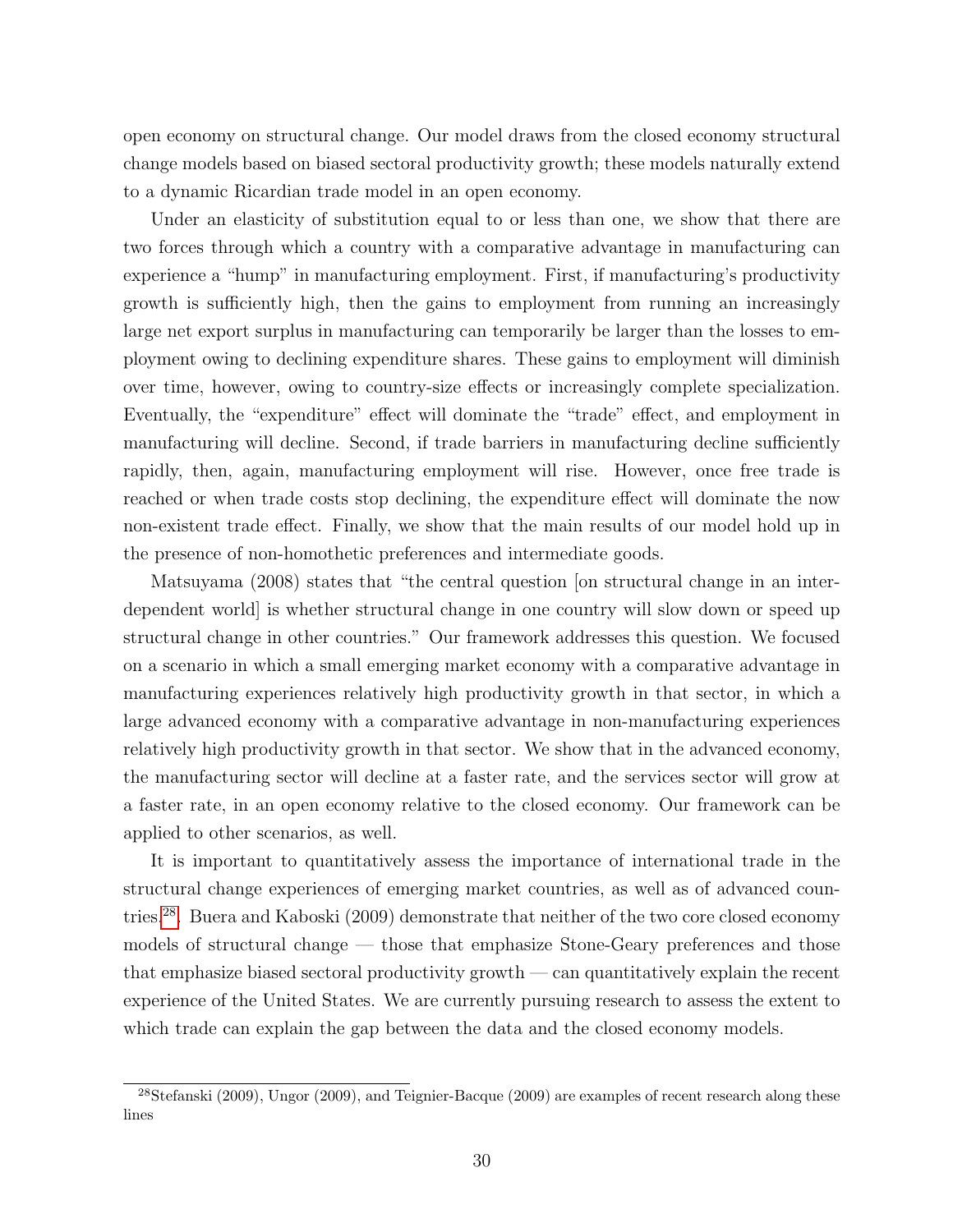# Appendix

A.1 Data Sources and Variable Construction for Figure 2

Manufacturing employment share: This variable is constructed primarily from two data sources, the GGDC 10-sector database (Timmers and de Vries, 2007), and the OECD ALFS, rev. 2, database. The data for Hong Kong is supplemented by data from the 1971 Hong Kong Census. Some of the OECD data required interpolations, as well as imputations using ALFS rev. 3, as well as the OECD STAN database. For Portugal, STAN was the primary source. Exact calculations are available from the authors on request.

Manufacturing net exports share of total GDP: Manufacturing exports and imports data for all countries except Taiwan are downloaded from the United Nations COM-TRADE database. We use SITC rev. 1 because this allows us to examine data from 1962 forward. For some countries and time periods, there are gaps in the SITC rev. 1 data; we then use SITC rev. 2 COMTRADE data.[29](#page--1-0) Data for Belgium was combined with Luxembourg prior to 1999. For years after 1999, we add the two countries' trade data for consistency. West Germany data was used for 1962-1990, and Germany afterwards. For Taiwan, we use the NBER-UN World Trade data set for 1962-2000, and sourceOECD for 2001-2005. Details on how these data are concorded and spliced are available from the authors on request.

Manufacturing is defined in a way to ensure compatibility with the definition in the GGDC 10-sector database. The SITC rev. 1 codes for manufacturing are: 012, 013, 022, 032, 046, 047, 048, 053, 055, 061, 062, 081, 091, 099, 1, 251, 26, 332, 4, 5, 6, 7, 8.

GDP in U.S. dollars was drawn from the IMF's International Financial Statistics (IFS) (August 2008 CD). GDP in national currency was converted to U.S. dollars using period average exchange rates (Data downloaded from August 2008 IFS). For Venezuela, end of period exchange rate were used for 1960-1963. Data for Taiwan GDP is from http://61.60.106.82/pxweb/Dialog/statfile1L.asp. These data are available for all years in which manufacturing employment and net export data were available.

Countries and years covered (1962-2005, unless otherwise noted): Australia (1966- 2005), Austria (1969-2005), Belgium, Canada (1970-2005), Denmark (1969-2005), Finland (1970-2005), France, Germany, Iceland (1964-2005), Italy (1970-2005), Netherlands (1970- 2005), New Zealand (1964-2005), Norway, Portugal (1970-2005), Spain, Sweden (1963- 2005), Switzerland, United Kingdom (1963-2005), United States, Hong Kong, Indonesia (1971-2005), India (1975-2004), Japan (1962-2003), Singapore (1970-2005), South Korea

 $^{29}$ We used the concordance tables in http://cid.econ.ucdavis.edu/usixd/wp5515d.html.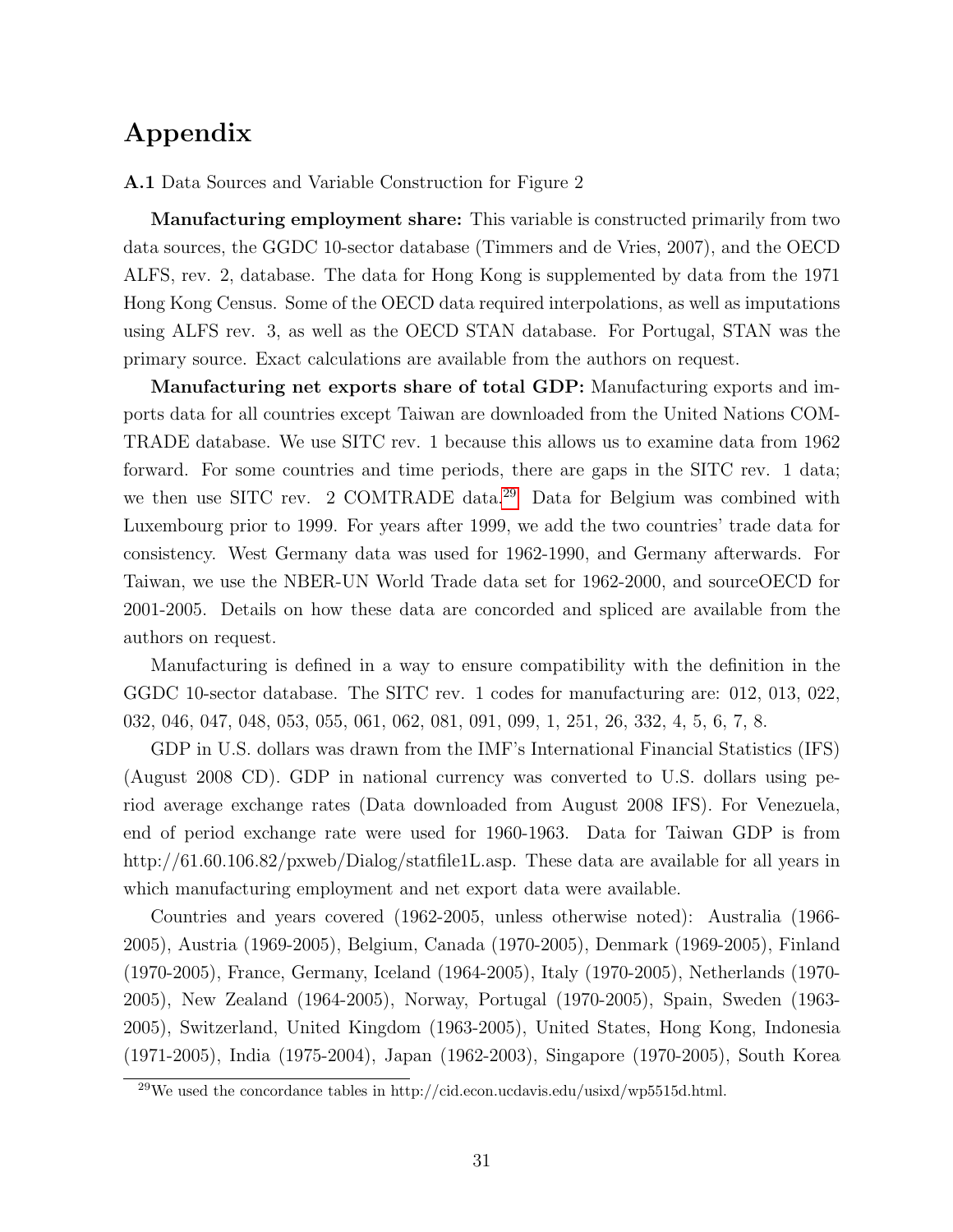(1963-2005), Peru, Philippines (1971-2005), Thailand, Taiwan (1963-2005), Venezuela, Bolivia (1962-2003), Brazil, Chile, Colombia, Costa Rica (1965-2005), Mexico, Malaysia (1975- 2005), Argentina. Changes over the entire period were computed and plotted in Figure 2.

#### A.2 Data Sources and Variable Construction for Table 1

Trade Openness: Trade openness is equal to total exports + total imports divided by GDP, with all variables in U.S. dollars. Total imports equal total primary imports plus total manufacturing imports, and similarly for total exports. The data sources are the same as those listed above for manufacturing net exports. Primaries and manufacturing are defined in a way to ensure compatibility with the definitions of primaries and manufacturing in the GGDC database. The SITC rev. 1 codes for primaries are: 00, 011, 023, 024, 025, 031, 041, 042, 043, 044, 045, 051, 052, 054, 07, 2, 32, 331, 34, 35, MINUS 251, MINUS 26. The SITC rev. 1 codes for manufacturing are same as in A.1 above.

Countries and years covered (1962-2005, unless otherwise noted): Argentina, Bolivia, Brazil, Chile, Colombia, Costa Rice (1965-2005), Hong Kong, India (1975-2005), Indonesia (1967-2005), Japan, Malaysia (1964-2005), Mexico, Peru, Philippines, South Korea, Singapore, Thailand (1962-2005, except 1988), Venezuela, Australia (1963-2005), Austria (1963-2005), Belgium-Luxembourg, Canada, Denmark, Finland (1963-2005), France, Germany, Iceland, Italy, Netherlands, New Zealand (1964-2005), Norway, Portugal, Spain, Sweden, Switzerland, United Kingdom, and the United States.

The data sources for GDP are the same as those listed above for manufacturing net exports share of GDP. These data are available for all years in which trade data was available.

Services Labor Share: The data sources are the same as those listed above for the manufacturing employment share. Countries and years covered (1960-2005, unless otherwise noted): Argentina, Bolivia (1960-2003), Brazil, Chile, Colombia, Costa Rica, Hong Kong, Indonesia (1961, 1971-2005), India (1960-2004), Japan, South Korea (1963-2005), Mexico, Malaysia (1975-2005), Peru, Philippines (1971-2005), Singapore (1970-2005), Thailand, Taiwan (1963-2005), Venezuela, Australia (1966-2005), Austria (1969-2005), Belgium, Canada, Denmark (1960, 1965, 1967, 1969-2005), Finland, France, Germany, Iceland (1964-2005), Italy (1970-2005), Netherlands (1970-2005), New Zealand, Norway, Portugal (1970-2005), Spain, Sweden (1963-2005), Switzerland, United Kingdom (1963-2005), United States.

Income per capita: Our income per capita variable is chained GDP per capita, PPP in constant 2005 international dollars from the Penn World Tables 6.3, RGDPCH series.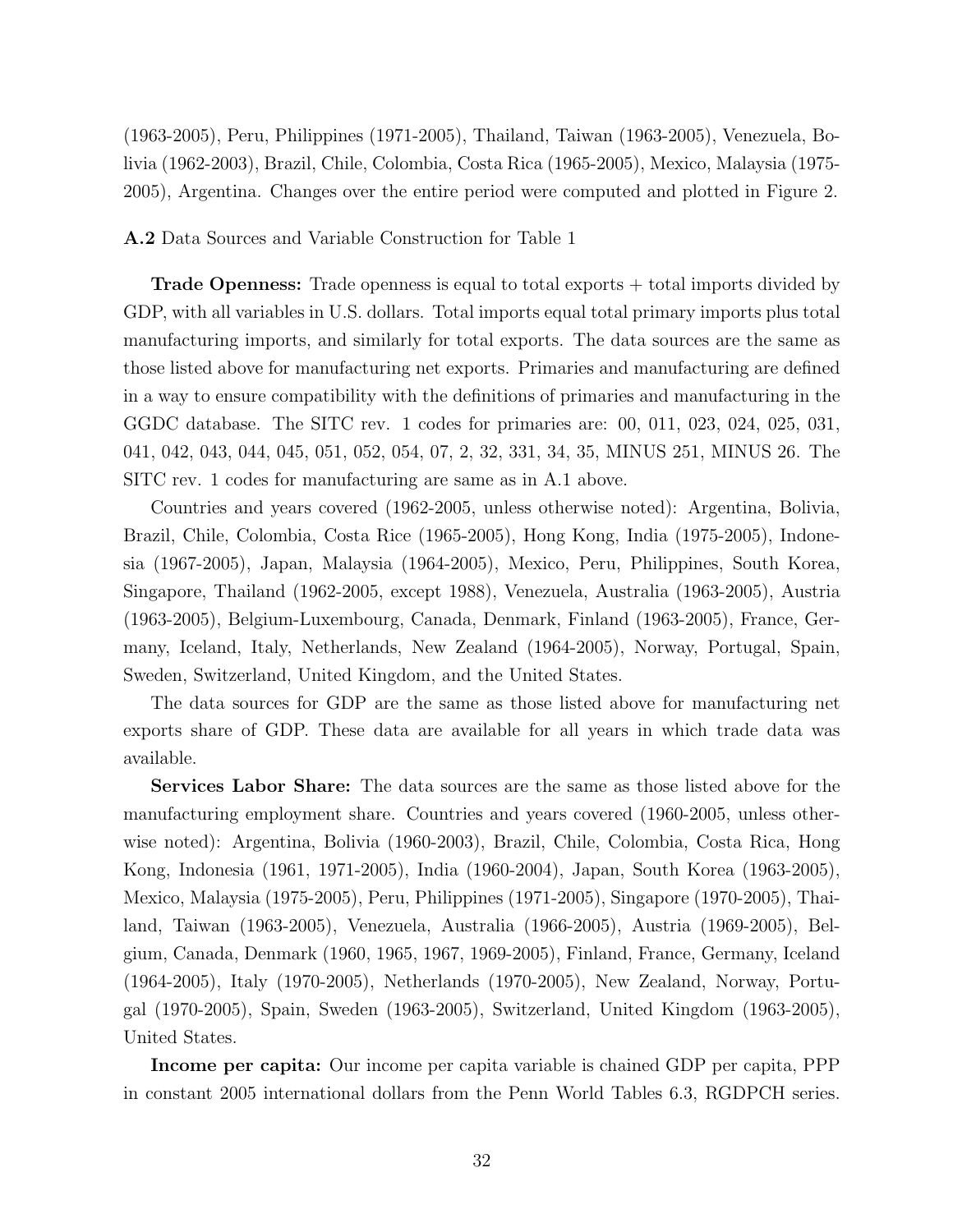The data run from 1960-2005. Note: data for Belgium is for Belgium only. The following data is missing: Germany (1960-1969).

Four-year non-overlapping averages (except for 1960-1965) are created for each of the 3 variables. The periods are: 1960 (or earliest starting year)-1965, 1966-1969, ..., 2002- 2005. Some 4-year periods contained less than four years of data. All periods with less than two years were excluded in the regression reported in the table. (As a sensitivity analysis, we ran another regression that excluded the 17 country-period observations for which the 4-year period contained less than four years of data. The estimation results were similar. For example, the coefficient on trade openness was 0.0738 compared to 0.0805 in the benchmark regression.)

#### B Proofs

**B.1** Assume that the elasticity of substitution across sectors is one. If country 1 has a comparative advantage in manufacturing and country 2 has a comparative advantage in agriculture, then country 1 has a trade surplus in manufacturing.

**Proof:** In tradable sector q of country 1, the exports are  $\pi_{21qt} X_{2qt} w_{2t} L_{2t}$ , and the imports are  $\pi_{12qt}X_{1qt}w_{1t}L_{1t}$ . Under a unit elasticity of substitution, two countries have identical sectoral expenditure shares:  $X_{1qt} = X_{2qt} = \omega_q$ . We can write the net exports of country 1 in sector  $q$  as

$$
NX_{1qt} = \omega_q \left( \pi_{21qt} w_{2t} L_{2t} - \pi_{12qt} w_{1t} L_{1t} \right),
$$

where  $\pi_{12qt} = \left[1 + \left(\frac{w_{1t}A_{2qt}}{w_{2t}\tau_{12qt}A_{1qt}}\right)^{-\theta}\right]^{-1}$  and  $\pi_{21qt} = \left[1 + \left(\frac{w_{1t}\tau_{21qt}A_{2qt}}{w_{2t}A_{1qt}}\right)^{\theta}\right]^{-1}$ . It is clear to see that  $\pi_{21qt}$  monotonically decreases with the relative wage rate  $w_t = \frac{w_{1t}}{w_{2t}}$  $\frac{w_{1t}}{w_{2t}}$ , while  $\pi_{12qt}$  monotonically increases with  $w_t$ . Consequently, the net exports of each tradable sector decreases with  $w_t$ . Thus, there exists a unique critical relative wage rate  $\bar{w}_{qt}$  that would equate exports and imports of sector-q in country 1. Moreover, if and only if the equilibrium wage rate is below the critical  $\bar{w}_{qt}$ , country 1 will run a trade surplus.

Setting imports equal to exports and substituting in the expressions for  $\pi_{12qt}$  and  $\pi_{21qt}$ , we derive the following two equations, the solution to which characterize the critical relative wage rates:

$$
w_t = \frac{1 + w_t^{-\theta} \left( \frac{A_{2mt}}{\tau_{12mt} A_{1mt}} \right)^{-\theta}}{1 + w_t^{\theta} \left( \frac{A_{1mt}}{\tau_{21mt} A_{2mt}} \right)^{-\theta}} \frac{L_{2t}}{L_{1t}} = g_m(w_t),
$$

and

$$
w_t = \frac{1 + w_t^{-\theta} \left( \frac{A_{2at}}{\tau_{12at} A_{1at}} \right)^{-\theta}}{1 + w_t^{\theta} \left( \frac{A_{1at}}{\tau_{21at} A_{2at}} \right)^{-\theta}} \frac{L_{2t}}{L_{1t}} = g_a(w_t).
$$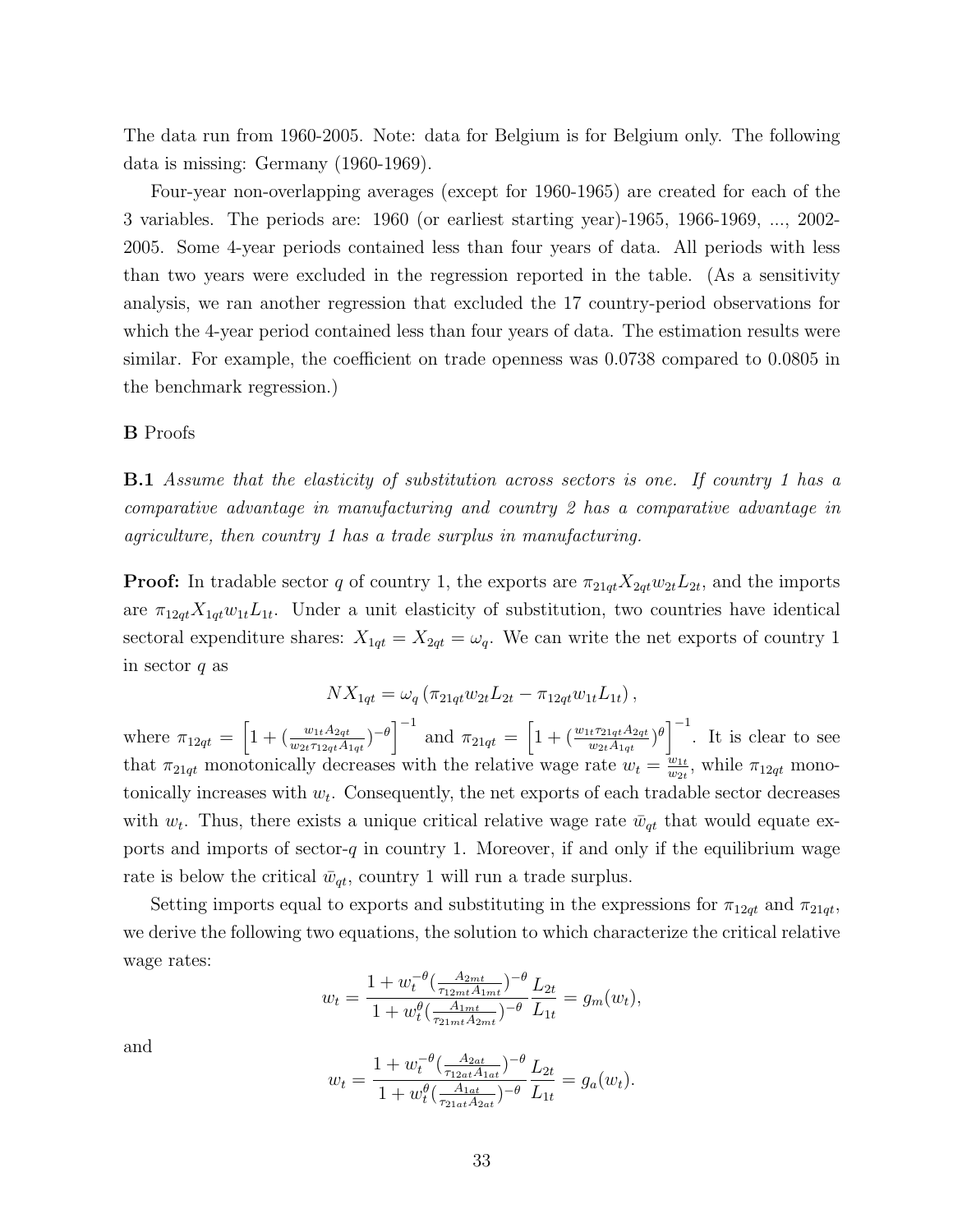Both functions  $g_a$  and  $g_m$  are monotonically decreasing in  $w_t$ . The assumptions of the pattern of comparative advantage imply that  $\frac{A_{1mt}}{\tau_{21mt}A_{2mt}} > \frac{A_{1at}}{\tau_{21at}A_1}$  $\frac{A_{1at}}{\tau_{21at}A_{2at}}$  and  $\frac{A_{2mt}}{\tau_{12mt}A_{1mt}} < \frac{A_{2at}}{\tau_{12at}A_{1}}$  $\frac{A_{2at}}{\tau_{12at}A_{1at}}$ . Thus, for any relative wage rate  $w_t$ ,  $g_a(\cdot) < g_m(\cdot)$ . Then it must be the case that  $\bar{w}_{mt} >$  $\bar{w}_{at}$ . Under the balanced trade, the equilibrium wage rate must fall between  $\bar{w}_{mt}$  and  $\bar{w}_{at}$ . Consequently, country 1 has a trade surplus in manufacturing since  $w_t > \bar{w}_{mt}$ . Q.E.D.

B.2 Consider the free-trade case where the elasticity of substitution is one. Assume that the labor supply is constant in period t and  $t + 1$  in both countries and  $A_{mt} > A_{at}$ . Then country 1's manufacturing net export ratio rises in period  $t + 1$ , i.e.,  $\hat{N}_{1mt} > 0$ , if the following condition holds:

$$
\hat{A}_{mt} > \hat{A}_{at} \frac{L_{2t}\pi_{12at} + \theta(w_t L_{1t} + L_{2t})\pi_{12at}\pi_{12mt}}{L_{2t}\pi_{12mt} + \theta(w_t L_{1t} + L_{2t})\pi_{12at}\pi_{12mt}},
$$

where  $w_t = \frac{w_{1t}}{w_{2t}}$  $\frac{w_{1t}}{w_{2t}}$  and  $A_{qt} = \frac{A_{1qt}}{A_{2qt}}$  $\frac{A_{1qt}}{A_{2qt}}$  for  $q \in \{a,m\}.$ 

**Proof:** The equilibrium wage ratio  $w_t$  is given by the balanced-trade condition:

$$
\left[\omega_m \pi_{21mt} + \omega_a \pi_{21at}\right] \frac{w_t L_{1t} + L_{2t}}{w_t L_{1t}} = \omega_a + \omega_m.
$$

Totally differentiating the above condition, we have

$$
\frac{\omega_m \pi_{21mt} \hat{\pi}_{21mt} + \omega_a \pi_{21at} \hat{\pi}_{21at}}{\omega_m \pi_{21mt} + \omega_a \pi_{21at}} - \frac{L_{2t}}{w_t L_{1t} + L_{2t}} \hat{w}_t = 0,
$$

where  $\hat{\pi}_{21mt} = \theta \pi_{12mt} (\hat{A}_{mt} - \hat{w}_t)$  and  $\hat{\pi}_{21at} = \theta \pi_{12at} (\hat{A}_{at} - \hat{w}_t)$ . Thus, we solve for  $\hat{w}_t$  as

$$
\hat{w}_t = \frac{\psi_{mt}\hat{A}_{mt} + \psi_{at}\hat{A}_{at}}{\psi_{lt} + \psi_{mt} + \psi_{at}},
$$

where  $\psi_{lt} = \frac{L_{2t}}{w_t L_{1:t} + h}$  $\frac{L_{2t}}{w_tL_{1t}+L_{2t}},\ \psi_{mt}=\frac{\theta\omega_m\pi_{12mt}\pi_{21mt}}{\omega_m\pi_{21mt}+\omega_a\pi_{21t}}$  $\frac{\theta \omega_m \pi_{12mt}\pi_{21mt}}{\omega_m\pi_{21mt}+\omega_a\pi_{21at}}$ , and  $\psi_{at}=\frac{\theta \omega_a\pi_{12at}\pi_{21at}}{\omega_m\pi_{21mt}+\omega_a\pi_{21}}$  $\frac{\theta \omega_a \pi_{12at} \pi_{21at}}{\omega_m \pi_{21mt} + \omega_a \pi_{21at}}$ . Clearly, the wage rate responds less than proportionately to changes in relative productivity of each sector. The same is true when both relative productivities grow at the same rate.

The manufacturing labor share in country 1 is given by  $l_{1mt} = \omega_m \pi_{21mt} \left[ \frac{w_t L_{1t} + L_{2t}}{w_t L_{1t}} \right]$  $w_tL_{1t}$ i . Again totally differentiating, we have

$$
\hat{l}_{1mt} = -\frac{L_{2t}}{w_t L_{1t} + L_{2t}} \hat{w}_t + \hat{\pi}_{21mt} = -\left[\frac{L_{2t}}{w_t L_{1t} + L_{2t}} + \theta \pi_{12mt}\right] \hat{w}_t + \theta \pi_{12mt} \hat{A}_{mt}.
$$

We then plug in the equation for  $\hat{w}_t$  and simplify. The condition needed to have  $\hat{l}_{1mt} > 0$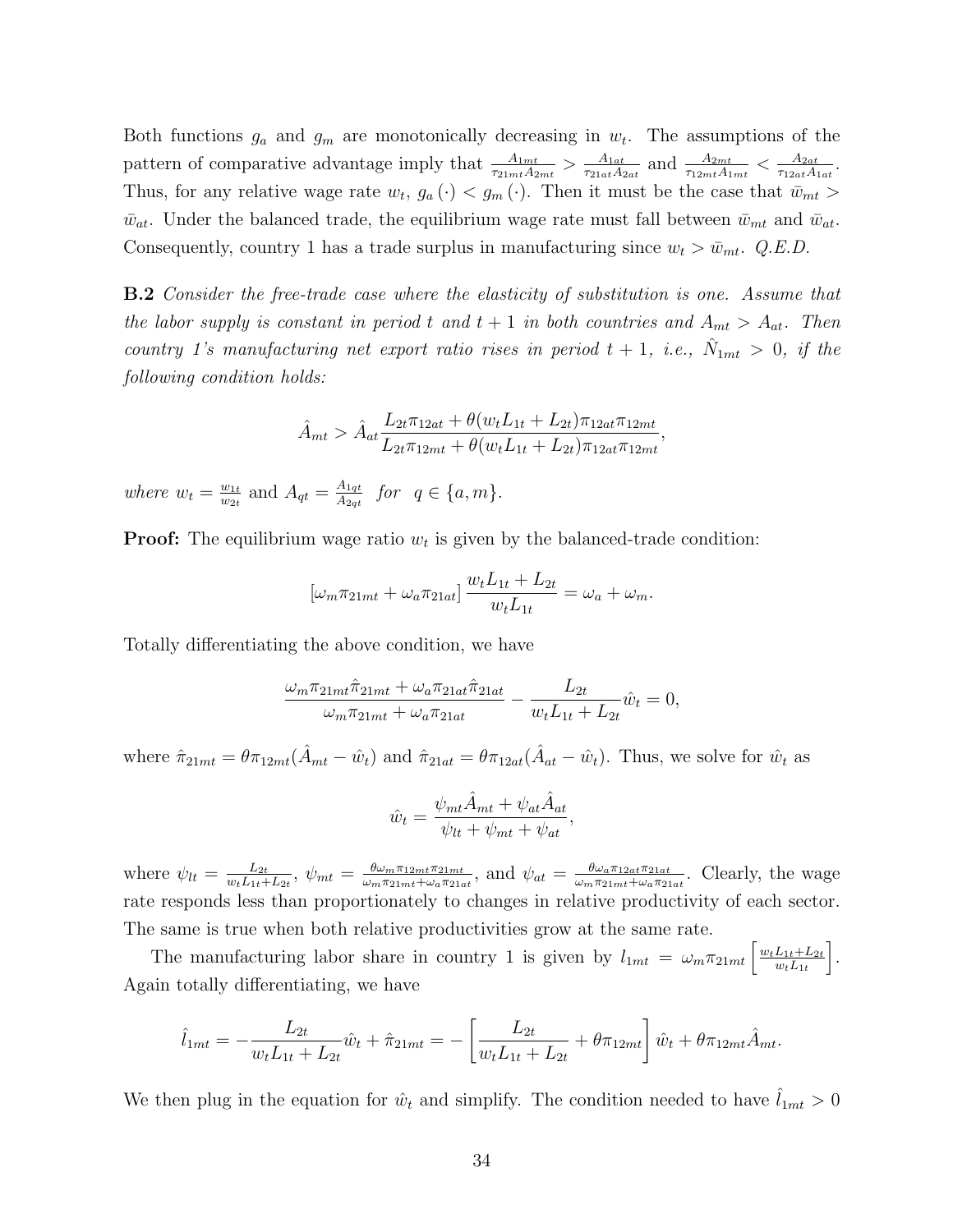is as follows:

$$
\hat{A}_{mt} > \hat{A}_{at} \frac{L_{2t}\pi_{12at} + \theta(w_t L_{1t} + L_{2t})\pi_{12at}\pi_{12mt}}{L_{2t}\pi_{12mt} + \theta(w_t L_{1t} + L_{2t})\pi_{12at}\pi_{12mt}}.
$$
 Q.E.D.

**B.3** Consider the case with free trade and non-homothetic preferences:  $\bar{c}_a > 0$ ,  $\bar{c}_m = 0$  and  $\bar{c}_s$  < 0. Assume that the underlying productivities, parameters and labor supplies are such that  $\pi_{12at-1} < \theta \pi_{21at-1}$ ,  $N_{1at-1} < 0$  and  $N_{1mt-1} > 0$  in period  $t-1$ . If the productivities and labor stocks remain constant in period t except  $A_{1mt} > A_{1mt-1}$ , then  $\hat{N}_{1mt-1} > 0$ .

**Proof:** We normalize  $w_{1t}$  to be one in each period. Under free trade, we have  $P_{1qt} = P_{2qt}$  for each tradable sector q. As  $A_{1mt}$  rises from  $A_{1mt-1}$  while the other underlying parameters remain unchanged, the wage rate  $w_{2t}$  must be lower than  $w_{2t-1}$  to balance the trade in period t, i.e.,  $\hat{w}_{2t} < 0$ . Otherwise, in net country 1 will export more manufacturing goods in period t than period  $t-1$  but export the same amount of agriculture goods in both periods, which leads to a trade surplus in period t. As a result,  $P_{1at}$  and  $P_{2at}$  decline from their period-t levels, i.e.,  $\hat{P}_{2at} = \hat{P}_{1at} < 0$ . In particular,

$$
\hat{P}_{2at} = \pi_{12at}\hat{w}_{2t} > \hat{w}_{2t}.
$$

Now consider the agricultural net exports in country 1:  $NX_{1at} = EX_{1at} - IM_{1at}$ , where  $EX_{1at} = \pi_{21at}X_{2at}w_{2t}L_{2t}$  and  $IM_{1at} = \pi_{12at}X_{1at}w_{1t}L_{1t}$ . As  $w_{2t}$  declines,  $\pi_{21at}$  declines and  $\pi_{12at}$  rises since country 2 lowers its marginal cost of agriculture production relative to country 1. Also,  $X_{1at}$  declines and  $X_{2at}$  rises according to the expenditure shares in equation [\(31\)](#page-28-0). Let's first look at  $\hat{X}_{2at}$ , which is given by

$$
\hat{X}_{2at} = \xi_2(\hat{P}_{2at} - \hat{w}_{2t}) = -\xi_2 \pi_{21at-1} \hat{w}_{2t} > 0,
$$

where  $\xi_2 = \frac{P_{2at-1}\bar{c}_a(1-\omega_a)}{w_{2t-1}X_{2at-1}}$  $\frac{\partial_{2at-1}\bar{c}_a(1-\omega_a)}{\omega_{2t-1}X_{2at-1}} \in (0,1).$  This implies that  $\hat{X}_{2at} + \hat{w}_{2t} = \hat{w}_{2t}(1-\xi_2\pi_{21at-1}) < 0.$ Thus,  $\hat{EX}_{1at} = \hat{\pi}_{21at} + \hat{X}_{2at} + \hat{w}_{2t} < 0$ . We next study  $\hat{X}_{1at}$ , which is given by

$$
\hat{X}_{1at} = \xi_1 \hat{P}_{1at} = \xi_1 \pi_{12at-1} \hat{w}_{2t} < 0,
$$

where  $\xi_1 = \frac{P_{1at-1}\bar{c}_a(1-\omega_a)}{w_{1t-1}X_{1at-1}}$  $\frac{a_{1a}t-1}{}_{a_1}I_{a_1}^{a_1}$  =  $(0,1)$ . Also we have  $\hat{\pi}_{12at} = -\pi_{21at-1}\theta\hat{w}_{2t} > 0$ . Under the assumption that  $\pi_{12at-1} < \theta \pi_{21at-1}$ , we have  $\hat{IM}_{1at} = \hat{X}_{1at} + \hat{\pi}_{12at} > 0$ . Since the agricultural exports decline while the agriculture imports rise, the agriculture trade deficit rises, which implies that the manufacturing trade surplus rises, i.e.,  $\hat{N}_{1mt} > 0$ .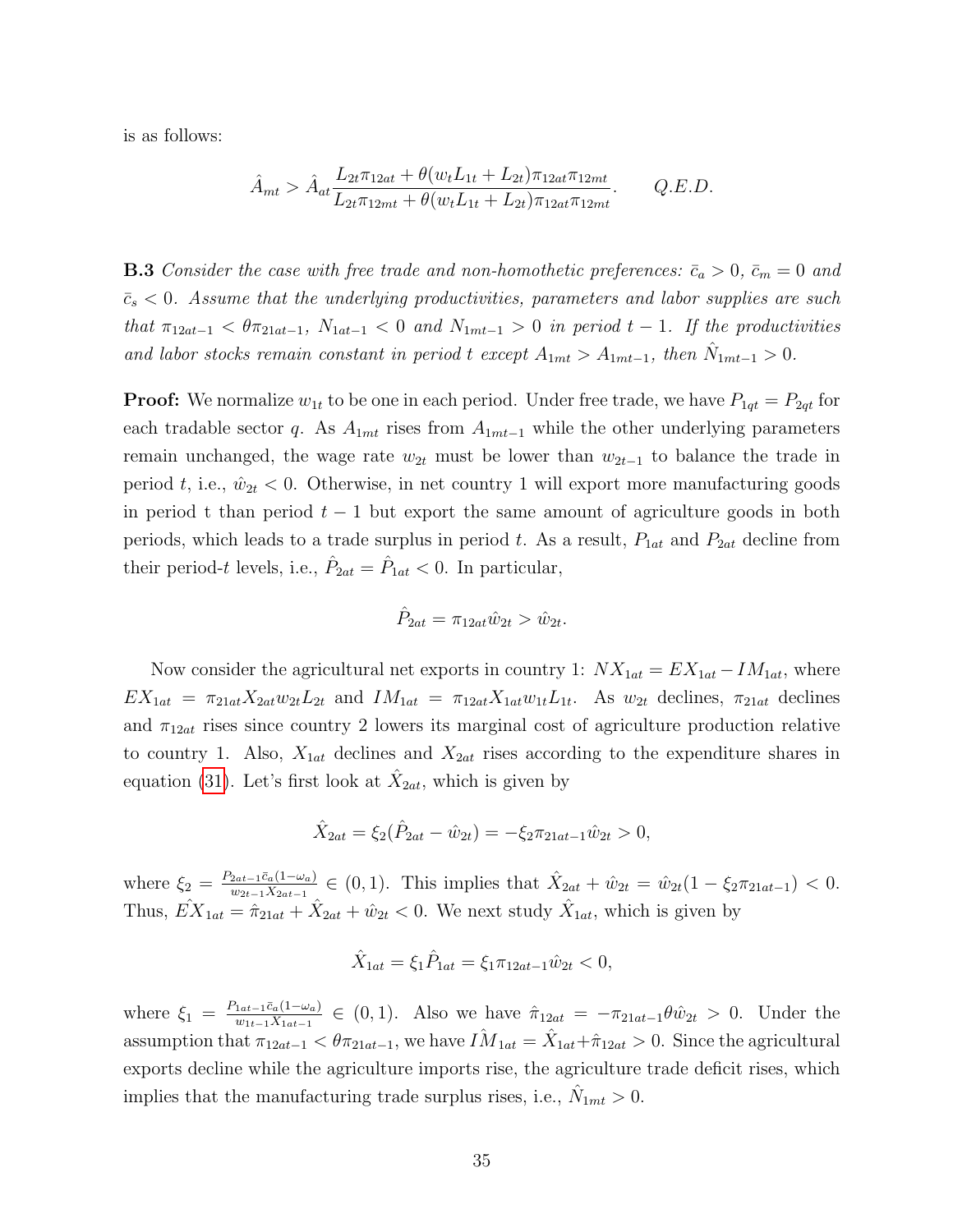# References

- [1] Acemoglu, Daron, and Veronica Guerrieri. 2008. "Capital Deepening and Nonbalanced Economic Growth." Journal of Political Economy, 116, 467-498.
- [2] Alvarez, Fernando, and Robert E. Lucas, Jr. 2007. "General Equilibrium Analysis of the Eaton-Kortum Model of International Trade." Journal of Monetary Economics, 54, 1726-1768.
- [3] Baumol, William J. 1967. "Macroeconomics of Unbalanced Growth: The Anatomy of Urban Crisis." American Economic Review, 57 (3), 415-426.
- [4] Buera, Francisco J. and Joseph P. Kaboski. 2009. "Can Traditional Theories of Structural Change Fit the Data?" Journal of the European Economic Association, 7, 469- 477.
- [5] Buera, Francisco J. and Joseph P. Kaboski. 2008. "Scale and the Origins of Structural Change" Manuscript, UCLA and Ohio State University.
- [6] Caselli, Francesco and Wilbur John Coleman II. 2001. "The U.S. Structural Transformation and Regional Convergence: A Reinterpretation." Journal of Political Economy, 109, 584-616.
- [7] Chenery, Hollis and Moises Syrquin. 1975. Patterns of Development, 1950-1970, London: Oxford University Press.
- [8] Clark, Colin. 1957. The Conditions of Economic Progress, 3rd edition, London: MacMillan and Company.
- [9] Coleman, Wilbur John II. 2007. "Accommodating Emerging Giants" Manuscript, Duke University.
- [10] Deardorff, Alan V. 2004. "Local Comparative Advantage: Trade Costs and the Pattern of Trade." Discussion Paper No. 500, University of Michigan.
- [11] Desmet, Klaus and Esteban Rossi-Hansberg. 2009. "Spatial Development" Manuscript, Universidad Carlos III and Princeton University.
- [12] Duarte, Margarida and Diego Restuccia. 2009. "The Role of the Structural Transformation in Aggregate Productivity" forthcoming, Quarterly Journal of Economics.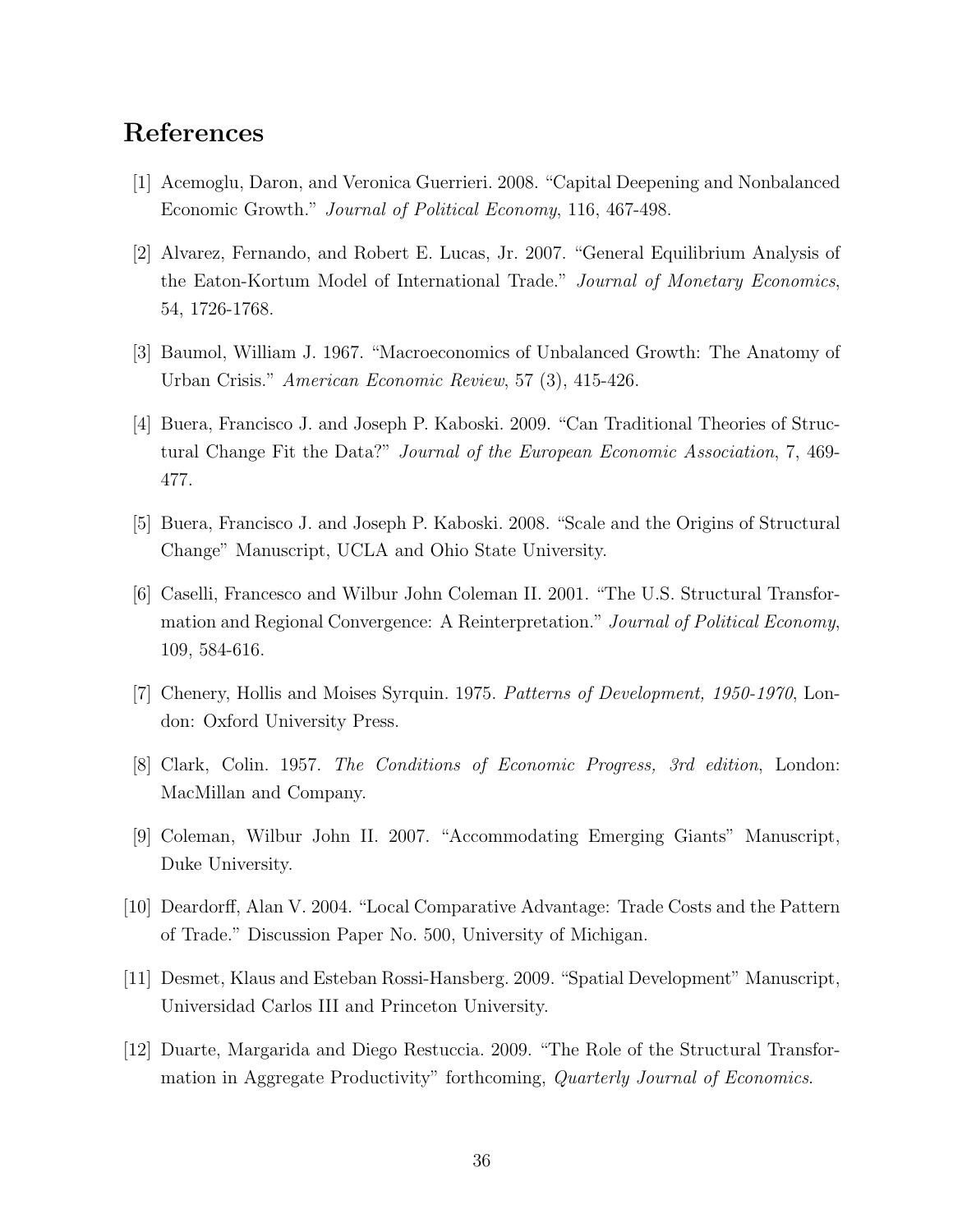- [13] Eaton, Jonathan, and Samuel Kortum. 2002. "Technology, Geography, and Trade." Econometrica, 70, 1741-1779.
- [14] Feenstra, Robert C., Robert E. Lipsey, Haiyan Deng, Alyson C. Ma, and Hengyong Mo. 2004. "World Trade Flows: 1962-2000" NBER Working Paper 11040.
- [15] Foellmi, Reto, and Josef Zweimuller. 2008. "Structural Change, Engel's Consumption Cycles, and Kaldor's Facts of Economic Growth" Journal of Monetary Economics, 55, 1317-1328.
- [16] Galor, Oded, and Andrew Mountford. 2008. "Trading Population for Productivity: Theory and Evidence." Review of Economic Studies, 75, 1143-1179.
- [17] Herrendorf, Berthold, Richard Rogerson, and Akos Valentinyi. 2009. "Two Perspectives on Preferences and Structural Transformation." NBER Working Paper 15416.
- [18] Ju, Jiandong, Justin Yifu Lin, and Yong Wang. 2009. "Endowment Structures, Industrial Dynamics, and Economic Growth." Manuscript, IMF and University of Oklahoma.
- [19] Kongsamut, Piyabha, Sergio Rebelo and Danyang Xie. 2001. "Beyond Balanced Growth." Review of Economic Studies, 68, 869-882.
- [20] Kuznets, Simon. 1957. "Quantitative Aspects of the Economic Growth of Nations: II. Industrial Distribution of National Product and Labor Force" Economic Development and Cultural Change 5, Supplement, 1-111.
- [21] Kuznets, Simon. 1966. Modern Economic Growth: Rate, Structure, and Spread, New Haven: Yale University Press.
- [22] Kuznets, Simon. 1967. "Quantitative Aspects of the Economic Growth of Nations: X. Level and Structure of Foreign Trade: Long-Term Trends" Economic Development and Cultural Change 15 (2, Part 2), 1-140.
- [23] Laitner, John. 2000. "Structural Change and Economic Growth." Review of Economic Studies, 67, 545-561.
- [24] Maddison, Angus. 1991. Dynamic Forces in Capitalist Development: A Long-Run Comparative View, Oxford: Oxford University Press.